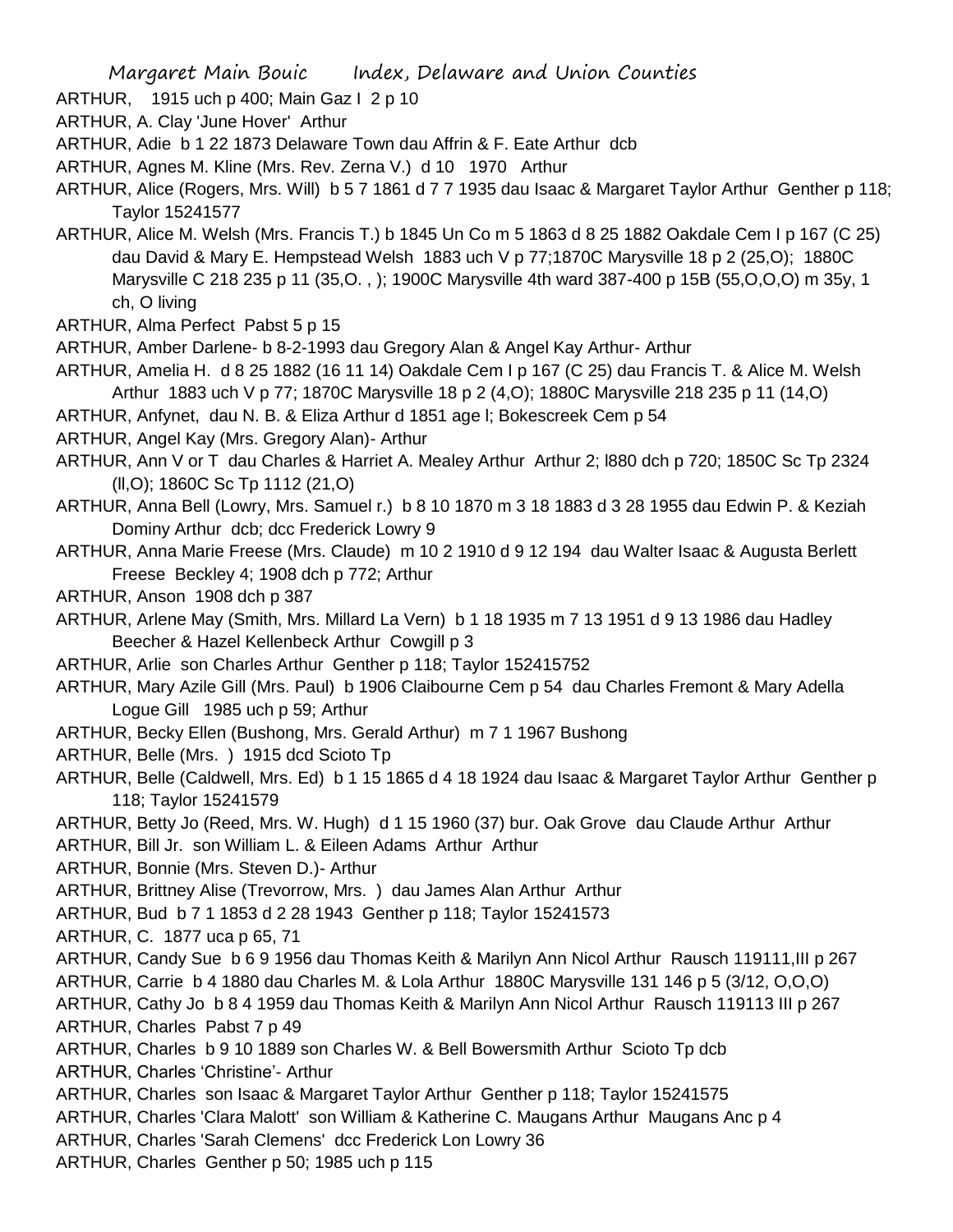ARTHUR, Charles b 1848 Delaware Co d 7 2 1917 Oakdale Cem I (F R10 1)

ARTHUR, Charles 'Elizabeth Smith' d 3 20 1863 (79) Bk p 53 Powell p 237; War of 1812; 1840C Sc Tp (50

- 60);1850C Scioto Tp 2497 (66, France);1860C Sc Tp 1124 (77, France); Arthur l; 1880 dch p 216, 217, 720; 1908 dch p 103, 143; Pabst O; 1883 uch V p 624
- ARTHUR, Charles 'Francis'- b 12-1848 1900C Marysville 1st ward 229-232 (51,O,Pa,O) m 29y
- ARTHUR, Charles 'Harriet A. Mealey' b Md. 2 5 1813 son Charles & Elizabeth Smith Arthur 1840C Scioto Tp (20 30); 1850C Sc Tp 2324 (33, Md);1860C Sc Tp 1112 (47, Md); 1880C Sc Tp 26 27 (67, Md) p 279C; Arthur l,2; 1880 dch p 720; 1883 uch V p 77, 624; dcw Bk 4 p 360(37)(app); rec p 6,8
- ARTHUR, Charles M. 'Lola' 1880C Marysville 131 146 p 4 (32, O, Md, O) p 0088
- ARTHUR, Charles T. Genther p 118
- ARTHUR, Charles W. 'Ellen W. Hodges' m 1 2 1859 dcm; 1880C Paris Tp 40 51 p 43 (45, Md, Md, Md) p 0107 ARTHUR, Charles W. son Charles W. & Ella F. Arthur 1880C Paris Tp 40 51 p 43 (17, O, Md,O)
- ARTHUR, Charles son William & Elvia Arthur 1870C Sc Tp 137 (6,O)
- ARTHUR, Charles William b 1835 d 1907 son Charles & Harriet A. Mealey Arthur Arthur 2; Bk p 53 Powell p 237; 1850C Sc Tp 2324 (14,O); 1860C Sc Tp 1112 (25, Md)
- ARTHUR, Charles son N. B. & Elvia Arthur 1850C Sc Tp 2324 (2,O); 1860C Sc Tp 847(15,O)
- ARTHUR, Charles 'Lillie May Liggett' d Nov. 1968 bu Bk; Carr (1143121); Rittenhouse 4; Joel Smith 4
- ARTHUR, Charlie son Kit & Josephine Arthur Genther p 118; Taylor 152415712
- ARTHUR, Cheryl Lynn (Tafoya, Mrs. ) b 3 28 1961 dau Thomas Keith & Marilyn Ann Nicol Arthur Rausch 119114, III p 267; Arthur
- ARTHUR, Chloe (Francis, Mrs. Charles E.) b 3 14 1858 d 7 17 1933 dau Isaac & Margaret Taylor Arthur Genther p 118; Taylor 15241576
- ARTHUR, Clara Malott (Mrs. Charles) Maugans Anc p 4
- ARTHUR, A. Cly 'June Hover'- Arthur
- ARTHUR, C. T. 'D'- unec VIII p 7
- ARTHUR, Cynthia Lou (Reedy, Mrs. ) b 8 6 1957 dau Thomas Keith & Marilyn Ann Nicol Arthur Rausch 119112, III p 267; Arthur
- ARTHUR, Claude R. 'Anna Marie Freese' m 10 2 1910 dcm d 10 24 19? bur Oak Grove son Marion Arthur Arthur
- ARTHUR, Claude E. (Fritz)' Basiger' son Claude R. & Anna Marie Freese Arthur Arthur
- ARTHUR, Basiger(Mrs. Claude Jr.) dau Thomas Basiger Basiger
- ARTHUR, Crystal Dawn son Charles T. Arthur b 4 15 196? Arthur
- ARTHUR, D. (Mrs. C. R.)- unec VIII p 7
- ARTHUR, William Dale 'Martina M.' 1973, 1979, 1981, 1983 ucd
- ARTHUR, Daniel Kiera dau James Alan Arthur Arthur
- ARTHUR, Debra(Debora) (Sizer, Mrs. Lou) b 1956 dau William L. & Eileen Adams Arthur Arthur; 1969, 1971 dcd
- ARTHUR, Dolph b 4022 1856 son Isaac & Margaret Taylor Arthur Genther p 118; Taylor 15241574
- ARTHUR, Donald Lee b 4 20 1937 son Frank & Mary Green Arthur Genther p 119; Taylor 1524157(10)2
- ARTHUR, Dwight 'Kit' b 1959 son William L. & Eileen Adams Arthur Arthur;1969 dcd; 1981, 1983 ucd
- ARTHUR, E. Z. 'Nancy' 1915 dcd Delaware
- ARTHUR, Earnest son Dolph Arthur Genther p 118; Taylor 152415741
- ARTHUR, Edith L (Mrs. Robert S.) 1969, 1971 dcd
- ARTHUR, Edna dpc p 101
- ARTHUR, Edward b 2 17 1889 Scioto Tp son Edward & Nancy J. Stephen Arthur dcb
- ARTHUR b 3 15 1881 Scioto Tp dau Edward & Ella Little Arthur dcb
- ARTHUR, Edward 'Susan' b 3 6 1863 d 1 4 1914 son Isaac & Margaret Taylor Arthur Genther p 118, 119; Taylor 15241578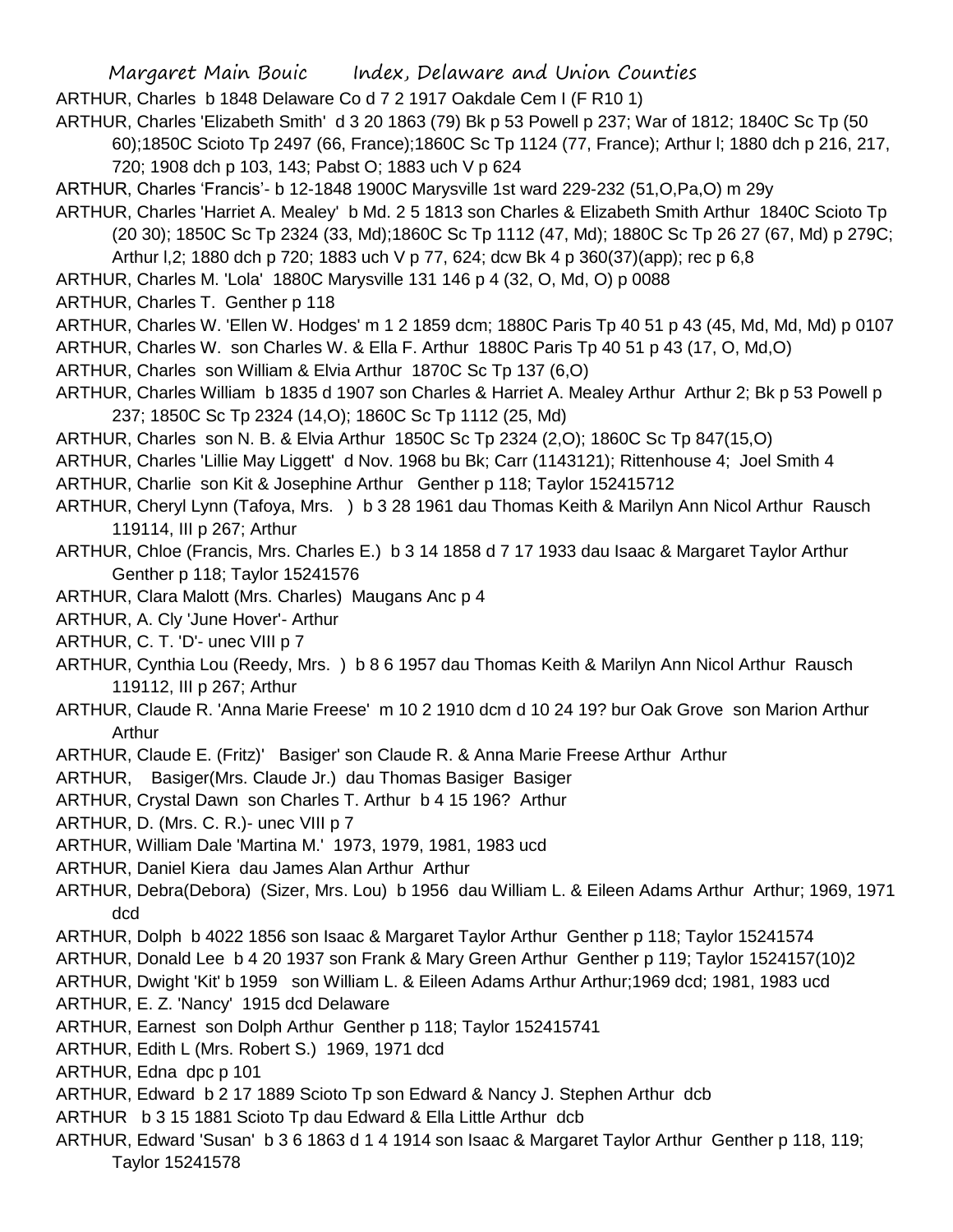- ARTHUR, Edward N. 'Ella' son Charles & Harriet Mealey Arthur 1880 dch p 720; 1850C Sc Tp 2321 (1,O);1860C Sc Tp 1112 (10,O); 1880C Sc Tp 27 (31,O) p 279C; Pabst O;; Arthur 2,3; 1915 dcd Delaware
- ARTHUR, Edwin P'Keziah Dominy'. b 1843 son Charles & Sarah Clemens Arthur dcc Frederick Lon Lowry 18; 1915 dcd Powell
- ARTHUR, Eileen Adams (Mrs. William L.) d 4 15 1983 bur Forest Grove Arthur; 1969, 1971 dcd; 1981 ucd ARTHUR, Elbert son George Y Arthur Arthur
- ARTHUR, Eliza (Mrs. ) b 5 20 1817 Ross Co d 12 12 1903 Oakdale Cem I (E R43 2); 1880C Paris Tp p 087A ARTHUR, Eliza Phillians (Mrs. Napoleon B.) m 4 3 1839 dcm
- ARTHUR, Elizabeth dau Eliza Arthur 1870C Marysville Paris Tp 171 (24,O), also 293 301 (23,O)
- ARTHUR, Elizabeth Luella Cumston (Mrs. Noble) d 7 17 1961 (74)bur Prospect sister Adra Cumston Arthur
- ARTHUR, Elizabeth Smith (Mrs. Charles) d 3 11 1851 (73y 9m) Bk p 53, Powell p 237; Arthur l; 1850C Sc Tp 2497 (73, Md); 1880 dch p 720; Pabst 3 p 3
- ARTHUR, Elizabeth A. dau N. B. & Elvia Arthur 1850C Sc Tp 2324(6,O); 1860C Sc Tp 847(17,O)
- ARTHUR, Elizabeth 1961 dcd
- ARTHUR, Ella F. (Mrs. Charles W.) m 1 2 1859 dcm; 1880C Paris Tp 40 51 p 43 (37, O, Mass, Conn)
- ARTHUR, Ella 1860C Scioto Tp 1112 (l8,O)
- ARTHUR, Ella b 1852 d 1881 Oak Grove Cem Powell p 427
- ARTHUR, Ella b. d. 188l Oak Grove Cem Powell p 427
- ARTHUR, Ella (Mrs. Edward) Arthur 2,3; 1880C Sc Tp 27 (26,O)
- ARTHUR, Elvia (Eliza) 1850C Sc Tp 2324 (33,O); 1860C Sc Tp 847
- ARTHUR, Elvia (Mrs. William) 1870C Sc Tp 137 (25,O)(Ellen F)
- ARTHUR, E. P. 'Kezia' b 1843 Powell Cem Powell p 166; 1880C Genoa Tp p 405D
- ARTHUR, E. T. 1883 uch III p 334
- ARTHUR, Mrs. E. T.- 1896, delge X p 37
- ARTHUR, Ethel A. (Mrs.) d 1 3 1960 bur. Riverside Cem, Westerville mother of Mrs. Floyd Strawser Arthur
- ARTHUR, Ethel M. (Mrs. Ora) d 5 8 1986 (84) Oak Grove Cem Arthur
- ARTHUR, Eva B. Gabriel (Mrs. Hobart) b 1895 d 1 12 1977/8 Claibourne Cem p 43 sister Walter Gabriel Arthur; Gabriel; 1961, 1969, 1971 dcd
- ARTHUR, Eva (Whiteley, Mrs. Newton) b 4 6 1849 d 1 4 1913 dau Isaac & Margaret Taylor Arthur Genther p 117; Taylor 15241572
- ARTHUR, Evelyn Waller (Mrs. Thomas J.) d 4 18 1981 (69) sister Samuel B. Waller Arthur
- ARTHUR, Florence E. b 1862 Un Co d 1 27 1919 (57y 3m) Oakdale Cem I (F R10 1)
- ARTHUR, Frances P dau Charles W. & Ella F. Arthur 1870C Scioto Tp 137 (4,O); 1880C Paris Tp 40 51 (13, O, Md, O)
- ARTHUR, Francis T. 'Alice M. Welsh' b 1840 Del Co m 5 10 1864 d 11 25 1912 (72) Oakdale Cem 2498 (128C) I p 167 son Charles & Harriet A. Mealey Arthur Arthur 2; Civil War; 1880 dch p 300, 301, 720; 1908 dch p 387; 1915 uch p 132, 134, 152, 197, 350, 43; 1883 uch III p 391, 392, IV 507, V p 53,57, 77; 1850C Sc Tp 2324 (9,O);1860C Sc Tp 1112 (19,O); 1880C Marysville 218 230 p 11 (39,O, Md, Md) p 091A; 1877 uca p 24, 64, 65, 70, 71, 96
- ARTHUR, Francis ch William & Elvia Arthur 1870C Sc Tp 137 (4,O)
- ARTHUR, Frank d 4 18 1906 (32y 3m) Oakdale Cem 2046 (274E) I p 44 son Charles & Lola Arthur 1880C Marysville 131 146 p 4 (6,O,O,O)
- ARTHUR, Frank 'Mary Green' b 4 16 1869 m 12 5 1898 son Isaac & Margaret Taylor Arthur Genther p 118, 119; Taylor 1524157(10)
- ARTHUR, Frankie ch Charles Arthur Genther p 118; Taylor 152415753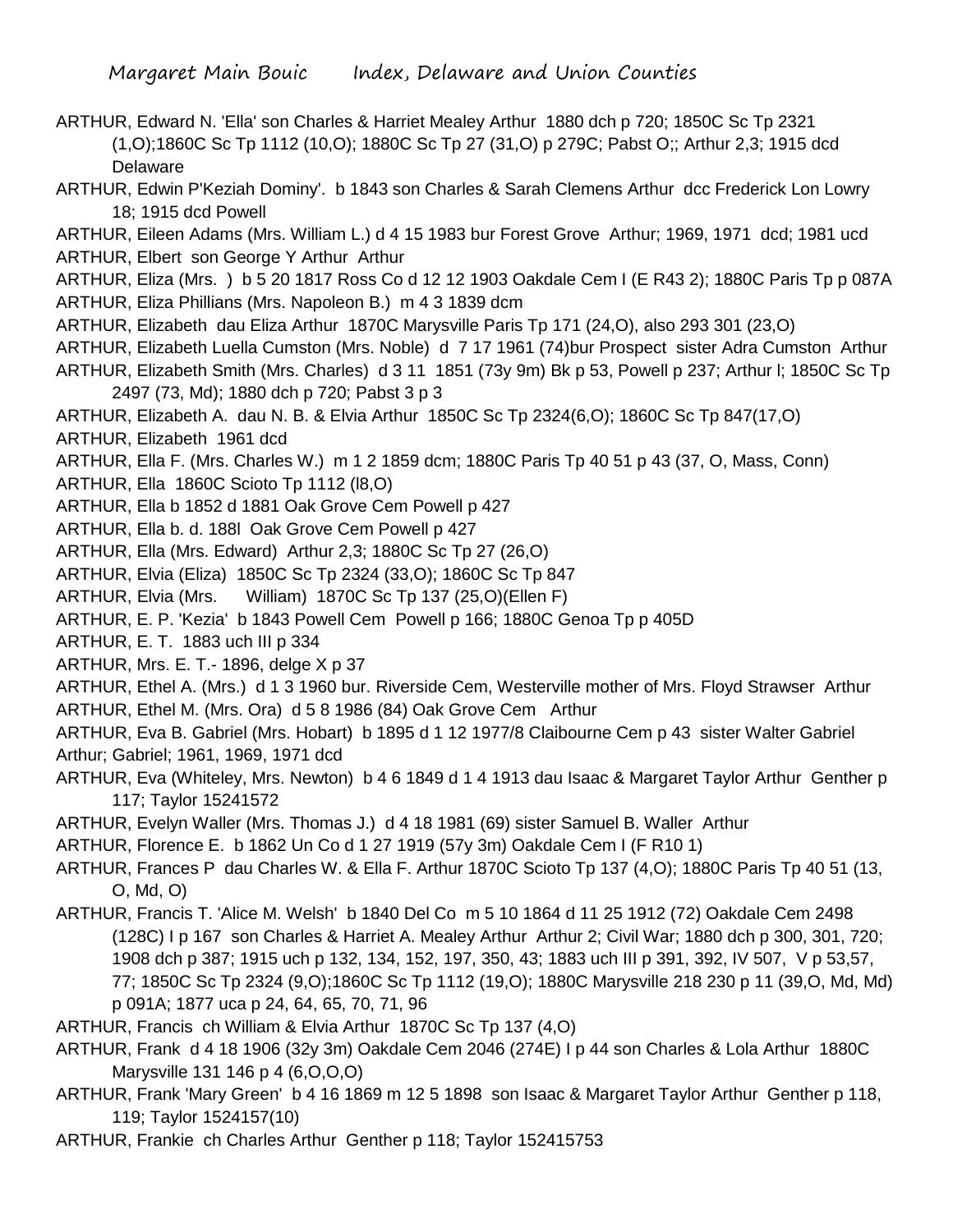- ARTHUR, Garland b 12 7 1902 son Frank & Mary Green Arthur Genther p 119; Taylor 1524157(10)1
- ARTHUR, Geoffrey 'Janice Clevenger' 1985 uch p 26
- ARTHUR, George Y. Arthur
- ARTHUR, Grace I. Hershberger (Mrs. Willis S.) b 12 31 1897 m 6 7 1915 d 8 13 1991 Claibourne Cem dau Daniel & Clara Slater Hershberger Arthur
- ARTHUR, Gregory Alan 'Angela Kay' b 7 28 1960 son Tom Arthur Arthur
- ARTHUR, Harlow N. d 5 29 1970 bur. Bokes Creek bro Virginia Humphreys Arthur
- ARTHUR Harriet A. dau Charles W. & Ella F. Arthur 1880C Paris Tp 40 51 p 43 (19, O, Md, O)
- ARTHUR, Harriet E. dau William & Elvia Arthur 1870C Scioto Tp 137 (5,O)
- ARTHUR, Harriet A. Mealey (Mrs. Charles) d 1881 1880 dch p 720; 1883 uch V p 77; 1850C Sc Tp 2324 (34,
- Md);1860C Sc Tp 1112 (45, Md); 1880C Sc Tp 26 (65, Md); Arthur 1, 2; Pabst 3 p 9, 18
- ARTHUR, Harriet b 1814 d 1881 Oak Grove Cem Powell p 427
- ARTHUR, Harry E. son Charles W. & Ella F. Arthur 1880C Paris Tp 40 51 p 43 (15, O, Md, O)
- ARTHUR, Hadley Beechers 'Hazel Kellenbeck' Cowgill p 3
- ARTHUR, Hazel Kellenbeck (Mrs. Hadley Beechers) Cowgill p 3
- ARTHUR, Herm ch Kit & Josephina Arthur Genther p 117; Taylor 152415712
- ARTHUR, Hobart A. 'Eva B. Gabriel' b 1896 d 5 31 1978 (81) Claibourne Cem p 43; 1961, 1969, 1971 dcd Arthur; Gabriel
- ARTHUR, Homer C. d 1887 (1 mo) Bokescreek Cem p 57
- ARTHUR, H. W. 1915 dcd Scioto Tp
- ARTHUR, Ida Florella (Smith, Mrs. George Parks) dau William & Katherine C. Maugans Arthur Maugans Anc p 3
- ARTHUR, Isaac 'Margaret Taylor' m 4 23 1845 Madison Co unec X p 18
- ARTHUR, James Alan 'Stacy Leigh Darland' b 1 19 1954 m 6 4 1988 d 10 29 1991 (37) son A. Clay & June Hover Arthur, Jr. Arthur
- ARTHUR, James Alan II son James Alan Arthur Arthur
- ARTHUR, Jane (Schelb, Mrs. Joseph) dau A. Clay & June Hover Arthur arthur
- ARTHUR, Jane b 6 3 1955 dau Walter & Selma M. E. Nicol Arthur Rausch 151642, III p 293
- ARTHUR, Jane dau Noble & Elizabeth Luella Cumston Arthur Arthur
- ARTHUR, Janice Clevenger (Mrs. Geoffrey) b Leesburg Tp 1 1942 dau Delmas & Verna Stierhoff Clevenger 1985 uch p 26
- ARTHUR, Jean (Link, Mrs. William) dau Ora M. & Ethel Arthur Arthur
- ARTHUR, Jeremy b 1973 lived with John E. Jr. & Beverly A. Fletcher 1980 dcd
- ARTHUR, Jill b 1970 lived with John E. Jr. & Beverly A. Fletcher 1980 dcd
- ARTHUR, John Paul son Paul & Mary Azile Gill Arthur Arthur; 1985 uch p 59
- ARTHUR, John T. 'Martha H. Parrish m 3 11 1846 dcm; CCC p 20; hadc p 20 (1849 Brown Tp)
- ARTHUR, John W. 'Nancy Macomber' m 5 17 1835 dcm
- ARTHUR, June Hover (Mrs. A. Clay) Arthur
- ARTHUR, Karen dau Raymond K. & Patricia Piersol Arthur Piersol 13(10)321; Carr 1148221
- ARTHUR, Katherine C. Maugan (Mrs. William) b 1841 d 1919 bur. Myers Cem near Goshen, O dau Joseph & Ann Gundy Maugan Maugans Anc p
- ARTHUR, Keziah Dominy (Mrs. Edwin P) b 1844 d 1 29 1906 dau Almon & Rachel Cook Dominy dcc Frederick Lon Lowry 19; Oak Grove Cem Powell p 427
- ARTHUR< Kit (Mrs. Dwight) Arthur
- ARTHUR, Lavern (Mrs. William) Arthur
- ARTHUR, Libbia (Mrs. ) d 12 12 1903 (86y 6m) b. Ross Co Oakdale Cem 1829 (274E)
- ARTHUR, Lillian May Liggett (Mrs. Charles) d 12 7 1970 bur. Bokescreek dau James William & Elizabeth
	- Thomas Liggett Carr 1143121; Rittenhouse 4; Joel Smith 4; Pabst O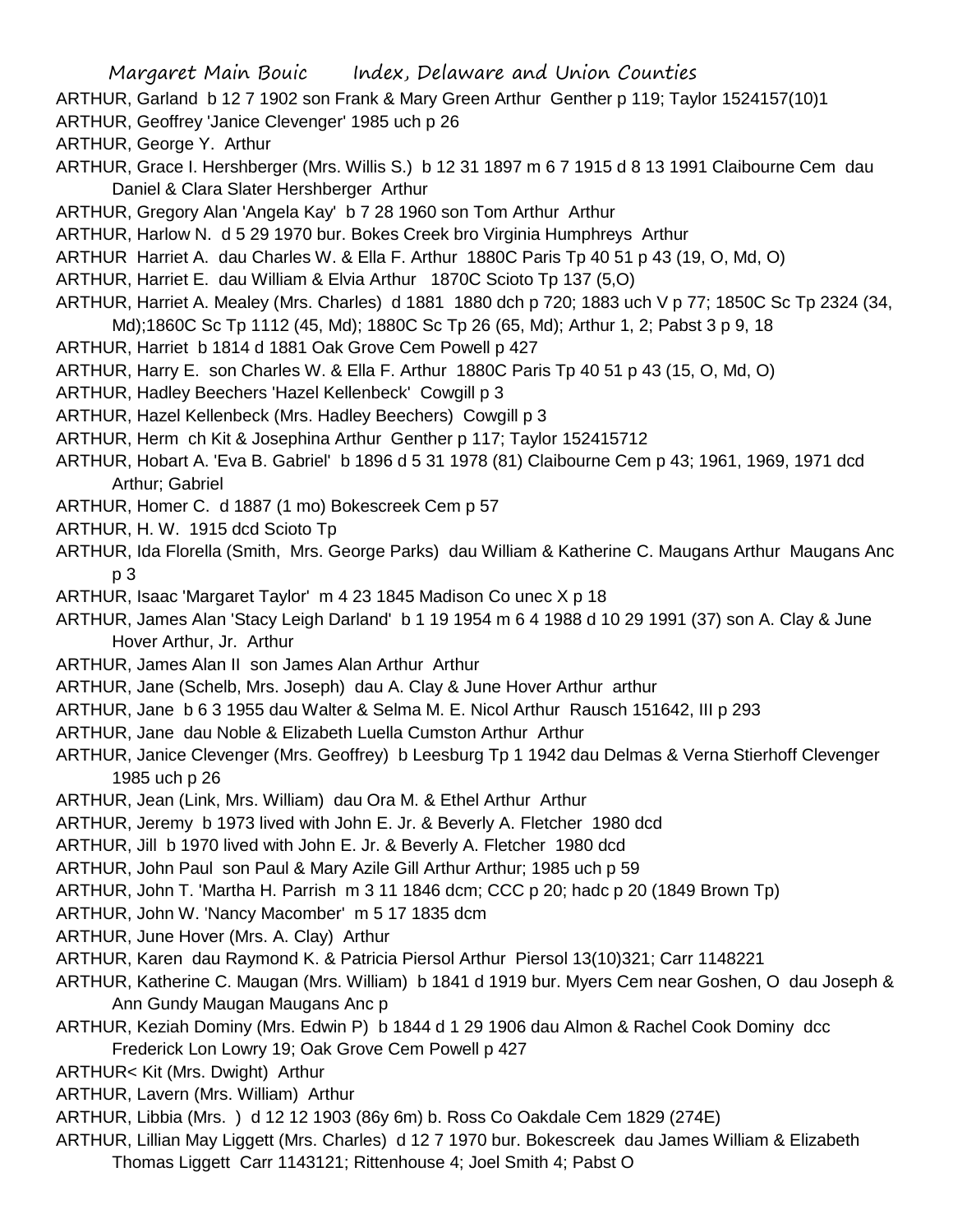Margaret Main Bouic Index, Delaware and Union Counties ARTHUR, Lillie G. dau Charles W. & Ella F. Arthur 1880C Paris Tp 40 51 p 43 (9,O,Md,O) ARTHUR, Lola (Mrs Charles) 1880C Marysville 131 146 p 4 (24, O, Miss, NY) ARTHUR, Lyda (Mrs. William) d 11 4 1960 Arthur ARTHUR, Lydia W. 1880C Liberty Tp p 315C ARTHUR, Mae (Mrs. Otto) d 9 15 1977 (93) Arthur ARTHUR, Malcolm b 6 3 1955 son Walter & Selma M. E. Nicol Arthur Rausch 151641, III p 293 ARTHUR, Margaret Taylor (Mrs. Isaac) b 4 13 1827 m 9/4 23 1845 Madison Co uned X p 18 d 11 21 1907 Mo. dau William & Elizabeth Casto Taylor Genther p 112, 117; Taylor 1524157 ARTHUR, Maria dau William & Elvia Arthur 1870C Scioto Tp 137 (10,O) ARTHUR, Marilyn Ann Micol (Mrs. Thomas Keith) m 7 7 1955 dau Emanuel & Laura Manert Nicol Rausch 11911, III p 267 ARTHUR, Marion Arthur ARTHUR, Marinda D. d 8 29 1855 (17 1 5) Plain City Cem dau C. T. & D. unec VIII p 7 ARTHUR, Mark son Alma Arthur Pabst 5 p l5 ARTHUR, Martha H. Parrish (Mrs. John R) m 3 11 1846 dcm ARTHUR, Martha (Taylor, Mrs. William) b 11 28 1826 m 8 12 1852? d 1 28 1908 Taylor (1524158); Genther p 119 ARTHUR, Martina M. (Mrs.William Dale) 1973, 1979, 1981, 1983 dcd ARTHUR, Mary A. Welsh (Mrs. Francis) m 5 10 1864 ucm 3587 ARTHUR, Mary Edna (Bevan, Mrs. Arthur C.) b 10 23 1890 Scioto Tp dcb m 6 1914 dau Edward N/ & Nancy J. Stephens Arthur Arthur ARTHUR, Mary (Morgan, Mrs. ) dau Ora & Ethel Arthur Arthur ARTHUR, Mary Elizabeth d 3 2 1839 (2 8 20) Bk p 53;dau Charles & Harriet A. Mealey Arthur 1880 dch p 721; Arthur 2; Powell p 237 ARTHUR, Mary Green (Mrs. Frank) b 1 15 1876 m 12 5 1898 d 7 2 1927 Genther p 118, 119; Taylor 1524157(10) ARTHUR, Mary Jane (Giffen, Mrs. Robert) Giffen (111) ARTHUR, Mary Lou b 1 5 1933 dau Frank & Mary Green Arthur Genther p 119; Taylor 1524157(10)1 ARTHUR, Mary Lou (Moser, Mrs. ) dau Paul & Azile Gill Arthur Arthur ARTHUR, Mary Melvina (Macomber, Mrs. Naum) b 5 20 1816 d 7 1 1894 dcc Jarrod Weiser 53 ARTHUR, Melissa granddau William L. & Eileen Adams Arthur Arthur ARTHUR, Michael 'Vicki' b 1960 son William L. & Eileen Adams Arthur Arthur; 1969 dcd, 1981, 1983 ucd ARTHUR, Mickey F. 'Vicki' son William L. & Eileen Adams Arthur Arthur; 1969, 1971 dcd ARTHUR, Mona L. (Mrs. William L.) Arthur ARTHUR, N. 1883 uch IV p 521 ARTHUR, Nancy (Mrs. E. A.) 1915 dcd Delaware ARTHUR, Nancy J. Pabst O ARTHUR, Nancy Macomber (Mrs. John W.) m 5 17 1835 dcm ARTHUR, Nancy (Rhodes, Mrs. Benjamin) m 2 20 1840 dcm ARTHUR, Napoleon B. 'Eliza Phillians' m 4 3 1839 dcm ARTHUR, N. B. prob. son Charles & Elizabeth Smith Arthur 1850C Scioto Tp 2324 (33, Md); delge IV p 28, VII p 46 ARTHUR, Napoleon B. son N. B. & Elvia Arthur 1850C Scioto Tp 2324 (10,O); 1860C Sc Tp 847 (20,O) ARTHUR, A. Neals 1915 dcd Troy Tp ARTHUR, Nellie buried 8 26 1882 Oak Grove Cem 80 (128 C) ARTHUR, Noble V.'Elizabeth Luella Cumston' Arthur ARTHUR, Opal (Guilkey, Mrs. Garrett) b 2 28 1905 dau Edward & Susan Arthur Genther p 119, Taylor

152415781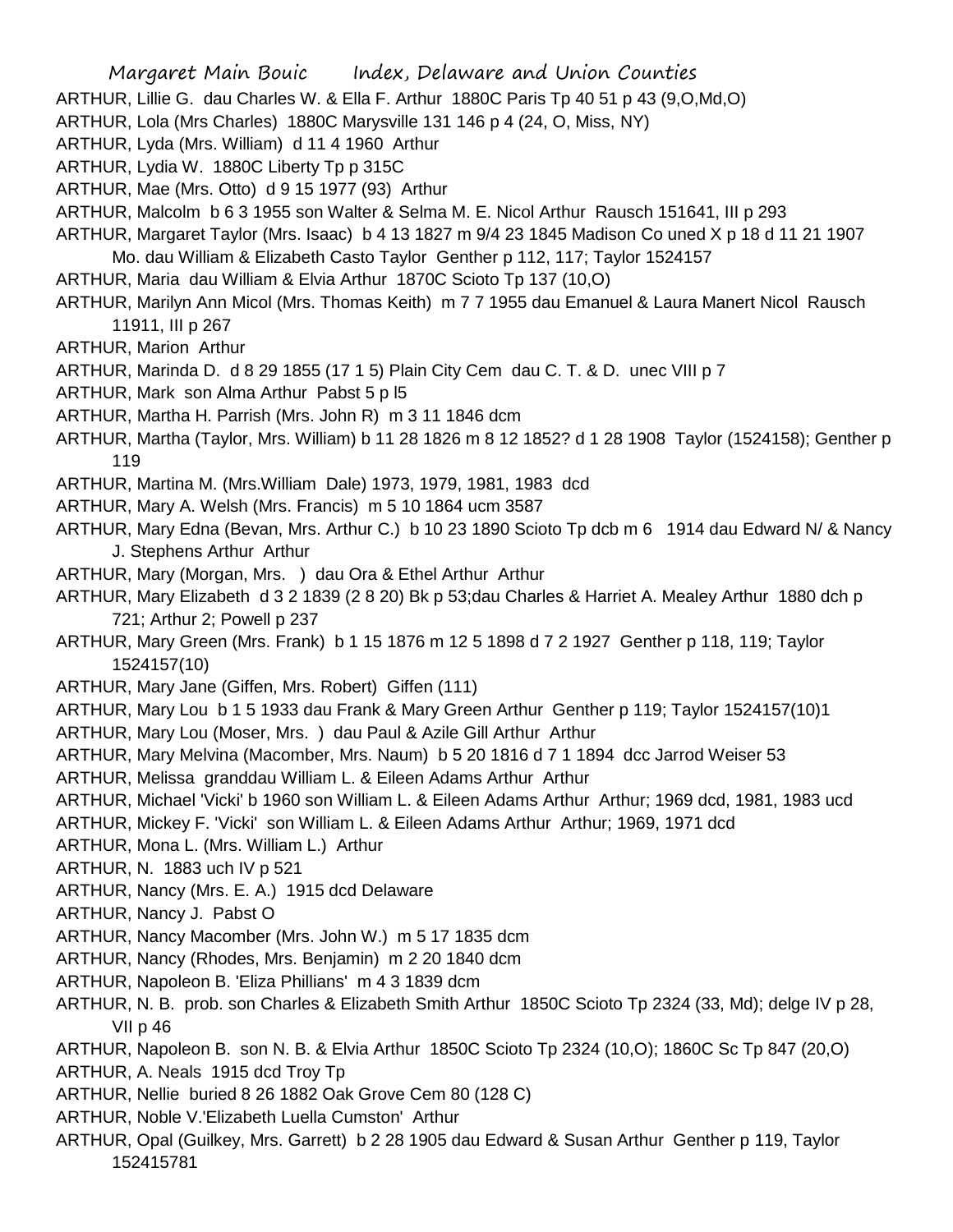- ARTHUR, Ora M. 'Ethel' m 6 18 1919 d 12 24 1974 (76) bur. Oak Grove brother Claude Arthur Arthur; Pabst  $\Omega$
- ARTHUR, Orville son Charles Arthur Genther p 118; Taylor 152415751
- ARTHUR, Otto 'Mae' Arthur
- ARTHUR, Patricia Piersol (Mrs. Raymond K.) dau Odell & Marie Piersol Carr 1144822; Piersol 13(10)32
- ARTHUR, Paul E.'Mary Azile Gill' b 1897 d 11 29 1968 Claibourne Cem p 55 son George V. Arthur Arthur; 1985 uch p 59
- ARHTUR infant d 1 30 1940 son Paul E. & Mary Azile Gill Arthur Claibourne Cem p 55
- ARTHUR, Pearl son Charles M. & Lola Arthur 1880C Marysville 131 146 p 4 (2,O,O,O)
- ARTHUR, Purdy Genther p 50
- ARTHUR, Ray son Charles W. & Ella F. Arthur 1880C Paris Tp 40 51 p 43 (9, O, Md,O)
- ARTHUR, Raymond K. 'Patricia Piersol' Carr (1144822); Piersol(13(10)32)
- ARTHUR, Robert S. 'Edith L. 1969, 1971 dcd
- ARTHUR, Robert S., Jr. 1969 dcd
- ARTHUR, Robin (Mrs. Tony) Arthur
- ARTHUR, Rosa dau Kit J. & Josephine Arthur Genther p 117, Taylor 152415713
- ARTHUR, Rose Anna (Barnhart, Mrs. Ralph) dau Claude & Anna Marie Freese Arthur Arthur
- ARTHUR, Ruth (Fenemoor, Mrs. Clifford) b 3 27 1905 m 6 18 1931 dau Frank & Mary Green Arthur Genther p 119, Taylor 1524157(10)2
- ARTHUR, Sarah Clemens (Mrs. Charles) dcc Frederick Lon Lowry 37
- ARTHUR, S. Belle b 1857 d 1937 Bokescreek Cem p 57,Powell p 237
- ARTHUR, Scottie (Cox, Mrs. Arthur) dau Geoffrey & Janice Clevenger Arthur 1985 uch p 26
- ARTHUR, Selma M. E. Nicol (Mrs. Walter) b 3 16 1922 dau Martin H. & Margaret Kleiber Nicol Rausch 15164, II p 273
- ARTHUR, Sheila (Kavanaugh, Mrs. Joseph Paul) m 12-8-1879- Kavanaugh; 1973 ucd
- ARTHUR, Stacy Leigh Darland (Mrs. James Alan)(Beatty, Mrs. Michael W.)- m(2) 2-21-1993 dau Dewey & Clara Darland- Arthur
- ARTHUR, Steven b 7 3 1956 son Walter & Selma M. E. Nicol Arthur Rausch 151643, III p 293
- ARTHUR, Susan (Mrs. Edward)(Roming, Mrs. Charles) d 1942 Genther p 118, 119
- ARTHUR, Susan (Link, Mrs. Michael) son William L. & Eileen Adams Arthur Arthur
- ARTHUR, Teresa b 1965 dau William Dale & Martina M. Arthur 1973, 1979, 1981, 1983 ucd
- ARTHUR, Thomas son Paul & Mary Azile Gill Arthur Arthur
- ARTHUR, Thomas grandson William L. & Eileen Adams Arthur Arthur
- ARTHUR, F. Thomas d 1912 Arthur
- ARTHUR, Thomas J. 'Evelyn Waller' Arthur
- ARTHUR, Thomas K. son Thomas J. & Evelyn Waller Arthur Arthur
- ARTHUR, Thomas Keith 'Marilyn Ann Nicol' b 11-9-1932 m 7 7 1955 d 10-30-1992 (59) Rausch(11911), III p 267
- ARTHUR, Timothy son Raymond K. & Patricia Piersol Arthur Carr11448222 Piersol13(10)322
- ARTHUR, Tony'Robin' b 1957 son William L. & Eileen Adams Arthur Arthur; 1969, 1980 dcd
- ARTHUR, Vicki (Mrs. Mickey) Arthur
- ARTHUR, Viola Wilson (Mrs. Charles) m 12 12 1872 ucm 5188
- ARTHUR, Violet Jane d 3-2-1993 bur Prospect-dau Noble V. & Elizabeth Cumston Arthur- Arthur; 1961 dcd
- ARTHUR, Violet R. (Lewis, Mrs. ) dau Rev. Zerna V. & Agnes M. Kline Arthur Arthur
- ARTHUR, Violet d 1889 age 11 days Bokescreek Cem p 57
- ARTHUR, Virginia (Humphreys, Mrs. Fred Stanley) m Nov. 1913 Arthur; Humphreys dau Belle Arthur
- ARTHUR, Walter Berlet son Claude Arthur Arthur
- ARTHUR, Walter 'Selma M. E. Nicol' b 3 15 1917 Rausch (15164)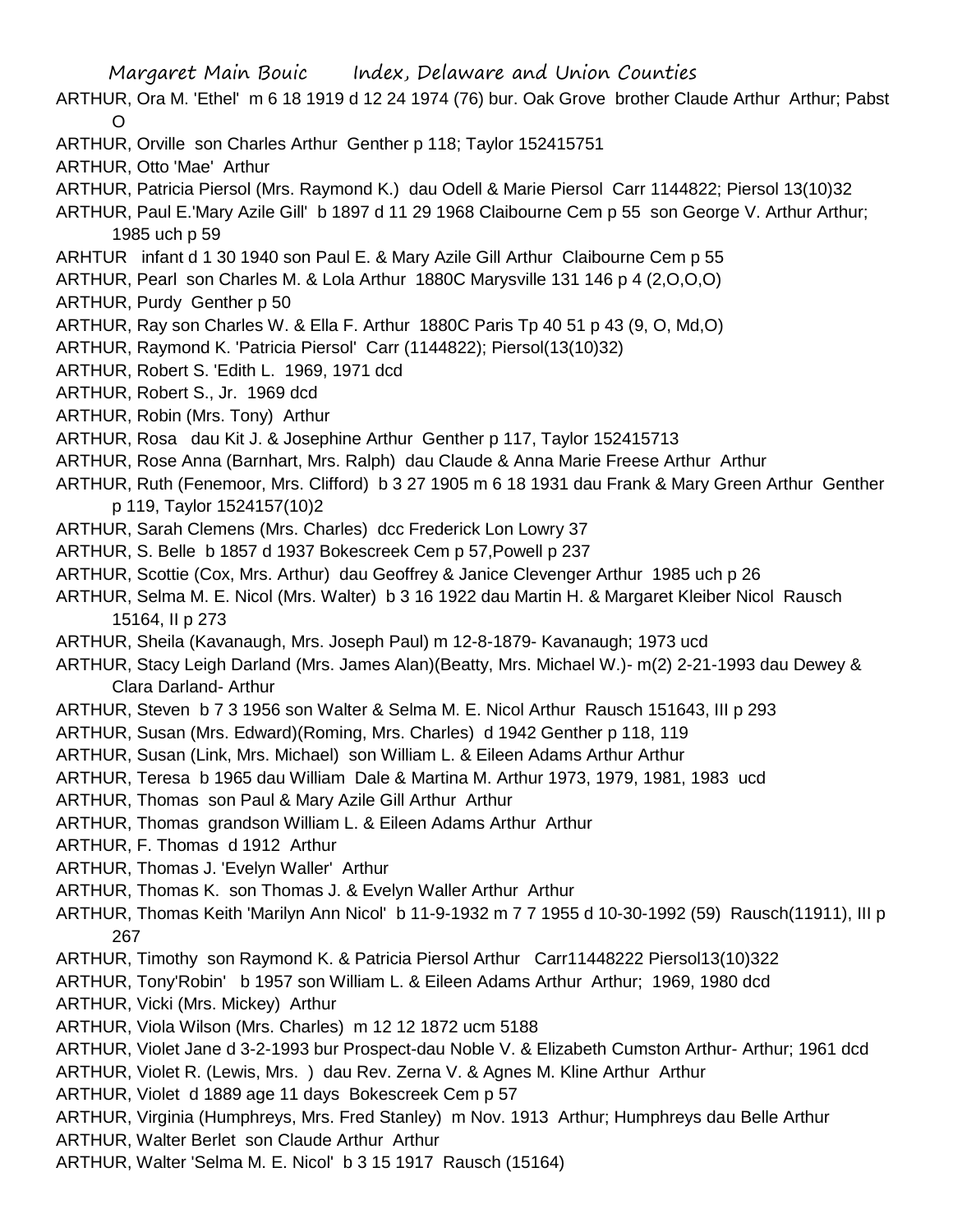Margaret Main Bouic Index, Delaware and Union Counties ARTHUR, William son N. B. & Elvia Arthur Pabst 3 p 4; 1850C Sc Tp 2324 (8,O); 1860C Sc Tp 847(18,O) ARTHUR, William son Charles & Lola Arthur 1880C Marysville 131 146 p 4 (4,O,O,O) ARTHUR, b 1 6 1891 Scioto Tp son William C. & Bell Bowersmith Arthur dcb ARTHUR, William D. 1975 ucd ARTHUR, William 'Elvia'(Ellen F) 1870C Sc Tp 137 (36, Md) ARTHUR, William 'Katherine C. Maugan'm 1 6 1861 Maugans Anc p 3 ARTHUR, William 1883 uch IV p 521 ARTHUR, William 'Lavern' son Otto & Mae Arthur Arthur ARTHUR, William L' Eileen Adams''Mona Lee' Arthur; 1969 dcd, 1971, 1981, 1983, 1991 ucd ARTHUR, William L. Jr. b 7 29 1953 d 6 22 1989 (35) son William L. & Eileen Adams Arthur Arthur ARTHUR, William b 1955; 1969, 1971 dcd son William L. & Eileen Adams Arthur ARTHUR, William Arthur ARTHUR, Willie son Dolph Arthur Genther p 118, Taylor 152415742 ARTHUR, Willis S. 'Grace I. Hershberger' m 6 7 1915 d 1958 Arthur ARTHUR, Rev. Zerna V. 'Agnes M. Kline' d 1 9 1963 (73) brother Ora Arthur Arthur ARTHUR, Basiger (Mrs. Claude, Jr.) dau Thomas Basiger Basiger ARTHURS, Crystal Ann graves (Mrs. Richard Alan)- dau Marvin & Wilma Graves- Arthurs ARTHURS, Debora J. (Morgan, Mrs. Mark D.)- dau Gloyd & Jean Dearth Arthurs- Arthurs ARTHURS, Eliza 1880C Marysville 35 40 (62, O, Scotland, Pa) ARTHURS, Elizabeth dau Eliza Arthurs 1880C Marysville 35 40 (32, O, Md, O) ARTHURS, Elizabeth (Kahle, Mrs. Washington Whistler) b 5 28 1831 m 3 28 1850 d 2 9 1906 Weiser p 687 ARTHURS, Jane (Watkins, Mrs. Tom) m 1 14 1978 1985 uch p 143 ARTHURS, John 1835 men 20 #117 p 32 Concord Tp ARTHURS, Richard Alan 'Crystal Ann Graves' son Gloyd & Alverda Dearth engaged to Crystal Ann Graves Arthurs ARTHURS, Sly E. b 1 9 1878 Scioto Tp son Edward Arthurs dcb ARTHURS, Tucker McKinley- b 2-2-1993 son Richard Alan & Crystal Ann Graves Arthurs- Arthurs ARTHUS, William Marysville p 48 ARTHURTON, Angenette (McP)herson, Mrs. Benjamin)- m 1-31-1867- delge X p 75 ARTIGAS, Sena (Mrs. ) Pabst 8 p 42 ARTIS, Alva C. d 3 22 1976 (83) bur. Bellefontaine Artis ARTIS, David Artis ARTIS, Henry Howard 'Willia Mae' d 9 11 1977 (65) bur. Bellefontaine Artis ARTIS, Jackie K. (Gensemer, Mrs. Carl H. Jr.) m 5 30 1980 dau David Artis Artis ARTIS, Mrs. L. H.- sister William Tabern- unec XIII p 43 ARTIS. Mary F. (Ratliff, Mrs. Herbert) m 3 24 1921 sister Alva C. Artis Artis, Ratliff ARTIS, Willia Mae (Mrs. Henry Howard) Artis ARTISS, Newosm 'Sarah Ann Highwarden' m 8 7 1847 dcm ARTISS, Sarah Ann Highwarden (Mrs. Newosm) m 8 7 1847 dcm ARTISS, Sarah Ann (Clay, Mrs. Henny) m 8 17 1863 dcm ARTIST, L. J. 1908 dch p 260 ARTMAN, Barbara (Mrs. Floyd) 1969 dcd ; Artman ARTMAN, Bertha (Mrs. Floyd Russ) Artman ARTMAN, Floyd 'Barbara''BERTHA' (47 l977) d 10 27 1986 (56) bur Fla. Artman, 1969 dcd ARTMAN, Gail b 1954 dau Floyd & Barbara Artman Artman 1969 dcd ARTMAN, Greg b 1957 son Floyd & Barbara Artman Artman; 1969 dcd ARTMAN, James brother Floyd Russ Artman Artman ARTMAN, Jennifer (Jackson, Mrs. ) sister Floyd Russ Artman Artman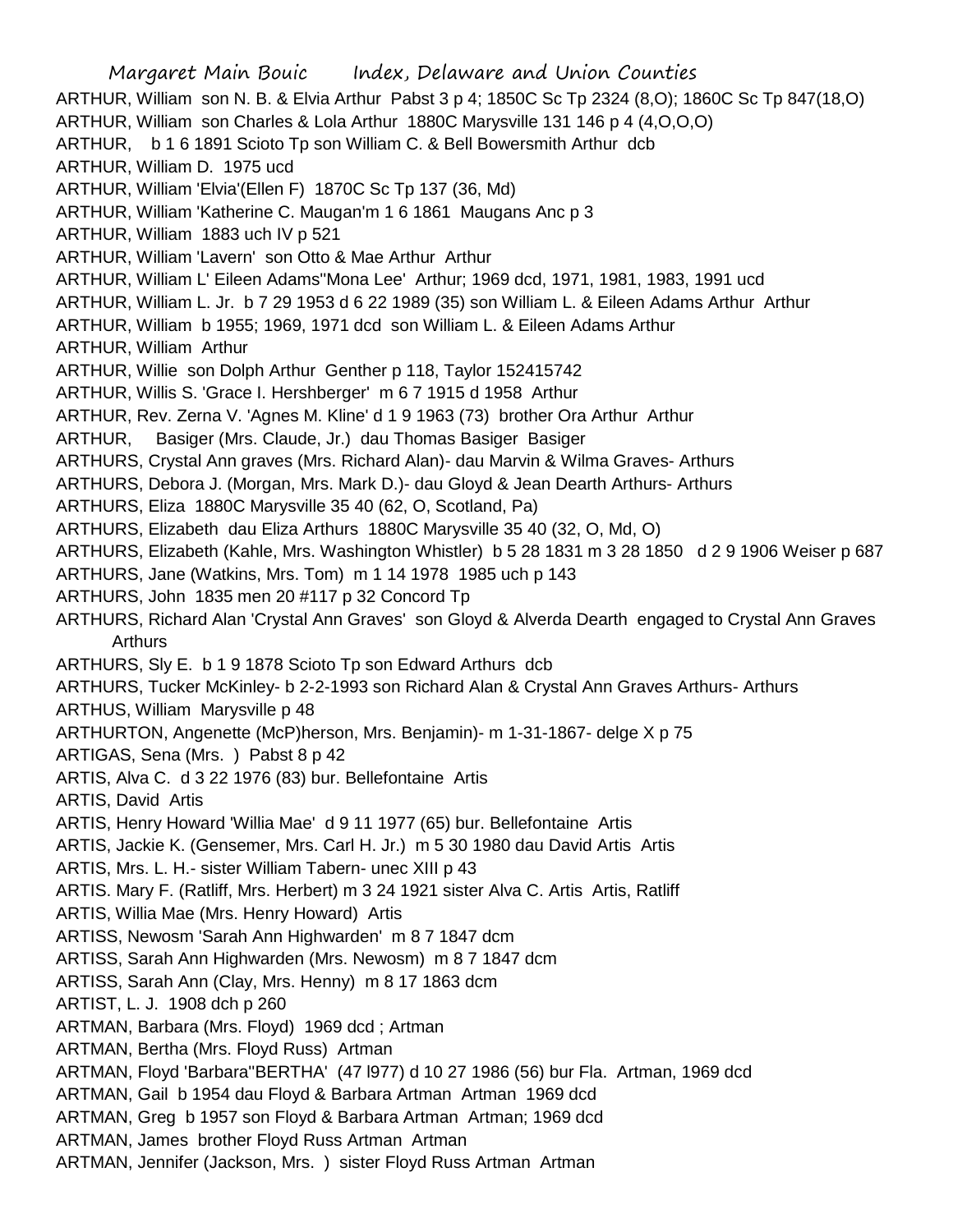Margaret Main Bouic Index, Delaware and Union Counties ARTMAN, Lloyd R. 1980 dcd ARTRAP, Frank Berkshire Tp p 429A ARTRIP, Barbara L. (Mrs. Ralph J.) Artrip ARTRIP, Elizabeth (Ball, Mrs. ) sister Ralph J. Artrip Artrip ARTRIP, Garnett brother Ralph J. Artrip Artrip ARTRIP, Guy brother Ralph J. Artrip artrip ARTRIP, Hattie (Hunter, Mrs. ) sister Ralph J. Artrip Artrip ARTRIP, Lucille (Sturgill, Mrs. ) sister Ralph J. Artrip Artrip ARTRIP, Margie (Harrison, Mrs. ) sister Ralph J. Artrip Artrip ARTRIP, Pam b 1958 dau Shirley Artrip 1969, 1971 dcd ARTRIP, Ralph J. 'Barbara L.' b 2 2 1920 d 10 12 1989 bur Va Artrip; 1980 dcd ARTRIP, Randy son Ralph H. & Barbara L. Artrip Artrip ARTRIP, Shirley 1969, 1971 dcd ARTRIP, Teresa (Walsh, Mrs. ) dau Ralph J. & Barbara L. Artrip Artrip ARTRIP, Tim son Ralph J. & Barbara L. Artrip Artrip ARTS, Fred b 12 19 1892 Scioto Tp son D. L. & Crawford Arts dcb ARTUS, Viola 1870C Taylor Tp 184 175 p 22 (5,O0 lived with John & Tersey Elliott ARTY, Chambers, Dr. J. W. 'Jennie M.' b 1867 d 1934 Price Cem R 10 djlm p 47 ARTY, Jennie M. (Mrs. Dr. J. W.) b 1864 d 1936 Price Cem djlm p 47 ARTZ, Albert W. son Watkins & Sarah Carrothers Artz 1860S Scioto Tp 860 (7/12,O); 1870C Sc Tp 178 (9,O) ARTZ, Amanda (Wollam, Mrs. David) b 12 18 1845 d 6 27 1916 Fairview Cem p 8; dau Isaac & Sarah Artz 1850C Concord Tp 2160 2172 (5,O); 1880 Sc Tp 154; unec IX p 29 ARTZ, Angelica dau Watkins & Sarah Carrothers Artz 1850C Concord Tp 2085 (2, Md); 1860C Sc T0 860 (12) ARTZ, Anna Wilhelmina (Mrs. Lewis M.) 1870C Sc Tp 108 (25); 1880C Sc Tp 147 (36, Va) ARTZ, Barbara Wollam (Mrs. William Shelley) b 5 27 1840 d 1922 F. p 8; dau John & Priscille Conrad Wollam ARTZ, Benjamin F. 1880C Liberty Tp Delaware Co p 309C ARTZ, Benjamin 'Maria Mcconaughey' m 10 6 1878 ucm 6334 ARTZ, Benjamin Murray 'Leanna Sands' b 1842 d 1908 son Isaac & Sarah Artz 1850C Concord Tp 2160 2172 (8); Maugans Anc p 6 ARTZ, Bertha b 6 4 1877 dcb dau Elisha L. Artz 1880C Concord Tp 195 ARTZ, Bertha Price (Mrs. Curtis E.) d 1959 Artz ARTZ, B. W. Pabst O ARTZ, Caroline Dolan (Mrs. Samuel) m 12 12 1844

- ARTZ, Charles C. b 9 12 1875 d 3 29 1960 bur NM son Benjamin Murray & Leanna Sands Artz Artz; 1915 dcd Scioto Tp
- ARTZ, Charles 'Lucretia Nash Thorburn; Howison (788)
- ARTZ, Clara Gabriel (Mrs. Delvin E.)(Miller, Mrs. John)(Wollam, Mrs. elmer E.) b 12 12 1883 m 8 29 1911 d 5 5 1968 Fairview Cem p 8 dau Edward B.& Emma Fry Gabriel opc 424; Gabriel 1652
- ARTZ, Clinton son Watkins & Sarah Carrothers Artz 1860C Sc Tp 860 861(5,O)
- ARTZ, Coby T. 'Paulette L." 1971 ucd
- ARTZ, Curtis E.'Bertha Price' d 1 25 1966 son Gideon Artz 1880C Concord Tp 194 (2); 1915 dcd Scioto Tp
- ARTZ, Dr. Curtis Price 'Mary Nelle Entrekin' d 12 23 1977 bur Texas son Curtis & Bertha Price Artz
- ARTZ, David Luther 'Mary Schroeter' b 11 12 1851 (86 1 23) son Watkins & Sarah A. Carrothers Artz 1860C Sc Tp 860 1880C Sc Tp 64 (26,O)
- ARTZ, b 10 31 1889 Sc Tp son D. L. & Mary Schweter Artz dcb
- ARTZ, Debin E. b 7 1 1876 Scioto Tp dcb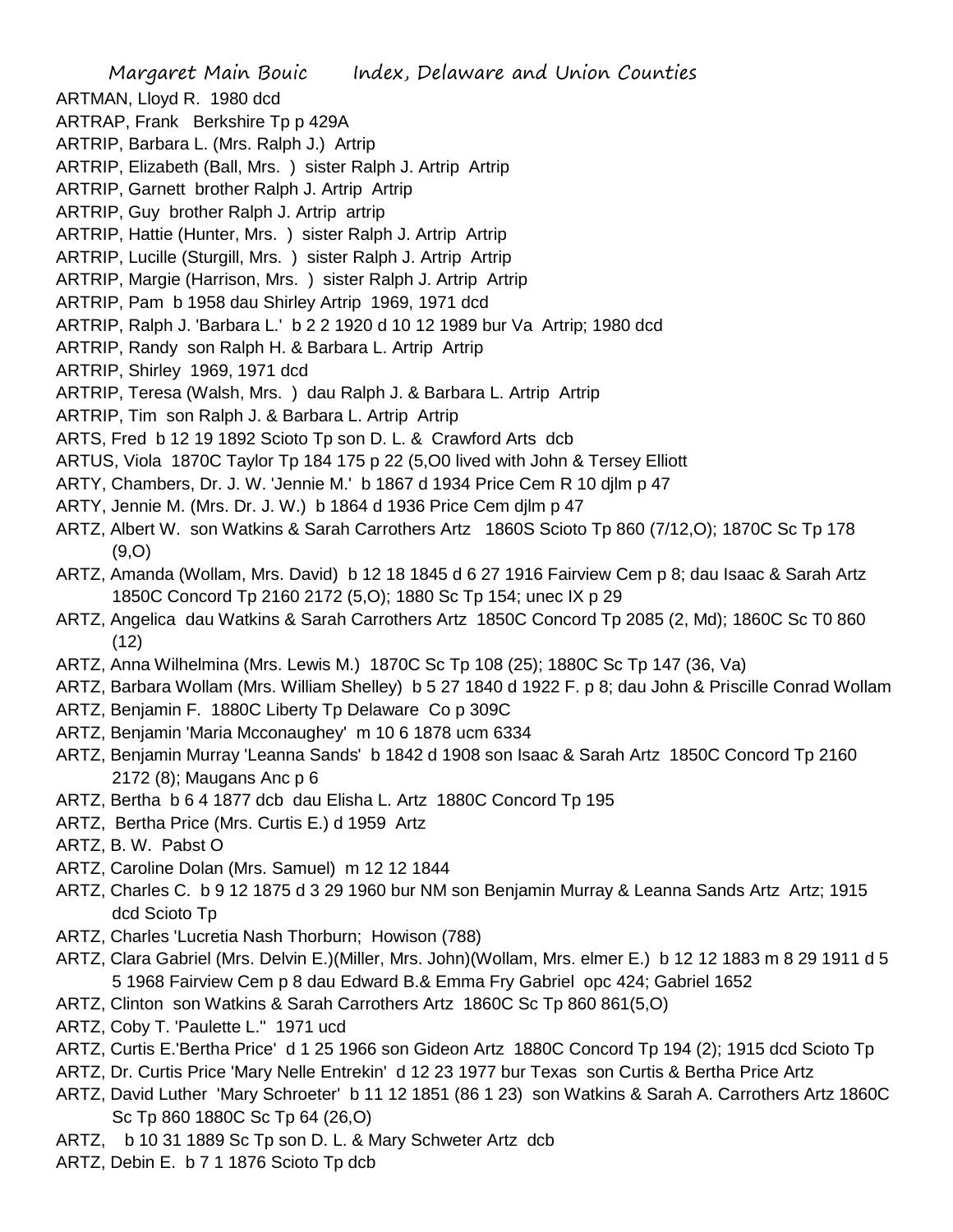- ARTZ, Delvin E. 'Clara Gabriel' b 1876 d 1910 Fairview p 8 son William & Barbara Wollam Artz Gabriel (1652)
- ARTZ, Elisha L. 'Evangeline M. Wells' m 10 21 1875 ucm 5766 1880C Concord Tp 195 (27) p 270A; mt 3 1 17
- ARTZ, Elizabeth Helen dau Sarah A. Artz 1860C Sc Tp 860 861 (10, Md); 1870C Sc Tp 178 (20,O)
- ARTZ, Elizabeth (Zentler, Mrs.Michael) dcc Bonita Evans Young 29
- ARTZ, Emily (Mrs. Frank\_ 1915 dcd Sunbury R4
- ARTZ, Evangeline M. Wells (Mrs. Elisha L.) m 10 21 1875 ucm 5766; 1880C Concord Tp 195 (25); mt 3 p 17
- ARTZ, F. E. father Mildred Artz Artz
- ARTZ, Frank 'Emily' 1915 dcd Sunbury R4
- ARTZ, Frederick L. son Lewis M. artz 1880C Sc Tp 147 (15,O)
- ARTZ, George W. 'Mary Ann' b 1847 d 1909 Jerome IOOF Cem D J p 113; son Isaac & Sarah Artz 1850C Concord Tp 2172 (4,O)
- ARTZ, Gideon M. 'Margaret E. Norris' m 10 21 1875 ucm 5767 mt 3 p 17; 1880C Concord Tp 194 (25) p 270A
- ARTZ, Harry E. b 1874 d 1943 IOOF Cem Jerome D J p 113
- ARTZ, Ida May (Newhouse, Mrs. John L.) b 4 15 1872 dcb d 1940 dau William & Barbara Wollam Artz Fariview Cem p l5; Newhouse p 69 (13455); (11355); unec IV p 9
- ARTZ, Isaac 'Sarah' 1840C Concord Tp p 121 (20 30); 1850C Concord Tp 2172 (37, Va)
- ARTZ, Jacob A. 'Rebecca N. Reed' m 1 28 1872 ucm 5102
- ARTZ, Joanne dau Curtis Price & Mary Nelle Entrekin Artz Artz
- ARTZ, John C. dau Curtis Price & Mary Nelle Entrekin Artz Artz
- ARTZ, John 1880 dch p 494; 1908 dch p 448; Pabst Pion II p 99
- ARTZ, John T. b 1878 d 1904 Jerome IOOf Cem D J p 113
- ARTZ, John 1840C Concord Tp p 121 (40 50)
- ARTZ, Joseph M. b 9 11 1871 Sc Tp son William H. & Margaret A. Ross Artz Del. Co Births
- ARTZ, Joseph W. b 5 1 1891 Scioto Tp son Davy & Mary Schroter Artz dcb
- ARTZ, Korrina b 1968 dau Coby T. & Paulette L. Artz 1971 dcd
- ARTZ, Leanna Sands (Mrs. Benjamin Murray) b 1850 d 1924 dau David & Frances Sands NM p 23; 6; ped Sharon & Barbara Main 15
- ARTZ, Lewis M. 'Anna W.' son Isaac & Sarah Artz 1850C Concord Tp 2172 (ll,O); 1870C Sc Tp 108 (31); 1880C Sc Tp 147 (41,O)
- ARTZ, Lucretia Nash Thorburn (Mrs. Charles) dau Charles Edmond & Frances Rebecca Reed Thorburn Howison 788
- ARTZ, Luther son Watkins & Sarah Carrothers Artz 1860C Sc Tp 860 861 (9, Md); 1870C Sc Tp 178 (16,O)
- ARTZ, Lyman son Lewis & Anna Wilhelmina Artz 1870C Sc Tp 108 (6,O); Pabst O
- ARTZ, Margaret A. Ross (Mrs. William H.) m 10 20 1870 ucm 4801
- ARTZ, Margaret E. Norris (Mrs. Gideon) m 10 21 1875 ucm 5767 mt 3 p 17; 1880C Scioto Tp 194 (22)
- ARTZ, Maria McConaughey (Mrs. Benjamin) m 10 6 1878 ucm 6334
- ARTZ, Mary Ann (Mrs. George W.) b 1843 d 1917 IOOF Cem D J p 113
- ARTZ, Mary Mitchell (O'Kim, Mrs. ) dau Curtis Price & Mary Nelle Entrekin Artz Artz
- ARTZ, Mary Schroeter (Mrs. Luther David) b 2 12 1858 d age 75y 9m 4d dau Joseph & Sophia Dunbuchter Schroeter Artz; delge VIII p 43; 1880C Scioto Tp (22,O)
- ARTZ, Mary Nelle Entrekin (Mrs. Curtis Price) Artz
- ARTZ, Melissa dau Isaac & Sarah Artz 1850C Concord Tp 2172 (2/12,O)
- ARTZ, Michael b 1971 son Coby T. & Paulette L. Artz 1971 dcd
- ARTZ, Mildred K. (Wiant, Mrs. Bliss) dau F. E. Artz Artz; Wiant
- ARTZ, Minnie B. (Mrs. T. E.) 1915 dcd Delaware R6
- ARTZ, Minnie (Weaver, Mrs. Robert Leroy) b 1879 d 1940 dau Benjamin Murray & Leanna Sands Artz Maugans Anc p 6; dcq Roy Weaver 1 ped Barbara & Sharon Main 3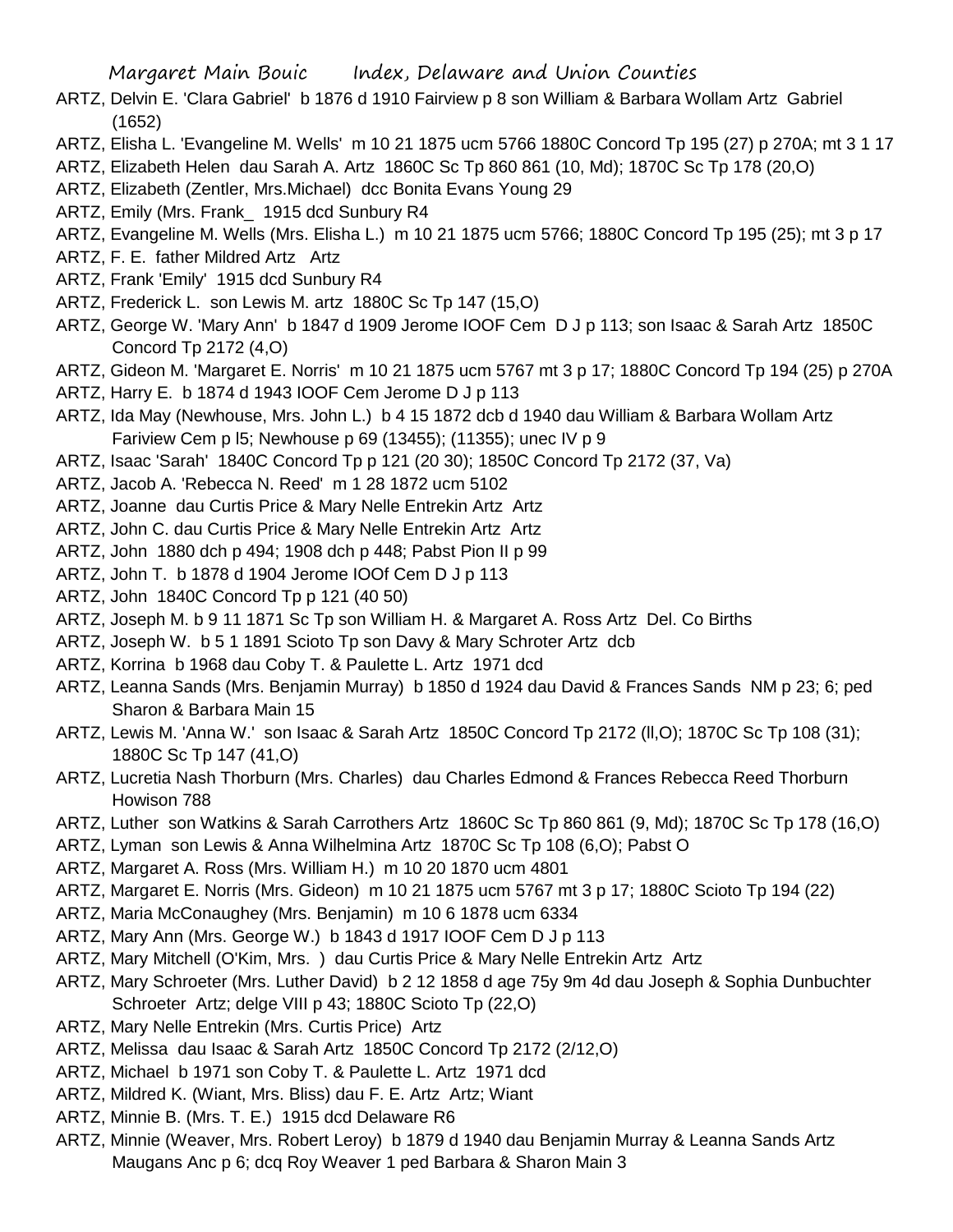- ARTZ, Narby Ema Wollam (Mrs. William) b 5 27 1840 d 1922 dau John & Priscilla Conrad Wollam unec IX p 29
- ARTZ, Paulette L. (Mrs. Coby I.) 1971 dcd
- ARTZ, Raymon M. b 1 18 1887 Concord Tp son Gideon & Maggie Norris Artz dcb
- ARTZ, Rebecca N. Reed (Mrs. Jacob A.) m 1 28 1872 ucm 510
- ARTZ, Samuel 'Caroline Dolan' m 12 12 1844 dcm
- ARTZ, Sarah A.(Mrs. Isaac) 1850C Concord Tp 2172 (35,O); 1860C Scioto Tp 859 860 (37, Md); ; 1870C Scioto Tp 178 (49, Md); 1880C Sc Tp 64 (Md) p 280A
- ARTZ, Sarah Carrothers (Mrs. Watkins) 1850C Concord Tp 2085 (27, Md); 1860C Scioto Tpp 860 861 (37, Md); 1870C Scioto Tp 178 (49, Md)
- ARTZ, Sarah E. dau Lewis M.& Wilhelmina Artz 1870C Sc Tp 108(9,O)
- ARTZ, Sarah S.(Dulin, Mrs. Edwin) m 2 25 1847 dcm
- ARTZ, Sarah (Warner, Mrs. William) 1883 uch V p 435
- ARTZ, T. E. 'Minnie B.' 1915 dcd Delaware R6
- ARTZ, Victor b 1966 son Coby I. & Paulette L. Artz 1971 dcd
- ARTZ, W. A. 1915 uch p 267
- ARTZ, Watkins 'Sarah Carrothers' 1850C Concord Tp 2085 (27, Md)
- ARTZ, W. H. 1877 uca p 86
- ARTZ, William 1880C Thompson Tp p 297A
- ARTZ, William H. son Watkins & Sarah Artz 1850C Concord Tp 2085 (3 Md); 1870C Scioto Tp (23, Md)
- ARTZ, William son Isaac & Sarah Artz 1850C Concord Tp 2172 (2,O)
- ARTZ, William H. 'Margaret A. Ross' m 10 20 1870 ucm 4801
- ARTZ, William 'Narby Ema Wollam' unec IX p 29
- ARTZ, William Shelley 'Barbara' b 1849 d 1897 Fairview p 8 son Watkins & Sarah Carrothers Artz 1850C Concord Tp 2073 2085 (23, Md);1860C Sc Tp 860 861 (13, Md); unec IV p 9
- ARTZE, Laury b 8 24 1875 Scioto Tp dcb
- ARVIN, Mary Pabst O
- ARVINE, Nancy Pabst O
- ARWINE, Catharine b 12 11 1880 Liberty Tp dau William & E. J. Rader Arwine dcb
- ARWINE, Elizabeth Rader (Mrs William) dcc Jarrod Weiser 55
- ARWINE, Rainey (Macomber, Mrs. John A.) b 7 10 1870 Liberty Tp dcb; dau William & Elizabeth Rader Arwine dcc Jarrod Weiser 27
- ARWINE, William 'Elizabeth Rader' dcc Jarrod Weiser 54
- ARWOOD, Etta (Nickels, Mrs. )- b 4-29-1932 d 7-11-1994 963) Claibourne Cem dau Porter & Nancy Williams arwood- Arwood
- ARWOOD, Nancy Williams (Mrs. Porter)- Arwood
- ARWOOD, Porter 'Nancy Williams'- Arwood
- ARY, Ben b 1976 son James L. & Donna Y. Ary 1979, 1981, 1983, 1991 ucd
- ARY, Donna Y. (Mrs. James L.) 1979, 1981, 1983, 1991 ucd
- ARY, James L. 'Donna Y.' 1975, 1979, 1981, 1983, 1991 ucd
- ARY, Jason b 1973 son James L. & Donna Y. Ary 1979, 1981, 1983, 1991 ucd
- ARY, Ken W. 1979, 1981, 1983 ucd
- ARY, Mitch b 1978 son James L. & Donna Y. Ary 1981, 1983, 1991 ucd
- ARYES, Ambrose F. 1870C Mil Tp 67 (22, Va)
- ARYES, Olla step-dau D. T. & Hattie Cook; 1880C Claibourne Tp p 2025 312-329 (15,O,o,NJ)
- ASBERRY, see Asbury
- ASBERRY, Daisy May b 1 12 1902 Berkshire Tp dau dcb
- ASBJELD, Betty )Burns, Mrs. George Morse)- b 3-24-1926 m 6-2-1946- St. Paul p 21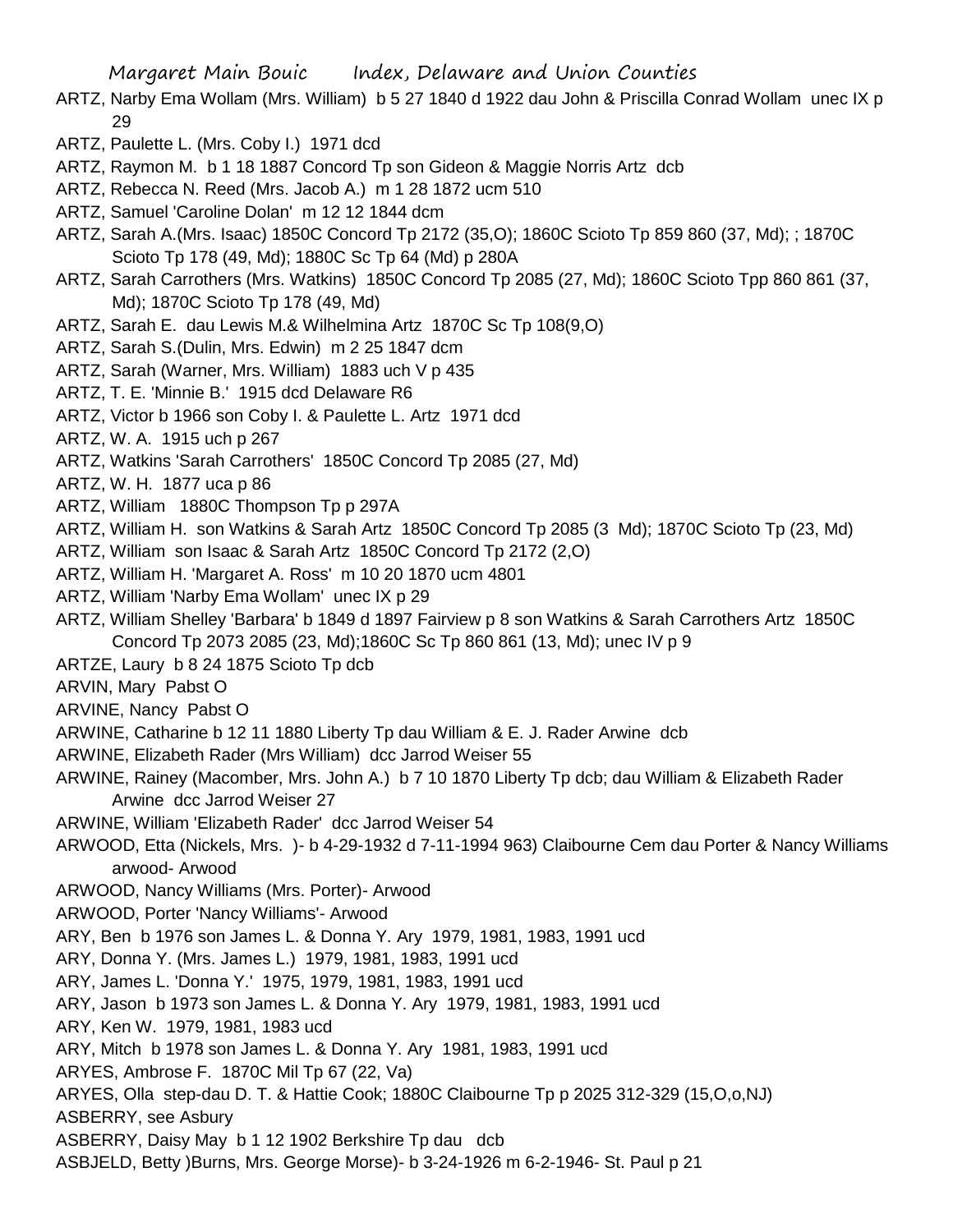- Margaret Main Bouic Index, Delaware and Union Counties ASBURY, Ann Wells (Mrs. Thomas B.) m 7 4 1872; ucm 5112 ASBURY, Barbara L. (Mrs. Ernest M.) 1975, 1981, 1983 ucd, 1980 dcd; 1991 ucd ASBURY, Benjamin 'Susan Ann Grimes' Asbury ASBURY, Betty M. (query) delge VI p 60 ASBURY, Bishop uncle of Rev. Thomas Asbury 1883 uch V p 291 ASBURY, Bishop F. son Dr. T. B. & Margaret Snowden Asbury 1883 uch V p 292 ASBURY, Clyde 'Pierce A.' 1980 dcd ASBURY, Dawn b 1969 dau Johnny W. & Linda Asbury 1971 ucd ASBURY, Ernest M. 'Barbara L.' 1975, 1981, 1983 ucd, 1980 dcd; 1991 ucd ASBURY, Bishop Francis wsc Grah p 5; unvmec p 1 ASBURY, Grant 'May Reed' dumch p 123 ASBURY, Harry R. son Dr. T. B. & Margaret Snowden Asbury 1883 uch V p 292 ASBURY, Rev. Jesse 1880 dch p 407; 1908 dch p 254 ASBURY, Johnny W. 'Linda M.' 1971 ucd ASBURY, Johnny b 1970 son Johnny W. & Linda Asbury 1971 ucd ASBURY, Kim Ransome (Mrs. Roy L. Jr.) b 11-28-1957 m 6 26 1982 d 4-18-1993 dau Don & Doris Randall Ransome Asbury ASBURY, Linda M. (Mrs. Johnny W.) 1971 ucd ASBURY , Margaret C. Custer (Mrs. Philip)- m 10-23-1849 unec XI p 45 ASBURY, Margaret Snowden (Mrs. Dr. T. B.) m 3 18 1847 d 5 2 1871 1883 uch V p 292; 1860C Jerome Tp 54 52 p 7 (32, Pa) Asbury ASBURY, May Reed (Mrs. Grant) dau Thomas & Susan Shirk Reed dumch p 123 ASBURY, Michael b 1968 son Ernest M. & Barbara L. Asbury 1975, 1981 ucd, 1980 dcd; 1991 ucd ASBURY, Nanna (Sharp, Mrs. ) dau Benjamin & Susan Ann Grimes Asbury Asbury ASBURY, Norman G. son Dr. T. B. & Anna Wells Asbury 1883 uch V p 292 ASBURY, Octavia dau Dr. T. P. & Margaret Snowden As(h)bury 1860C Jerome Tp 54 52 p 8 (11,O) ASBURY, Oliver T. son Dr. T. B. & Anna Wells Asbury 1883 uch V p 292, hjt p 43, 46; 1915 uch p 422 ASBURY, Paron son Dr. T. P. & Margaret Snowden As(h)bury 1860c Jerome Tp 54 52 p 8 (9,O) ASBURY, Pierce A. (Mrs. Clyde) 1980 dcd ASBURY, Philip 'Margaret C. Custer'- m 10-23-1849 Madison Co unec XI p 45 ASBURY, Rachel B. (Mrs. Rev. Thomas) d 4 10 1825 1883 uch V p 291 ASBURY, Rex Lloyd 'Sylvia Lynne Shepard' m 6 11 1983 son Roy L. & Rosemary Sarver Asbury Asbury ASBURY, Rodney son Roy L. & Rosemary Sarver Asbury Asbury ASBURY, Rosemary Sarver (Mrs. Roy L.) dau Frank Sarver Asbury ASBURY, Roy L.'Rosemary Sarver' son Nora Asbury Asbury ASBURY, Roy L. Jr. 'Kim Ransome' m 6 26 1982 son Roy L. & Rosemary Sarver Asbury Asbury; 1991 ucd ASBURY, Russell Logan b 6 2 1969 d 1 14 1975 bur East Liberty son Roy L. & Rosemary Sarver Asbury Asbury ASBURY, Sandra Lee (weiser, Mrs. Samuel John) m 3 16 1959 Weiser p 783
- ASBURY, Susan Ann Grimes (Mrs. Benjamin) b Ross Co. O. 2 28 1852 d 11 26 1943 bur. Chillicothe Asbury
- ASBURY, Sylvia Lynne Shepard (Mrs. Rex Lloyd) m 6 11 1983 dau Allen Shepard Asbury
- ASBURY, Thomas 1980 dcd
- ASBURY, Rev. Thomas 'Rachel B.' d 11 26 1860 (84) 1883 uch V p 291
- ASBURY, Dr. T. B.(P.) 'Margaret Snowden''Ann Wells' b 4 10 1824 m(1) 3 18 1847(2) 7 4 1872 ucm 5112 son Rev. Thomas & Rachel B. Asbury 1883 uch V p 278, 291, 292; hjt p 45; 1915 uch p 166, 169; 1860C Jerome Tp 54 52 p 7 (34, NJ)
- ASBURY, T. P. son Dr. T. P. & Margaret Snowden As(h)bury 1860C Jerome Tp 54 52 p 8 (2,O)
- ASBURY, William son Dr. T. P. & Margaret Snowden As(h)bury 1860C Jerome Tp 54 52 p 8 (5,O)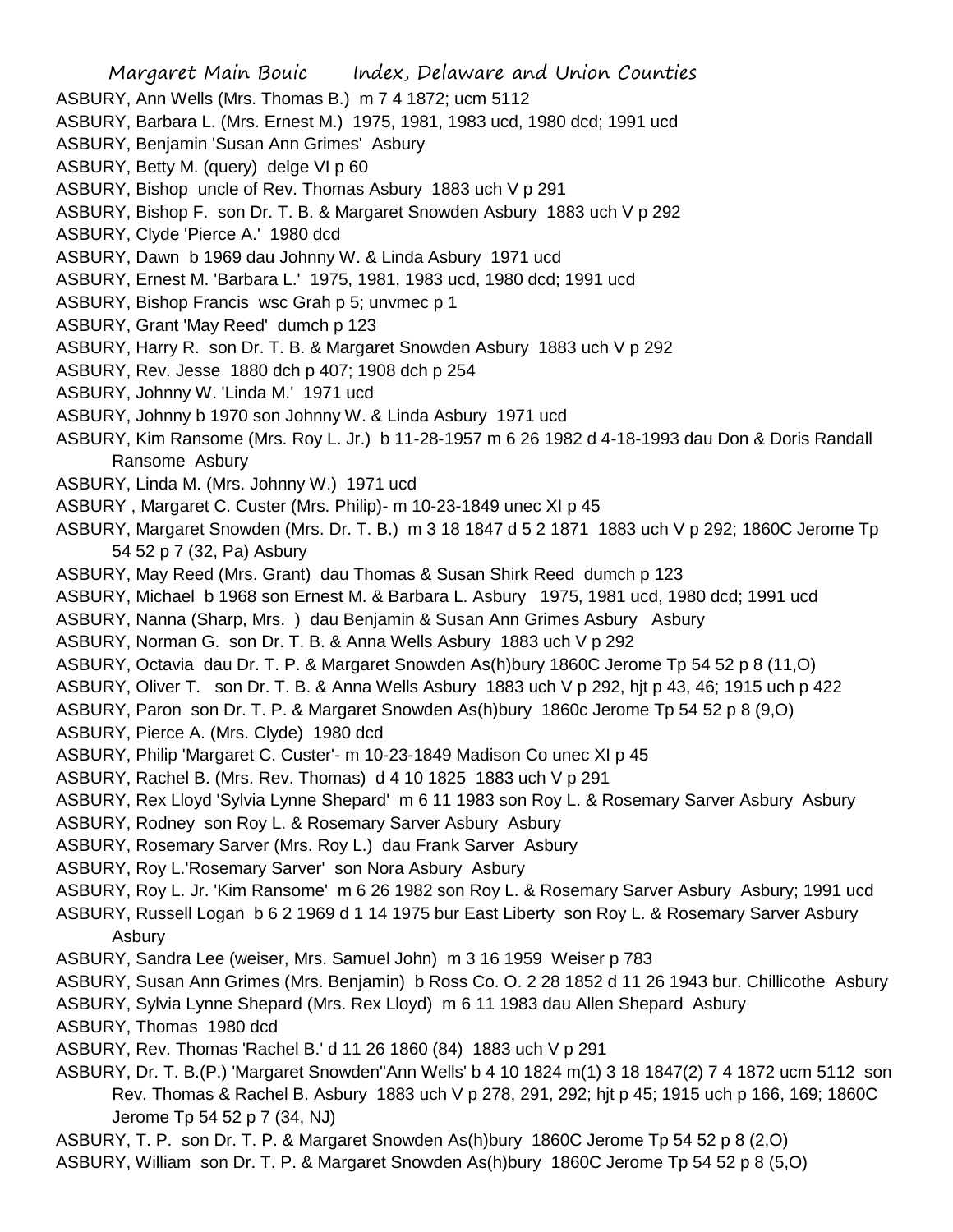Margaret Main Bouic Index, Delaware and Union Counties ASCENCIO, David son Ray & Susan Ascencio Ascencio ASCENCIO, Ray 'Susan' dg 11 22 1977; Ascencio ASCENCIO. Susan (Mrs. Ray) Ascencio ASCHAM, Margaret b 12 27 1898 Delaware Town dau J. B. & Jessie Biggs Ascham dcb ASCHE, Angel dau Dr. Fred & Saundra L. Cotton Asche Asche; Cotton ASCHE, Emily dau Dr. Fred & Saundra L. Cotton Asche Asche; Cotton ASCHE, Dr. Fred 'Saundra L. Cotton' Cotton;Asche ASCHE, Saundra L. Cotton (Mrs. Dr. Fred) dau Richard M. & Dorothy A. Cotton Cotton; Asche; 1959 ucd (9) ASCHE, Stephanie Heather b 2 21 1974 dau Dr. Fred & Saundra Cotton Asche Asche; Cotton ASCHE. Tiffany Ellise b 4 29 1983 dau Dr. Fred & Saundra Cotton Asche Asche; Cotton ASCHINGER, Belva Jean McKitrick (Mrs. Carl James II) b 4 28 1939 m 6 28 1958 dau Kelton Eugene & Clara Ann Ruth Gray McKitrick McKitrick p 288 ASCHINGER, Carl James II 'Belva Jean McKitrick' b 12 5 1938 m 6 28 1958 McKitrick p 288 ASCHINGER, Carl James III b 5 7 1959 son Carl James II & Belva Jean McKitrick Aschinger McKitrick p 288 ASCHINGER, Cathleen Annette b 3 27 1962 dau Carl James II & Belva Jean McKitrick Aschinger McKitrick p 288 ASCHINGER, Christopher Hans b 7 10 1965 son Carl James II & Belva Jean McKitrick Aschinger McKitrick p 288 ASCHMANN, Dawn Marie Taylor (Dunbar, Mrs. Russell Ray)(Mrs. Steven Paul) b 11 19 1953 m(1) 10 18 1972 (2) 8 29 1981 dau James Raymond & Wilda Peyton Taylor Genther p 87, Taylor 15241254312 ASCHMANN, Ester Euka Pauline Hofstad (Mrs. Paul) Genther p 57 ASCHMANN, Paul 'Ester Euka Pauline Hofstad' Genther p 87 ASCHMANN, Stephen Elisha b 8 26 1974 son Steven Paul & 1st wife Aschmann Genther p 87 ASCHMANN, Stephen Paul 'Dawn Marie Taylor' b 1 19 1948 m(2) 8 29 1980 son Paul & Ester Euka Pauline Hofstad Aschman Genther p 87; Taylor (15241254312) ASEL. Claude son & Myrtle Forsytha Asel Weiser p 690 ASEL, May Pabst 5 p 4 ASEL, Myrtle Forsytha (Mrs. ) dau Frank & Lucinda Kahle Forsytha Weiser p 689 ASELAGE, Albert ' Maloney' Aselage ASELAGE, Maloney (Mrs. Albert) d 7 20 1972 (83) bur. Sidney aselage ASELAGE, John son Albert & Maloney Aselage Aselage ASELAHE, (Delemonte, Mrs. Carl) dau Albert & Maloney Aselage Aselage ASELTON, Ronald K. 1980 dcd ASH, Abner 'Mary Scurry' m 7 25 1863 ASH, Alonzo Blair 'Etta Doty' b 9 6 1871 Ia. m 11 4 1896 d 12 24 1937 son Jesse Madison & Indiana Carter Ash ped Eva Light 6 delge IV p 52 ASH, Bertha (Peyton, Mrs. ) dau Preston & Nannie e. Ash Ash ASH, Bessie May dau George Henry & Gertrude Vanderback Ash Nash p 111 ASH, Billie G. 'Jacqueline Lee Parent' b 1932 m 1 10 1953 Weiser p 315 ASH, Blanche Indiana (Light, Mrs. Mortimer Allen) b 8 6 1897 d 5 9 1982 dau Alonzo Blair & Etta Doty Ash ped Eva Light 3 delge IV p 52 ASH, Carol Jean (Weidman, Mrs. Edward D.)- b 12-28-1944 m 12-21-1968 d 5-4-1993 (48) bur Cambridgedau Melvin Edward & Ida Bell Berry Ash- Ash; Weidman ASH, Carrina b 1971 ch William r. & Rose B. Ash 1980 dcd ASH, Catherine (Romans, Mrs. ) dau Preston & Nannie E. Ash Ash ASH, Charles W. 'Marcella Jane Shew' (18 1979) m 6 29 1980 son William R. Ash, Jr. Ash ASH, David 1980 dcd ASH, Earl son Preston & Nannie E. Ash Ash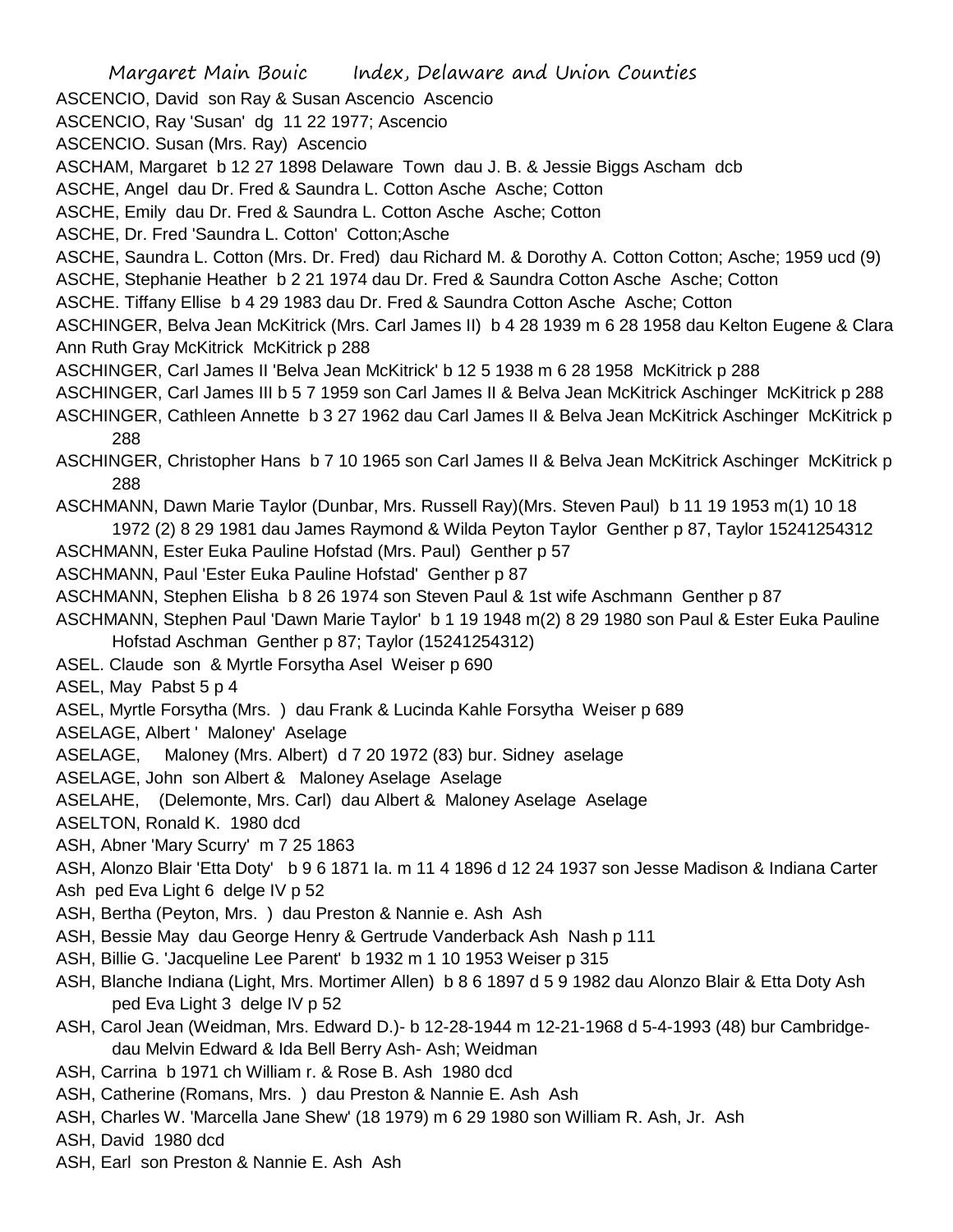- ASH, Elizabeth Anderson (Mrs. James)- Ash
- ASH, Elmer son Preston & Nannie E. Ash Ash
- ASH, Ernest 'Grace Olds' Weiser p 163
- ASH, Etta Doty (Mrs. Alonzo Blair) b 9 18 1875 Wis. m 11 4 1896 d 6 10 1959 dau Josephus & Martha Melissa Wamploe Dody ped Eva Light 7 delge IV p 52
- ASH, Fred M.- son Melvin Edward & Ida Bell Berry Ash- Ash
- ASH, George Henry 'Gertrude Vanderbrack' b 9 30 1845 son Joseph Miles & Sarah Ann Boulding Ash Nash p 111
- ASH, Gertrude Vanderbrack (Mrs. George Henry) Nash p 111
- ASH, Grace Olds (Mrs. Ernest) dau David & Mary Elizabeth Eikelberner Olds Weiser p 163
- ASH, Harriet Rebecca (Weaver, Mrs. Cecil Fulton) b 1853 d 1933 dau Joseph Miles & Sarah Ann Boulding Ash Nash p 111
- ASH, Harrison son Preston & Nannie E. Ash Ash
- ASH, Helen dau George Henry & Gertrude Vanderbrack Ash Nash p 111
- ASH, Helen Engman (Mrs. Rev. Hugh) d 7 23 1962 bur Wooster Ash
- ASH, Helen E. Walter (Mrs. Russell) b 7 22 1889 d 6 1 1973 bur. Broadway Sec IV R1 lptw p 81 dau Dr. M. B. & Martha Rusk Walter 1967 ucd; Ash
- ASH, Rev. Hugh 'Helen Engman' Ash
- ASH, Ida Bell Berry (Mrs. Melvin Edward)- Ash
- ASH, Indiana Carter (Mrs. Jesse Mdison' b 4 17 1849 Ind. m 8 26 1868 d 12 6 1922 Neb. dau Landon & Nancy Vaughn Carter ped Eva Light 13 delge IV p 52
- ASH, Isabella Marsh (Mrs. Jacob) b 1798 m 1815 d 1885 ped Eva Light24 delge IV p 52
- ASH, Jacob 'Isabella Marsh' b 1791 m 1815 d 1849 ped Eva Light 24 delge IV p 52
- ASH, Jacqueline Lee Parent (Mrs. Billie G.) b 10 2 1934 m 1 10 1953 dau Arthur Joseph & Mary Elizabeth Stanley Parent Weiser p 315
- ASH, James 'Elizabaeth Anderson'- Ash
- ASH, James son Preston & Nannie E. Ash Ash
- ASH, James 1850C Orange Tp 1779 (25)
- ASH, Jesse Madison 'Indiana Carter' b 9 18 1842 Ind. m 8 26 1868 d 4 4 1915 Ind. son Jacob & Isabella Marsh Ash ped Eva Light 12 delge IV p 52
- ASH, John deceased 1850 delge IV p 11
- ASH, Joseph b 1856 d 1864 son Joseph Miles & Sarah Ann Boulding Ash Nash p 111
- ASH, Joseph Miles 'Sarah Ann Boulding' b 1819 m 4 21 1844 d 1863 Nash p ll0
- ASH, Kathleen Sue Bay (Mrs. William Richard III) m 7 9 1977 dau Dwight N. Bay, Jr. Ash
- ASH, Lorry dau William R. Ash, Jr. Ash
- ASH, Lovina (Hughes, Mrs. jackson)- b 1800 d after 1880, ped Gertrude Cook Bagwell #244 31, unec XII p 29
- ASH, Marcella Jane Shew (Mrs. Charles W.) m 6 29 1980 dau L. Daniel Shew Ash
- ASH, Mary 1980 dcd
- ASH, Mary Anna (Smith, Mrs. William James) b 1851 d 1934 dau Joseph Miles & Sarah Ann Boulding Ash Nash p 111
- ASH, Mary Scurry (Mrs. Abner) m 7 25 1863 dcm
- ASH, Melvin Edward 'Ida Bell Berry'- Ash
- ASH, Michael b 9 16 1953 son Billie G. & Jacqueline Lee Parent Ash Weiser p 315
- ASH, Nannie E. (Mrs. Preston) d 3 7 1978 (67) bur. Ky Ash
- ASH, Preston 'Nannie E.' Ash
- ASH, Rebecca Lundy (Mrs. Thomas) m 7 1 1841 ucm 729; unec V p 38
- ASH, Richard b 9 16 1953 son Billie G. & Jacqueline Lee Parent Ash Weiser p 315
- ASH, Robert 1980 dcd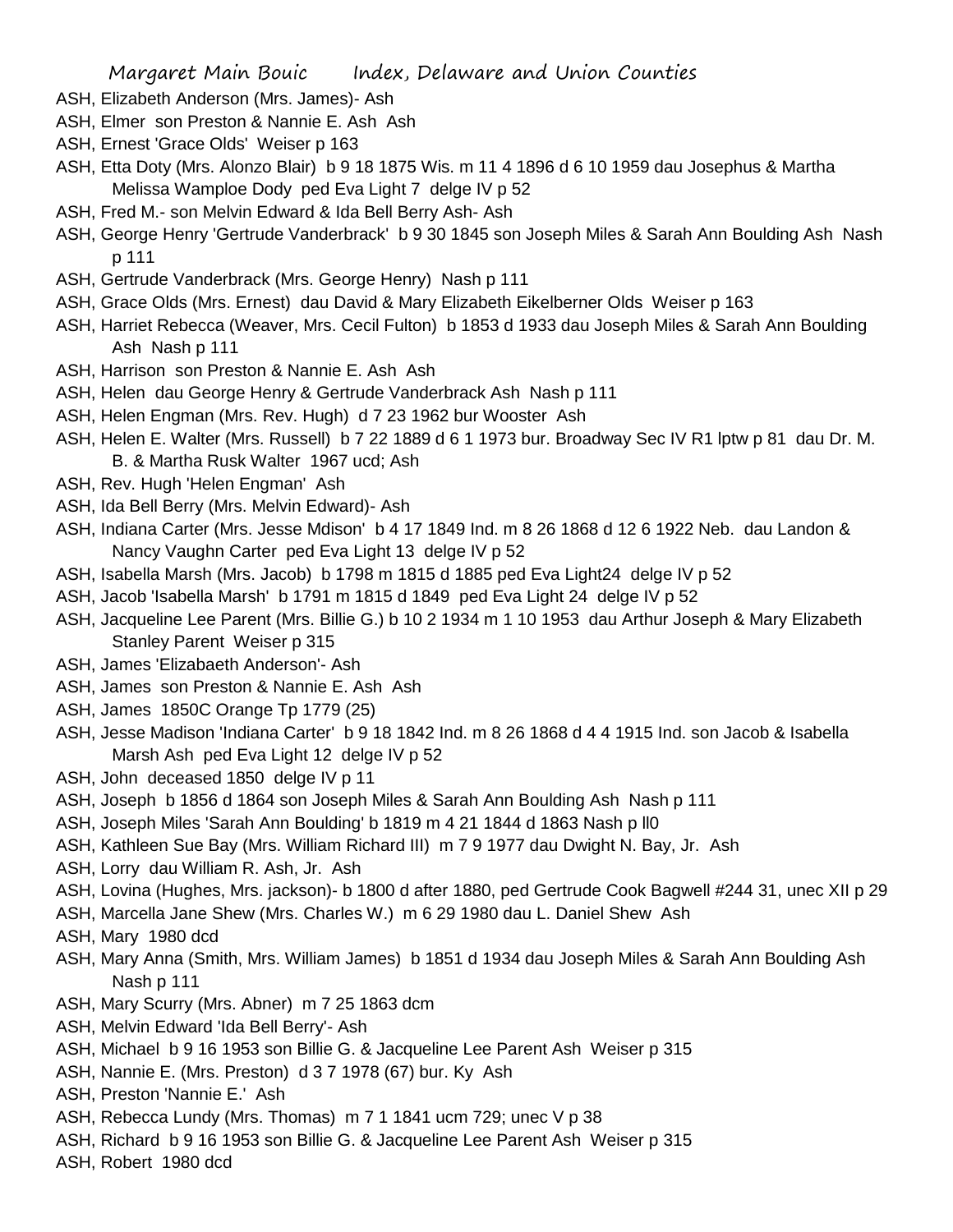- ASH, Rose B. (Mrs. William R.) 1980 dcd
- ASH, Roy son Russell & Helen E. Walter Ash Ash
- ASH, Russell 'Helen E. Walter' d 1960 Ash
- ASH, Ruth R. (Van Ausdal, Mrs. Mark E.)- b 5-19-1893 d 7-2-1991 (98) Milford Cem- dau James & Elizabeth Anderson Ash- Ash
- ASH, Sarah Ann Boulding (Dunbar, Mrs. Justus)(Mrs. Joseph Miles) b 1809 m(1) 4 5 1832 (2) 4 21 1844 d
- 1890 dau John & Margaret Faries Boulding Nash p 99, 102, 110
- ASH, Susan Boulden b 1847 d 1863 dau Joseph Miles & Sarah Ann Boulding Ash Nash p 111
- ASH, Thomas 'Rebecca Lundy' m 7 1 1841 ucm 729; unec V p 38
- ASH, Timothy b 1965 son William R. & Rose B. Ash 1980 dcd
- ASH, Vivian (Lowe, Mrs. ) dau Preston & Nannie E. Ash Ash
- ASH, William R., Jr. Ash
- ASH, William Richard III 'Kathleen Sue Bay' m 7 9 1977 son William R. Ash, Jr. Ash
- ASH, William R. 'Rose B.' 1980 dcd
- ASHBAUGH, hjt p 46; hmp p 89
- ASHBAUGH, Almeda McKitrick (Mrs. David R.) b 2 5 1860 d 4 15 1905 Jerome IOOF Cem D J Cem p 112; McKitrick p 269;dau James D. & Lucy Ann Bell McKitrick
- ASHBAUGH, Ann M. dau Robert & Miriam Ashbaugh dau Robert & Miriam Ashbaugh 1850C Paris Tp 578 591 p 88 (7,O)
- ASHBAUGH, Arvilla Catharina Evans (Mrs. David R.) b 5 21 1846 m 11 29 1866 ucm 4086 d 10 19 1880 (34 1 28) Jerome Cem D J p 97dau John W. & Phoebe Evans 1883 uch V p 308, mt 1 26 1881; 1870C Jerome Tp 163 158 p 22 (23,O)
- ASHBAUGH, C 1877 uca p 43
- ASHBAUGH, Clara (Siegfried, Mrs. ) dau David R. & Almeda McKitrck Ashbaugh D J Cem p 112; Freshwater p 208; McKitrick p 270; Longbrake p 94
- ASHBAUGH, Cyrus 1835 men 18 #9 p 27 Concord Tp; will Un Co Vol A. p 395
- ASHBAUGH, David R. 'Almeda McKitrick' b 12 13 1838 d 10 22 1902 Jerome IOOF Cem D J Cem p 97, 112, 123; McKitrick p 269; hjt p 192, 202; 1883 uch IV p 468
- ASHBAUGH, David R.' Arvilla Catharine Evans' m 11 29 1866 ucm 4086; 1870C Jerome Tp 163 158 p 22 (29,O); 1880C jerome Tp 162 177 p 19 (40,O,O,O) p 0148; 1877 uca p 96; 1883 uch V p 308
- ASHBAUGH, Earnest L.'Mabel' b 7 18 1871 son David R. & Catharine Evans Ashbaugh 1883 uch V p 308; 1880C Jerome Tp 162 177 p 19 (8,O,O,O); 1900C Jerome Tp 307-316 p 13B (28,O,NY,O) m 1 y
- ASHBAUGH, Ella A. (Arnold, Mrs. Henry) m 11 11 1873 ucm 5376
- ASHBAUGH, Enoch C. 'Josephine J. Latham; m 6 20 1872 ucm 5107; 1880C Jerome Tp 183 198 p 21 (29,O,O,O0 p 0149
- ASHBAUGH, Ethel (Hinkle, Mrs. ) dau David R. & Almeda McKitrick Ashbaugh McKitrick p 270
- ASHBAUGH,F.- delge VIII p 63, Morrow Co
- ASHBAUGH, Frederick 'Matilda Clark' b 1807 d 1877 Jerome Cem D J p 103
- ASHBAUGH, Gladys (Mrs. Theodore) 1969, 1980 dcd
- ASHBAUGH, Harvey 'Leila Cline' d age 58; Ashbaugh; Schultz p 4
- ASHBAUGH, Hildred (Sweeney, Mrs. Thomas Shields) b 4 30 1898 m 4 30 1921 d 9 23 1975 bur Jerome dau Lawrence & Louise Stone Ashbaugh Ashbaugh; Shields; 1900C Jerome Tp 255-264 p 11B (2,O,O,O)
- ASHBAUGH, Hortinse J. b 11 15 1873 Concord Tp dcb dau Enoch Clark & Josephine Laypole/Latham Ashbaugh 1880C Jerome Tp 183 198 p 21 (6,O,O,O)
- ASHBAUGH, Ida M. dau David R. & Almeda McKitrick Ashbaugh McKitrick p 270
- ASHBAUGH, Ida M. b 11 8 1867 dau David R. & Catharine Evans Ashbaugh 1883 uch V p 308; 1870C Jerome Tp 163 158 p 22 (2,O); 1880C Jerome Tp 162 177 p 19 (12,O,O,O)
- ASHBAUGH, Jack son Harvey & Leila Cline Ashbaugh Ashbaugh; Schultz p 4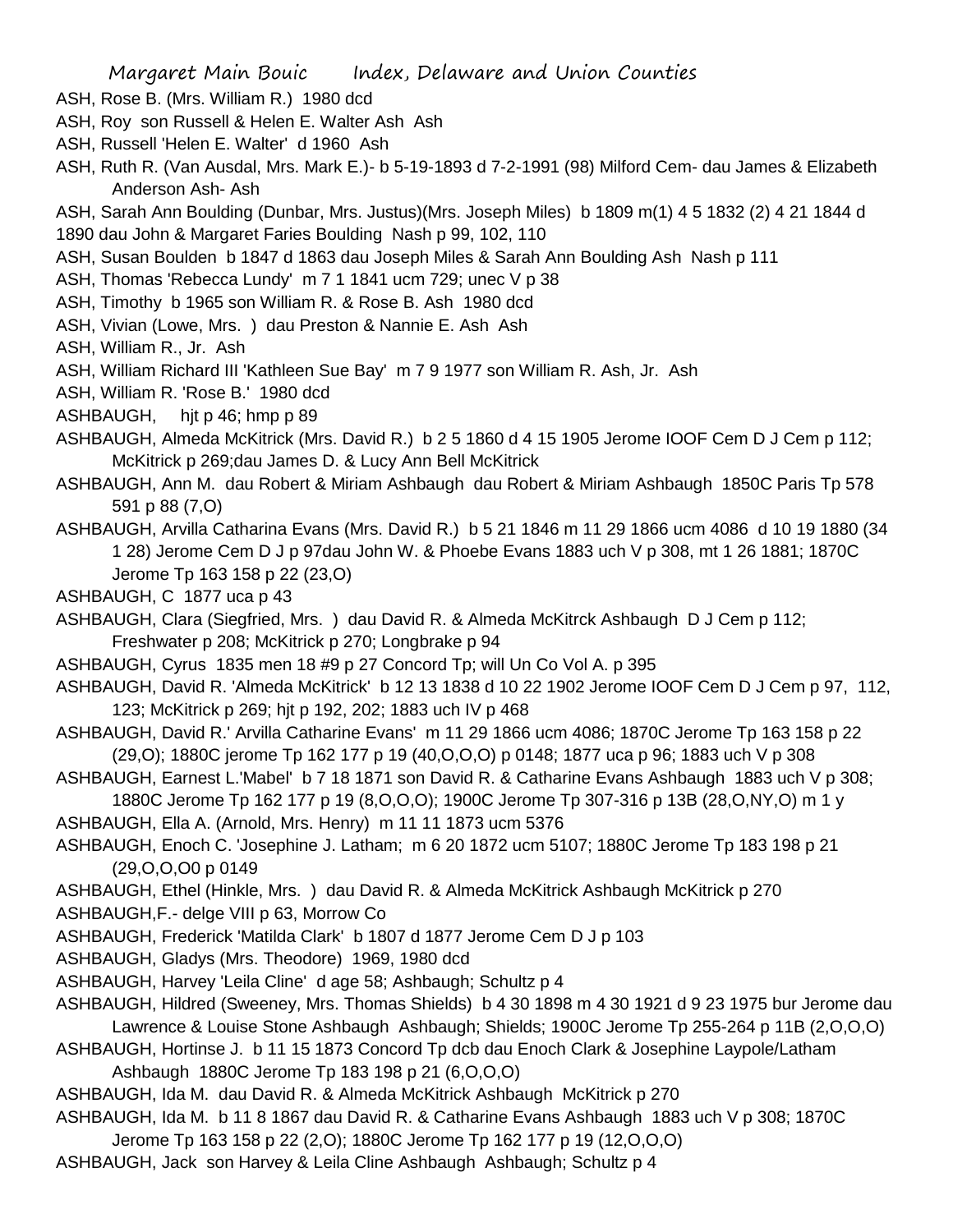ASHBAUGH, Jacob 'Mary' d 5 4 1851 (75) Oakdale Cem I p 53 )E R54 16); 1883 uch V p 63; mt 5 4 1851; 1850C Marysville 532 543 p 82 (73, Md)

ASHBAUGH, James A. dau Robert & Miriam Ashbaugh 1850C Paris Tp 578 591 p 88 (3,O)

- ASHBAUGH, John Lawrence 'Louie A. Stone' b 2 18 1869 son David R. & Catharine Evans Ashbaugh 1883 uch V p 308; 1870C Jerome Tp 163 158 p 22 (1,O); 1880C jerome Tp 162 177 p 19 (10,O,O,O); 1900C Jerome Tp 255-264 p 11B (30,O,O,O) m 5 y; m consent unec V p 9
- ASHBAUGH, John M. 1840C Concord Tp p 121 (20 30); delge IV p 34
- ASHBAUGH, John 'Oria Taber' dumch p l97; 1835 men 18 #8 p 27 Concord Tp; 1840C Concord Tp p 12 (50 60); delge IV p 9, 10, VIII p 66
- ASHBAUGH, John 'Suffiah Sells' m 7 31 1806 onwq I
- ASHBAUGH, Josephine J. Latham (Mrs. Enoch C.) m 6 20 1872 ucm 5107; 1880C Jerome Tp 183 198 p 21 (24, O,Va,Va)
- ASHBAUGH, John Lawrence 'Louise Stone' b 1869 d 1909 Jerome IOOF Cem D J p 112, 123; Ashbaugh; m consent unec V p 9
- ASHBAUGH, Leila Cline (Mrs. Harvey) Schultz p 4; 1969, 1971 dcd
- ASHBAUGH, Louisa (Freshwater, Mrs. David) m 6 22 1854 dcc Elmo Thomas Hall 15; Freshwater p 182, 185, 198, 200
- ASHBAUGH, Louise Stone (Mrs. John Lawrence) b 1875 d 1958 Jerome IOOF Cem D J p 112, 123;
- Ashbaugh; 1949 ucd; unec V p 9; 1900C Jerome Tp 255-264 p 11B (24,O,O,O) 1 ch, m 5y
- ASHBAUGH, Mabel (Mrs. Ernest)- b 9-1874 1900C Jerome Tp 307-316 p 13B (-,O,NY,O)
- ASHBAUGH, Mary (Mrs. Jacob) 1850C Paris Tp 532 543 p 82 (66, Pa)
- ASHBAUGH, Mary E. dau Robert & Miriam Ashbaugh 1850C Paris Tp 578 591 p 88 (5,O)
- ASHBAUGH, Matilda Clark (Mrs. Frederick) b 1821 d 1870 Jerome Cem D J cem p 103
- ASHBAUGH, Milton O. hjt p 192; 1883 uch IV p 468
- ASHBAUGH, Minnie (Dix, Mrs. Dr. Ralph) dau David R. & Almeda McKitrick Ashbaugh McKitrick p 270 ASHBAUGH, Miriam (Mrs. Robert) 1850C Paris Tp 578 591 p 88 (38, NY)
- ASHBAUGH, Olive Laura (McKitrick, Mrs. Leslie W.) m 4 16 1882 ucm 7155 McKitrick p 281, 282
- ASHBAUGH, Oria Taber (Mrs. John) b 2 10 1853 d 6 28 1890 dau William & Sarah Hickok Taber dumch p l97
- ASHBAUGH, Oscar O. hmp p 145
- ASHBAUGH, Rad? son Enoch Clark & Josephine Latham Ashbaugh 1880C Jerome Tp 183 198 p 21  $(2,0,0,0)$
- ASHBAUGH, Robert 'Miriam' 1850C Paris Tp 578 591 p 88 ((40, Penn)
- ASHBAUGH, Sarah J. dau Robert & Miriam Ashbaugh 1850C Paris Tp 578 591 p 88 (6/12,O)
- ASHBAUGH, Sophia (Mitchell, Mrs. Calvin) 1915 uch p 613
- ASHBAUGH, Suffiah Sells (Mrs. John) m 7 31 1806 onwq I
- ASHBAUGH, Theodore 'Gladys' 1969, 1980 dcd; Sunbury p 91, 116
- ASHBAUGH, William 1870C Marysville Paris Tp 235 236 p 26 (21,O)
- ASHBAUGH, W. H.- d Richfield Ks 12-22-1888 mt 1-16-1889 nephew of Mrs. Patton
- ARON. Bonnie Lou b Oct. 1948 dau Wilbert Frederick & Thelma Cover Aron Weiser p 26
- ARON, Carolyn Sue b 2 7 1947 dau Wilbert Frederick & Thelma Cover Aron Weiser p 26
- ARON, Charles 'Helen Willey' m 7 16 1914 Weiser p 26
- ARON, Helen Willey (Mrs. Charles) b 1 1 1888 m 7 16 1914 d 12 3 1936 dau Frederick Herman & Mary C. Hardin Willey Weiser p 26
- ARON, Lloyd Delbert b 6 2 1917 son Charles & Helen Willey Aron Weiser p 26
- ARON, Sharon Ann dau Wilbert Frederick & Thelma Cover Aron Weiser p 26
- ARON, Thelma Cover (Mrs. Wilbert Frederick) m 6 9 1943 Weiser p 26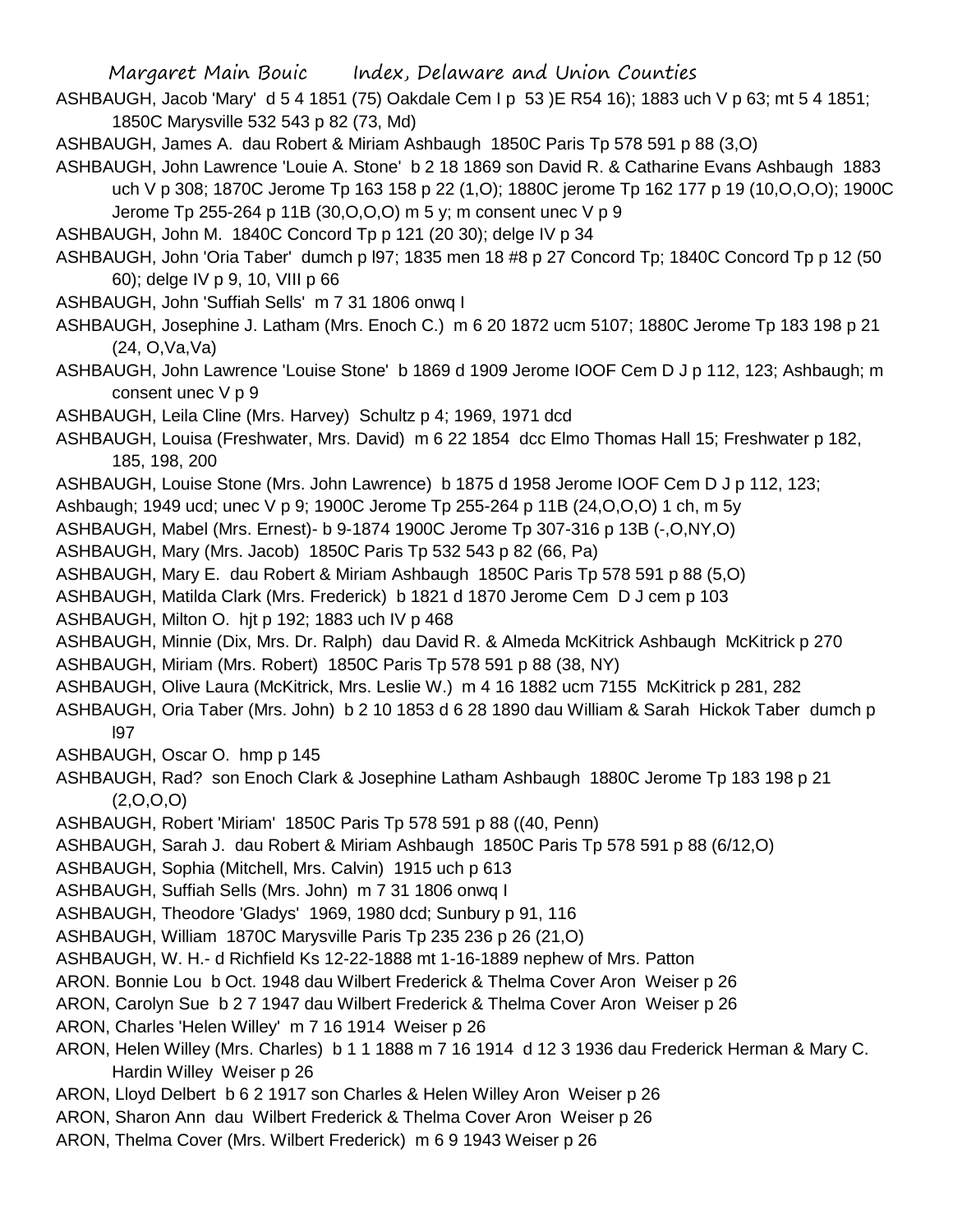ARON, Wilbert Frederick 'Thelma Cover' b 3 6 1915 m 6 9 1943 son Charles & Helen Willey Aron Weiser p 26

ARONHALT, Harry 'Pauline B.' 1961, 1969, 1971 dcd Aronhalt

ARONHALT, Harry L.'Rachel L.' son Harry & Pauline Aronhalt 1961(11), 1969, 1971 dcd;1979, 1981 ucd

ARONHALT, Josie b 1973 ch Harry L. & Rachel L. Aronhalt 1979, 1981 ucd

ARONHALT, Karen Ann Blackburn (Mrs. Wyatt K.) m 8 9 1975 dau Harry Blackburn Jr. Aronhalt

ARONHALT. Pauline B. (Mrs. Harry) 1961, 1969, 1971 dcd

ARONHALT. Rachel L.(Mrs. Harry L.) 1979, 1981 ucd

ARONHALT, Traci b 1975 ch Harry L. & Rachel L. Aronhalt 1979, 1981 ucd

ARONHALT, Wyatt K. 'Karen Ann Blackburn' b 1956 m 8 9 1975 son Harry & Pauline B. Aronhalt Aronhalt 1961, 1969, 1980 dcd

ARONHOLT, Alma (Mrs. Robert) 1880C Leesburg Tp 31 p 3 (19,O,o,O)

ARONHOLT, Emma (Mrs. William) 1880C Leesburg Tp 37 p 4 (27, O,Pa,Pa)

ARONHOLT, George C. son William & Emma Aronholt 1880C Leesburt Tp 37 p 4 (4,O,O,O)

ARONHOLT, Robert 1880C Leesburg Tp 31 p 2 (24,O,O,O) p 0176

ARONHOLT, William 'Emma' 1880C Leesburg Tp 37 p 4 (26,O,O,O)p 176A

AROUETTE, Lawrence b 1863 d 1944 Claibourne Cem p 46

AROUETTE, Minnie b 1875 d 1938 Claibourne Cem p 46

ARPEE, Rev. Leon son Stephen & Regina Tschorigian Arpee 1915 uch p 207, 208; hmp p 130, 163, picture p 305; dg 1-7-1908, delge VIII p 12

ARPEE. Regina Tschorigian (Mrs. Stephen) 1915 uch p 208

ARPEE, Stephen 'Regina Tschorigian' 1915 uch p 208

ARQUETTE, Clarence b 1898 d 1934 Claibourne cem p 47

ARQUILLA, Albert brother Yolanda Arquilla Arquilla

ARQUILLA, Jean (Ballinger, Mrs. ) sister Yolanda Arquilla Arquilla

ARQUILLA, Joe brother Yolanda Arquilla Arquilla

ARQUILLA, Lee brother Yolanda Arquilla Arquilla

ARQUILLA, Mary (Berger, Mrs. ) sister Yolanda Arquilla Arquilla

ARQUILLA, Mike brother Yolanda Arquilla Arquilla

ARQUILLA, Victoria (Mitka, Mrs. ) sister Yolanda Arquilla Arquilla

ARQUILLA, Yolanda Arquilla d 10 1 1983 (57) bur Mt. Vernon Arquilla

ARR, Evaline Pabst O

ARHOOD (Orahood). Ella Day (Cleveland, Mrs. Reuben Hillie) b 1870 d 1944 ucc Betty Cleveland Reams 5, unec IV p 32, 70 dau Amos J. & Olive West Arrahood

ARRAHOOD, Alexander H. son Eli & Sarah J. Arrahood 1870C Taylor Tp 175 166 p 21 (1,O)

ARRAHOOD, Amos J. 'Olive West' b 1837 d 1901 son Amos & Susannah Bonner Arrowhood ucc Betty

Cleveland Reams 10; unec IV p 32, 70, XIII p 34 (66-1858), mt 10-8-1859- see Arrohood

ARRAHOOD, Eli 'Sarah J.' 1870C Taylor Tp 175 166 p 21 (31,O)

ARRAHOOD, Damuel (70-18600 unec XIII p 34 mt 8-22-1860

ARRAHOOD, Sarah J. (Mrs. Eli) 1870C Taylor Tp 175 166 p 21 (27,O)

ARROHOOD (Orahood) Jemima (Carter, Mrs. Samuel) m 4 14 1831 ucm 228

ARRAND, Jeanine (Purtle, Mrs. ) dau Walter & Starling F.Wurtsbaugh Arrand Arrand

ARRAND, Ronald son Walter & Starling F.Wurtsbaugh Arrand Arrand

ARRAND, Starling F. Wurtsbaugh (Mrs. Walter) d 8 5 1959 (53) bur. Claibourne Cem dau Francis & Jenny Mulvaine Wurtsbaugh Wurtsbaugh; Arrand

ARRAND, Walter 'Starling F. Wurtsbaugh' Arrand

ARRAS, Anna Eva (Traucht, Mrs. ) dau John Peter Arras Arras letter

ARRAS, John Peter Arras letter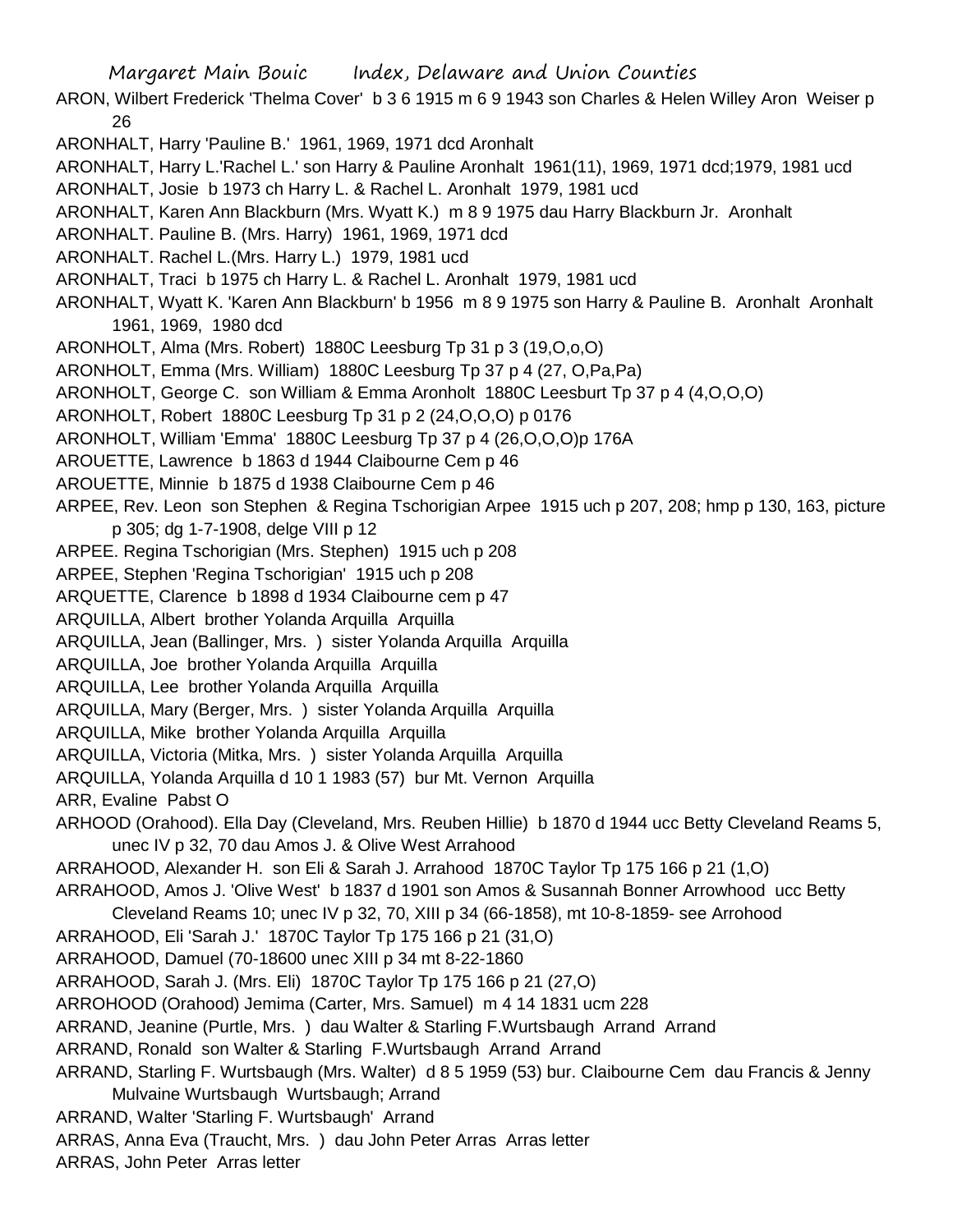Margaret Main Bouic Index, Delaware and Union Counties ARRAS, Margaretha (Heldman, Mrs. ) dau John Peter Arras Arras letter ARRAS, Rosina (Bosse, Mrs. ) dau John Peter Arras Arras letter information from Maryland Genealogical Society Bulletin. Fall l981 Vol 22 No 4 ARRASMITH. Anna McKitrick (Mrs. Ned) dau Nathan John & Martha Jane Speedy McKitrick McKitrick p 75 ARRASMITH, Ned 'Anna McKitrick' McKitrick p 75 ARREGHA b 9 17 1867 dau Delaware Town dcb ARREGHO, infant b 9 17 1868 dau Delaware Tp dcb ARRIGHI, Antonius A. 'Emmalette Vining' Pabst Pion II p 252 ARRIGHI, Emmalette Vining (Mrs. Antonius A.) dau Elam C. & Sarah Vining Pabst Pion II p 251, 252, 254 ARRINGTON, Adam b 1970 son Troy D. & Patricia Harmon Arrington 1971, 1980 dc ARRINGTON, Alan b 1953 son Troy & Patricia Harmon Arrington Arrington; 1961, 169, 1971 dcd ARRINGTON, Amy b 1952 dau Troy & Patricia Harmon Arrington Arrington; 1961, 1969 dcd ARRINGTON, Arizona Sanders (Mrs. John) m 10 22 1927 Arrington ARRINGTON, Arthur brother Marilou Arrington Ball Ball ARRINGTON, Audrey (Yost, Mrs. ) sister Marilou Ball Ball ARRINGTON, Betty (Frye, Mrs. ) sister Marilou Arrington Ball Ball ARRINGTON, Bradley Ray 'Tina Marie Bradley''Karen Motschman' b 1956 m(1) 3 15 1975 son Troy & Patricia Harmon Arrington Arrington; 1961, 1969, 1971 dcd; ARRINGTON, Donna (Chadwick, Mrs. ) dau Edwin B. & Frances Arrington Arrington ARRINGTON, Drew Jesse d 10 27 1984 (16 mon) accidental poisoning bur Urbana son Bradley & Karen Motschman Arrington Arrington ARRINGTON, Edwin B. 'Frances M.' b 4 20 1915 d 11 3 1989 bur W. Liberty son Mattie Arrington Arrington; 1961, 1969, 1971, 1980 dcd ARRINGTON, Eric b 1963 son Troy & Patricia Harmon Arrington Arrington; 1969, 1971, 1980 dcd ARRINGTON, Francis M. (Mrs. Edwin B.) Arrington; 1961, 1969, 1971 dcd ARRINGTON, Fred C. b 12 29 1871 son William & ELlen M. Wigington Arrington dcb ARRINGTON, Gordon son Mattie Arrington Arrington ARRINGTON, Holly b 1964 dau Troy & Patricia Harmon Arrington Arrington; 1969, 1971, 1980 dcd ARRINGTON, Jay b 1961 ch Troy D. & Patricia Harmon Arrington Arrington;1969, 1971 dcd ARRINGTON, Jean (Northcraft, Mrs. ) sister Marilou Ball Ball ARRINGTON, Jed (Jodi) b 1966 son Troy D. & Patricia Harmon Arrington Arrington 1969, 1971, 1980 dcd ARRINGTON, Jerry son John & Arizona Arrington Arrington ARRINGTON, Jessie brother Marilou Arrington Ball Ball ARRINGTON, John 'Arizona Sanders' m 10 22 1927 Arrington ARRINGTON, (Honeycutt, Mrs. C. R.) dau John & Arizona Sanders Arrington Arrington ARRINGTON, (Tarleton, Mrs. George) dau John & Arizona Sanders Arrington Arrington ARRINGTON, Jordan D. d 10 26 1984 (16 mos)(twin) bur Urbana son Bradley & Karen Motschman Arrington accidental poisoning ARRINGTON, Karen Motschman (Mrs. Bradley) dau Thomas Motschman Arrington ARRINGTON, Marilou (Ball, Mrs. Eugene W.) d 11 21 1985 (57) bur Sunbury Mem. Park sister Arthur Arrington Ball ARRINGTON, Mary (Ferko, Mrs. Kenneth) m 12 7 1960 dau Edwin B. & Frances Arrington Arrington ARRINGTON, Mattie (Mrs. ) d 12 21 1976 (85) bur. Akron Arrington; 1969 dcd ARRINGTON, Nina (Lewellyn, Mrs. ) sister Marilou Ball Ball ARRINGTON, Patricia A.Harmon (Mrs. Troy D.) 1961, 1969, 1971, 1980 dcd; Arrington ARRINGTON, Ruth (Stouffer, Mrs. ) sister Marilou Arrington Ball Ball ARRINGTON, Ted son Troy & Harmon Arrington Arrington ARRINGTON, Tina Marie Bradley (Mrs. Bradley Ray) m 3 15 1975 dau James L. Bradley Arrington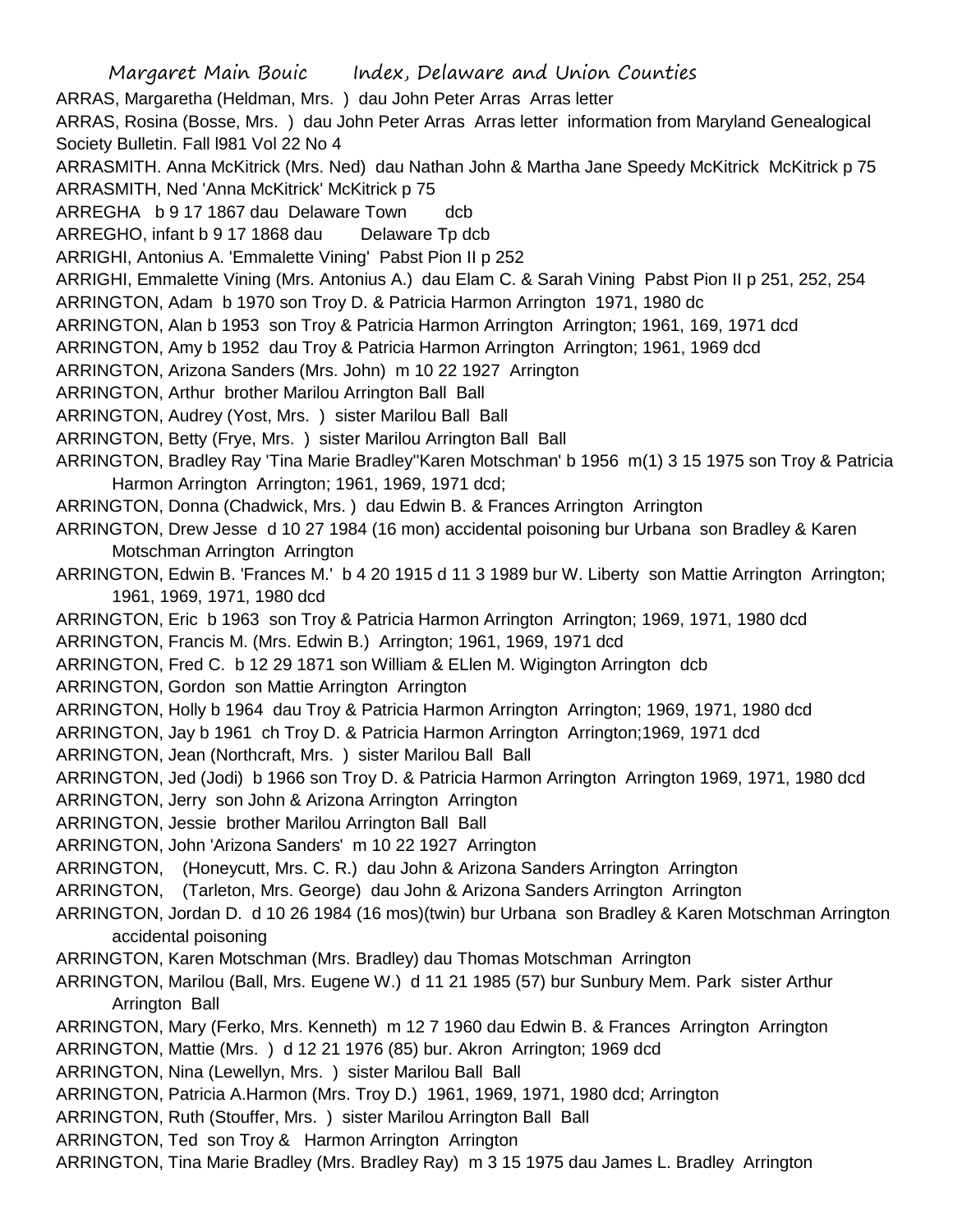Margaret Main Bouic Index, Delaware and Union Counties ARRINGTON, Todd d 3 4 1967(10) son Troy & Patricia Harmon Arrington Arrington; 1961 dcd (4) ARRINGTON, Troy D 'Patricia A. Harmon' Arrington; 1961, 1969, 1971, 1980 dcd ARRISON, Anna (Arnold, Mrs. Reason) m 12 24 1821; dcga p 2; Del Pat & Fr Chron ARRISON, Fannie Dodge (Mrs. Samuel) m Oct. 1827 dcga p 39 Del Pat & Fr. Chron. Pabst 8 p 6 ARRISON, Inf of Samuel R. & Fanny d 7 1828 Old Liberty Chyd Powell p 154 ARRISON, Hellen dau Samuel R. & Fanny d 8 28 1842 (1 yr) Old Liberty Chyd Powell p 154 ARRISON, Isabella (Mrs. Jeptha) d 9 25 1841 Old Liberty Churchyard Powell p 154' rs p 6; Pabst 8 p 6 ARRISON, Jeptha 'Isabella' d 8 11 1827 (67 1 6) Old Liberty Churchyard rs p 6; Pabst 8 p 6; dcga p 38 Del Pat & Fr. Chron.; Powers p 262; delge II p 9, V p 66, VI p 56 ARRISON, John 1820C Troy Tp; Pabst 7 p 3; delge V p 66, VI p 56 ARRISON, Mary (Shotwell, Mrs. Joseph) m 11 29 1821 dcga p 2 Del Pat & Fr Chron ARRISON, Samuel R.'Fannie Dodge' m Oct. 1827 dcga p 39 Del Pat & Fr Chron. Pabst 8 p 6; delge IV p 26, V p 66 ARRISON, Sarah (Bickerton, Mrs. Richard) m Liberty Tp dcgq p 3 Del Pat & Fr. Chron 1 21 1822 ARRISON, Vilura J.( Elliott, Mrs. James A.) m 9 21 1880 ucm 6795 ARROHOOD, Amos J. 'Olive West. b 1837 son Amos & Susannah Bonner Arrowhood 1915 uch p 272; 1883 uch IV p 433; mt 10 8 1859 (66) ucc Betty Cleveland Reams 10; unec IV p 32, 70 see Orahood ARROHOOD, Amos 'Susannah Bonner' b 1794 ucc Betty Cleveland Reams 20; unec IV p 32,70 ARHOOD(Orahood) Ella Day (Cleveland, Mrs. Reuben Hillie) b 1870 d 1944 ucc Betty Cleveland Reams 5 dau Amos J. & Olive West Arrohood unec IV p 12, 70 ARROHOOD, Olive West (Mrs. Amos J.) b 1838 d 1901 dau John & Caroline Patch West ucc Betty Cleveland Reams 11; unec IV p 32, 70 ARROHOOD, Susannah Bonner (Mrs. Amos) b 1794 ucc Betty Cleveland Reams 21 unec IV p 32, 70 see Orahood ARRON, Casto (or Casto, Arron) 1835 men 32 # 1 p 55 Harmony Tp ARROWHEAD, Forest 1971 dcd ARROWHEAD, H. 1883 uch V p 471 ARROWHOOD, Samuel mt 8 15 1860 (70) see Orahood ARROWHOOD, uccp p 24 ARROWOOD, Alice June d 11 11 1973 (41) bur. Gallipolis Arrowood. ARROWOOD, Thos. unclaimned letter 1845, unec XI p 27 ARROWSMITH, Barbara 1969 dcd ARROWSMITH, David D.- dg 1-10-1908, delge VIII p 12 ARROWSMITH, Elsie B. (Mrs. Rovert H.) 1969, 1971, 1980 dcd ARROWSMITH, James R. 1969, 1971 dcd ARROWSMITH, Robert H. 'Elsie B.' 1969, 1971, 1980 dcd ARSENEA, James E. 'Lucy' 1975 ucd ARSENEA, Lucy (Mrs. James E.) 1975 ucd ARTER, Ethelreda L. (Mrs. Clarence) d 10 26 1977 (67) bur. Lancaster mother of Father Ronald Arter Arter ARTER, David son Clarence & Ethelreda Arter Arter ARTER, Gerald son Clarence & Ethelreda Arter Arter ARTER, Lois dau Clarence & Ethelreda Arter Arter ARTER, Mary Ann- research: Payne, Sinkey, Murphy, Case, Ball, Tewell, Harris- delge VIII p 17, IX p 43 ARTER, Father Ronald son Clarence & Ethelreda Arter Arter; 1976 dch p 158 ARTER, Ruth (Yost, Mrs. Charles Henry) m 5 18 1940 Weiser p 552 ARTER, Thomas son ClarEence & Ethelreda Arter Arter ARTER, William Sunbury p 93; heris- delge X p 74 ARTEST, Benford 'Mary Jane Taylor'- m 8-30-1849 Madison Co, unec XI p 44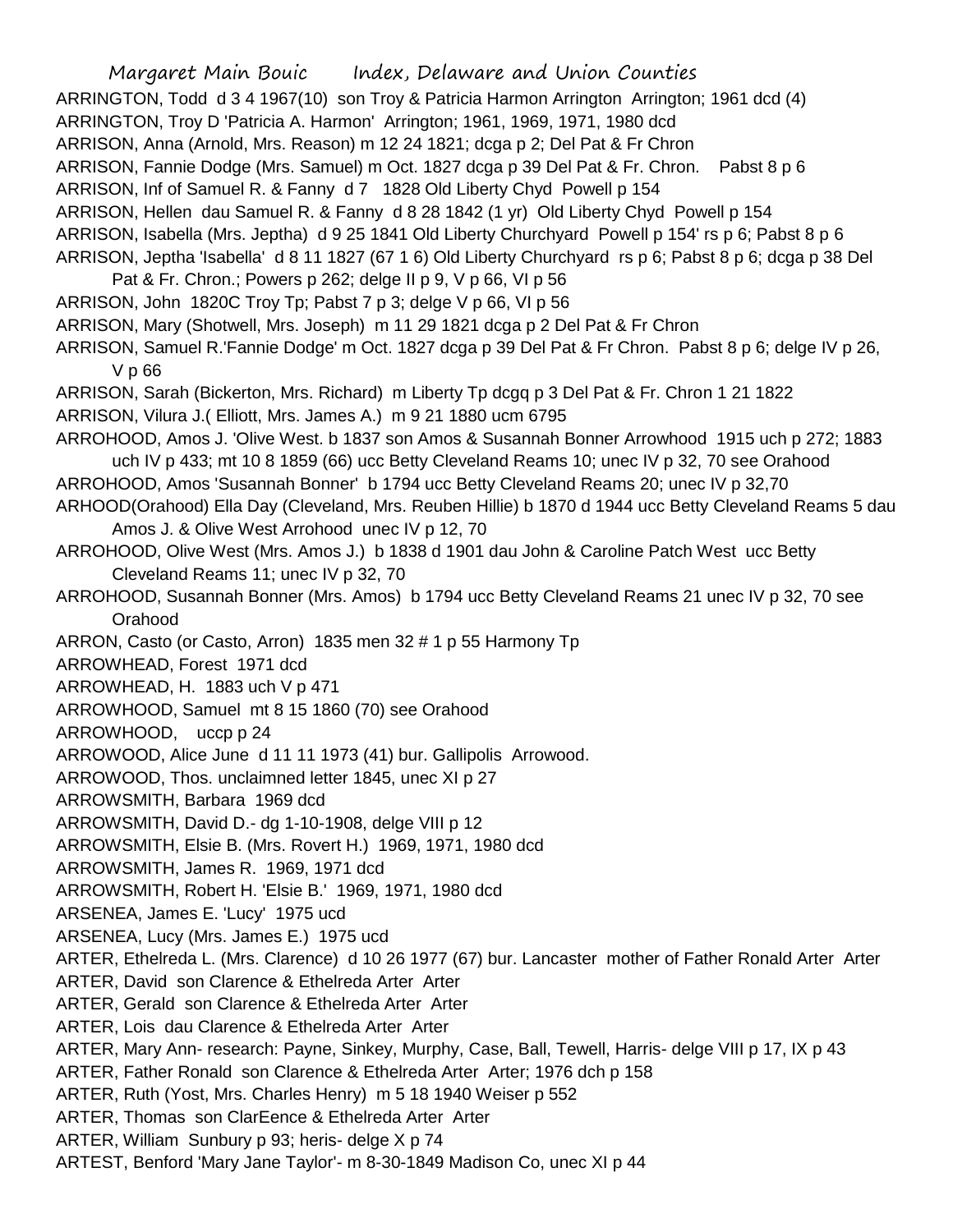ARTEST, Mary Jane Taylor (Mrs. Benford)- m 8-30-1849 Madison Co unec XI p 44

ARTEZ, Jacob 1870C Liberty Tp Un Co 293 p 36 (23,O)

ARTH, G. 'Pamela M.'- 1991 ucd

ARTH, Jennifer b 1966 dau John F. & Rose Arth 1967,1971, 1973, 1975, 1979, 1981, 1983, 1991 ucd

ARTH, Jennifer S. (Mrs. John F.)- 1991 ucd

ARTH, John F.Jr. 'Rose' son John F. Arth, Sr. 1967,1971, 1973, 1975, 1979, 1981, 1983 ucd

ARTH, John F. 'Jennifer S.'- 1991 ucd

- ARTH, John F. (Fritz) Sr.'Myrta Baughman' b 9 10 1902 m 1934, d 2 16 1977 bur. Oakdale II p 72 (H R6 5) see Rausch (1633)
- ARTH, Myrta Baughman (Boerger, Mrs. Herman)(Mrs. John F.) b 2 17 1897 m(1) 6 17 1915 (2) 5-26-1934 d 11-10-1993 Oakdale Cem dau Joseph Henry & Martha Lillian Holmes Baughman Rausch 1633
- ARTH, Pamela b 1969 dau John F. & Rose Arth Arth; 1971, 1973, 1975, 1979, 1981, 1983 ucd; engaged to Stacy Craig
- ARTH, Pamela M. (Mrs. G.)- 1991 ucd
- ARTH, Rose (Mrs. John F.) 1967,1971, 1973, 1975, 1979, 1981, 1983 ucd

ARTHEM, Luernda Macumber (Mrs. Pleasent) m 6 31 1835 Madison Co unec VIII p 67

ARTHEM, Pleasent 'Luernda Macumber' m 6 31 1835 Madison Co unec VIII p 67

ARTHOTEN, Joseph 'Mary' 1860C York Tp 1244 1252 p 168 (42,O)

ARTHOTEN, Mary (Mrs. Joseph) 1860C York Tp 1244 1252 p 168 (41, Va)

ARTHOTEN, Sarah M. dau Joseph & Mary Arthoten 1860C York Tp 1244 1252 p 168 (13,O)

ARTHOTEN, William son Joseph & Mary Arthoten 1860C York Tp 1244 1252 p 168 (9,O)

ARTHUR, 1915 uch p 400; Main Gaz I 2 p 10

ARTHUR, A. Clay 'June Hover' Arthur

ARTHUR, Adie b 1 22 1873 Delaware Town dau Affrin & F. Eate Arthur dcb

ARTHUR, Agnes M. Kline (Mrs. Rev. Zerna V.) d 10 1970 Arthur

ARTHUR, Alice (Rogers, Mrs. Will) b 5 7 1861 d 7 7 1935 dau Isaac & Margaret Taylor Arthur Genther p 118; Taylor 15241577

ARTHUR, Alice M. Welsh (Mrs. Francis T.) b 1845 Un Co m 5 1863 d 8 25 1882 Oakdale Cem I p 167 (C 25) dau David & Mary E. Hempstead Welsh 1883 uch V p 77;1870C Marysville 18 p 2 (25,O); 1880C Marysville C 218 235 p 11 (35,O. , ).

ARTHUR, Alma Perfect Pabst 5 p 15

ARTHUR, Amber Darlene- b 8-2-1993 dau Gregory Alan & Angel Kay Arthur- Arthur

ARTHUR, Amelia H. d 8 25 1882 (16 11 14) Oakdale Cem I p 167 (C 25) dau Francis T. & Alice M. Welsh Arthur 1883 uch V p 77; 1870C Marysville 18 p 2 (4,O); 1880C Marysville 218 235 p 11 (14,O)

ARTHUR, Anfynet, dau N. B. & Eliza Arthur d 1851 age l; Bokescreek Cem p 54

ARTHUR, Angel Kay (Mrs. Gregory Alan)- Arthur

ARTHUR, Ann V or T dau Charles & Harriet A. Mealey Arthur Arthur 2; l880 dch p 720; 1850C Sc Tp 2324 (ll,O); 1860C Sc Tp 1112 (21,O)

- ARTHUR, Anna Bell (Lowry, Mrs. Samuel r.) b 8 10 1870 m 3 18 1883 d 3 28 1955 dau Edwin P. & Keziah Dominy Arthur dcb; dcc Frederick Lowry 9
- ARTHUR, Anna Marie Freese (Mrs. Claude) m 10 2 1910 d 9 12 194 dau Walter Isaac & Augusta Berlett Freese Beckley 4; 1908 dch p 772; Arthur
- ARTHUR, Anson 1908 dch p 387
- ARTHUR, Arlene May (Smith, Mrs. Millard La Vern) b 1 18 1935 m 7 13 1951 d 9 13 1986 dau Hadley Beecher & Hazel Kellenbeck Arthur Cowgill p 3

ARTHUR, Arlie son Charles Arthur Genther p 118; Taylor 152415752

ARTHUR, Mary Azile Gill (Mrs. Paul) b 1906 Claibourne Cem p 54 dau Charles Fremont & Mary Adella Logue GILL 1985 uch p 59; Arthur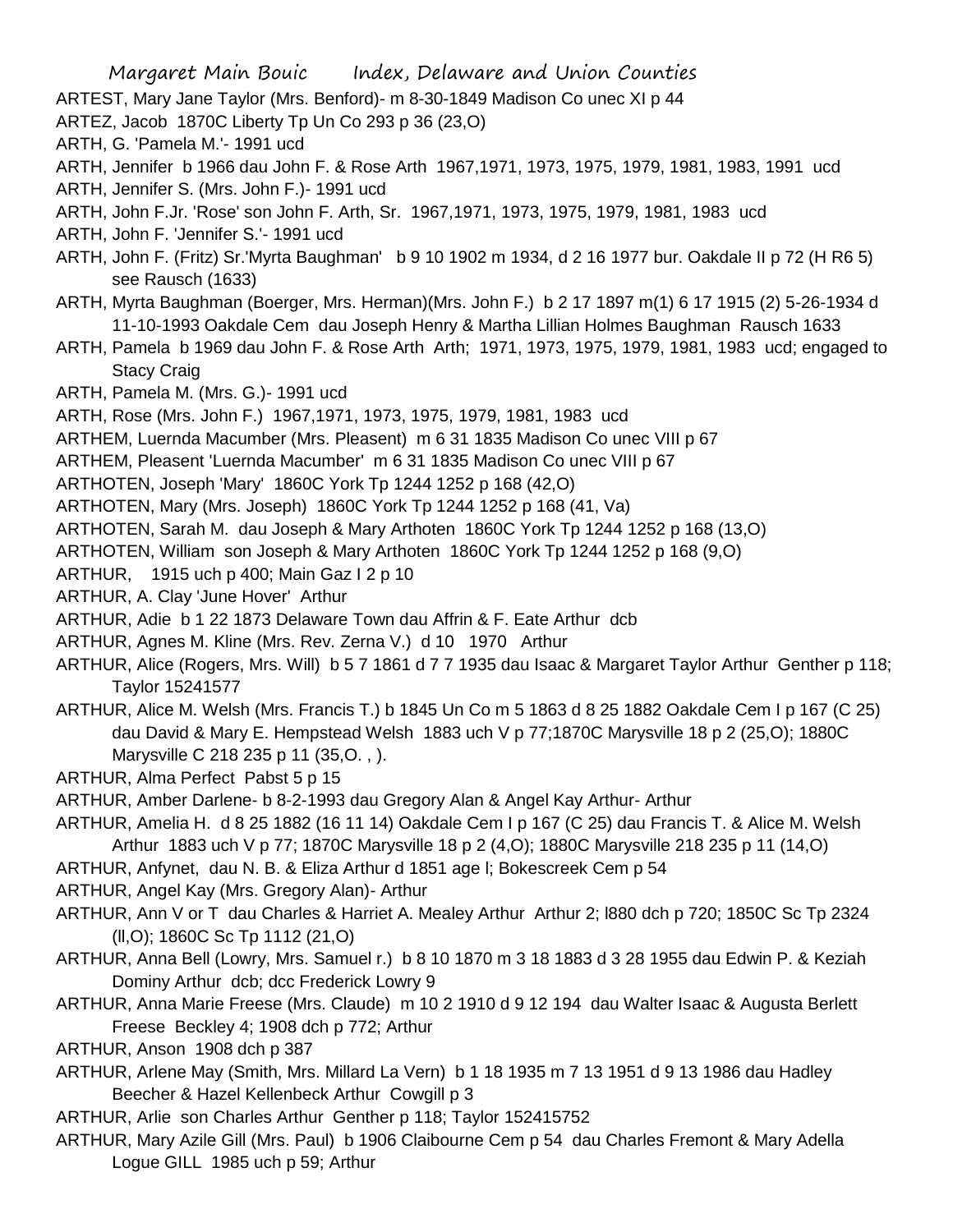Margaret Main Bouic Index, Delaware and Union Counties ARTHUR, Becky Ellen (Bushong, Mrs. Gerald Arthur) m 7 1 1967 Bushong ARTHUR, Belle (Mrs. ) 1915 dcd Scioto Tp ARTHUR, Belle (Caldwell, Mrs. Ed) b 1 15 1865 d 4 18 1924 dau Isaac & Margaret Taylor Arthur Genther p 118; Taylor 15241579 ARTHUR, Betty Jo (Reed, Mrs. W. Hugh) d 1 15 1960 (37) bur. Oak Grove dau Claude Arthur Arthur ARTHUR, Bill Jr. son William L. & Eileen Adams Arthur Arthur ARTHUR, Brittney Alise (Trevorrow, Mrs. ) dau James Alan Arthur Arthur ARTHUR, Bud b 7 1 1853 d 2 28 1943 Genther p 118; Taylor 15241573 ARTHUR, C. 1877 uca p 65, 71 ARTHUR, Candy Sue b 6 9 1956 dau Thomas Keith & Marilyn Ann Nicol Arthur Rausch 119111,III p 267 ARTHUR, Carrie b 4 1880 dau Charles M. & Lola Arthur 1880C Marysville 131 146 p 5 (3/12, O,O,O) ARTHUR, Cathy Jo b 8 4 1959 dau Thomas Keith & Marilyn Ann Nicol Arthur Rausch 119113 III p 267 ARTHUR, Charles Pabst 7 p 49 ARTHUR, Charles b 9 10 1889 son Charles W. & Bell Bowersmith Arthur Scioto Tp dcb ARTHUR, Charles son Isaac & Margaret Taylor Arthur Genther p 118; Taylor 15241575 ARTHUR, Charles 'Clara Malott' son William & Katherine C. Maugans Arthur Maugans Anc p 4 ARTHUR, Charles 'Sarah Clemens' dcc Frederick Lon Lowry 36 ARTHUR, Charles Genther p 50; 1985 uch p 115 ARTHUR, Charles b 1848 Delaware Co d 7 2 1917 Oakdale Cem I (F R10 1) ARTHUR, Charles 'Elizabeth Smith' d 3 20 1863 (79) Bk p 53 Powell p 237; War of 1812; 1840C Sc Tp (50 60);1850C Scioto Tp 2497 (66, France);1860C Sc Tp 1124 (77, France); Arthur l; 1880 dch p 216, 217, 720; 1908 dch p 103, 143; Pabst O; 1883 uch V p 624 ARTHUR, Charles 'Harriet A. Mealey' b Md. 2 5 1813 son Charles & Elizabeth Smith Arthur 1840C Scioto Tp (20 30); 1850C Sc Tp 2324 (33, Md);1860C Sc Tp 1112 (47, Md); 1880C Sc Tp 26 27 (67, Md) p 279C; Arthur l,2; 1880 dch p 720; 1883 uch V p 77, 624; dcw Bk 4 p 360(37)(app); rec p 6,8 ARTHUR, Charles M. 'Lola' 1880C Marysville 131 146 p 4 (32, O, Md, O) p 0088 ARTHUR, Charles T. Genther p 118 ARTHUR, Charles W. 'Ellen W. Hodges' m 1 2 1859 dcm; 1880C Paris Tp 40 51 p 43 (45, Md, Md, Md) p 0107 ARTHUR, Charles W. son Charles W. & Ella F. Arthur 1880C Paris Tp 40 51 p 43 (17, O, Md,O) ARTHUR, Charles son William & Elvia Arthur 1870C Sc Tp 137 (6,O) ARTHUR, Charles William b 1835 d 1907 son Charles & Harriet A. Mealey Arthur Arthur 2; Bk p 53 Powell p 237; 1850C Sc Tp 2324 (14,O); 1860C Sc Tp 1112 (25, Md) ARTHUR, Charles son N. B. & Elvia Arthur 1850C Sc Tp 2324 (2,O); 1860C Sc Tp 847(15,O) ARTHUR, Charles 'Lillie May Liggett' d Nov. 1968 bu Bk; Carr (1143121); Rittenhouse 4; Joel Smith 4 ARTHUR, Charlie son Kit & Josephine Arthur Genther p 118; Taylor 152415712 ARTHUR, Cheryl Lynn (Tafoya, Mrs. ) b 3 28 1961 dau Thomas Keith & Marilyn Ann Nicol Arthur Rausch 119114, III p 267; Arthur ARTHUR, Chloe (Francis, Mrs. Charles E.) b 3 14 1858 d 7 17 1933 dau Isaac & Margaret Taylor Arthur Genther p 118; Taylor 15241576 ARTHUR, Clara Malott (Mrs. Charles) Maugans Anc p 4 ARTHUR, A. Cly 'June Hover'- Arthur ARTHUR, C. T. 'D'- unec VIII p 7 ARTHUR, Cynthia Lou (Reedy, Mrs. ) b 8 6 1957 dau Thomas Keith & Marilyn Ann Nicol Arthur Rausch 119112, III p 267; Arthur ARTHUR, Claude R. 'Anna Marie Freese' m 10 2 1910 dcm d 10 24 19? bur Oak Grove son Marion Arthur Arthur

ARTHUR, Claude E. (Fritz)' Basiger' son Claude R. & Anna Marie Freese Arthur Arthur

ARTHUR, Basiger(Mrs. Claude Jr.) dau Thomas Basiger Basiger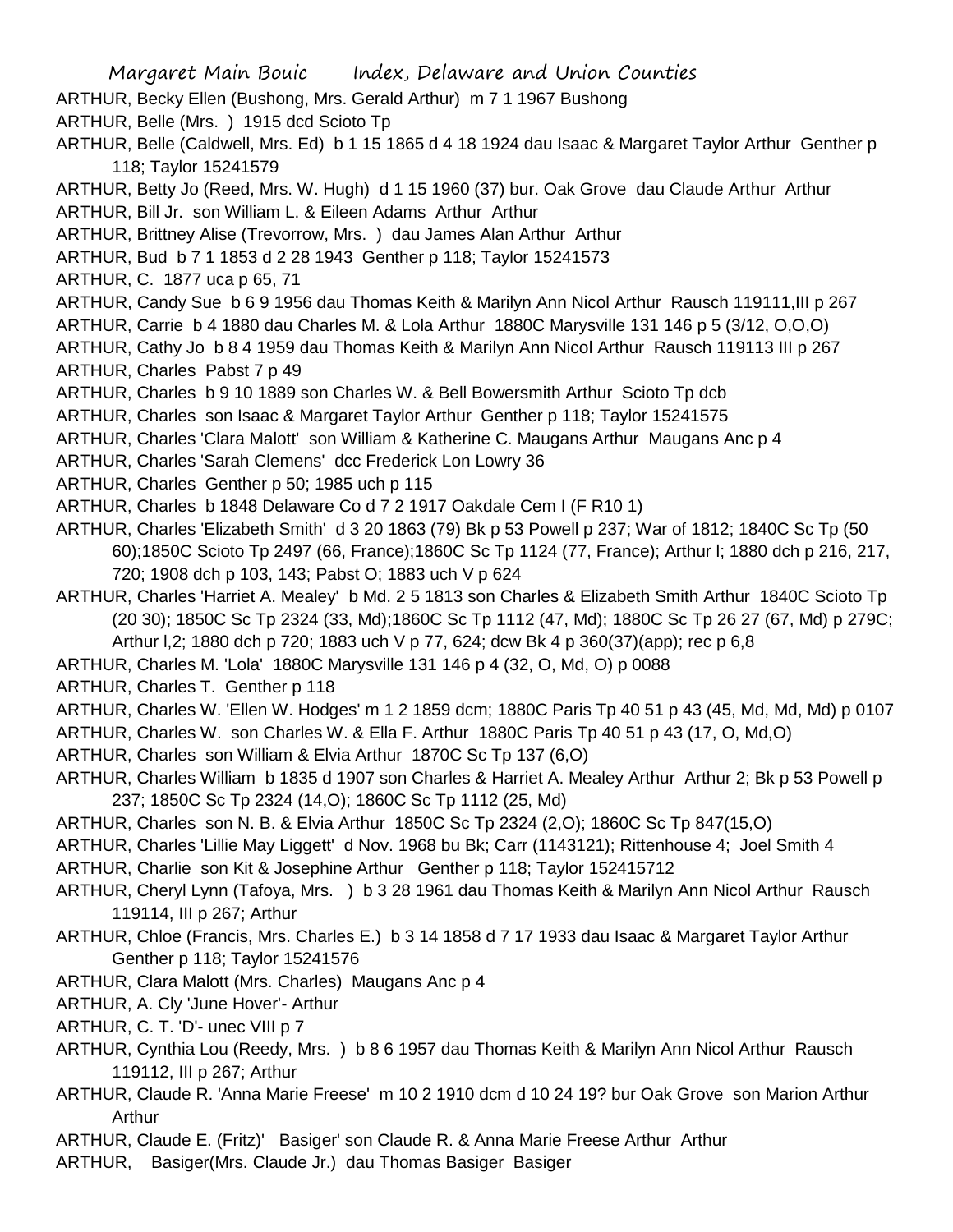ARTHUR, Crystal Dawn son Charles T. Arthur b 4 15 196? Arthur

- ARTHUR, D. (Mrs. C. R.)- unec VIII p 7
- ARTHUR, William Dale 'Martina M.' 1973, 1979, 1981, 1983 ucd
- ARTHUR, Daniel Kiera dau James Alan Arthur Arthur
- ARTHUR, Debra(Debora) (Sizer, Mrs. Lou) b 1956 dau William L. & Eileen Adams Arthur Arthur; 1969, 1971 dcd
- ARTHUR, Dolph b 4022 1856 son Isaac & Margaret Taylor Arthur Genther p 118; Taylor 15241574
- ARTHUR, Donald Lee b 4 20 1937 son Frank & Mary Green Arthur Genther p 119; Taylor 1524157(10)2
- ARTHUR, Dwight 'Kit' b 1959 son William L. & Eileen Adams Arthur Arthur;1969 dcd; 1981, 1983 ucd
- ARTHUR, E. Z. 'Nancy' 1915 dcd Delaware
- ARTHUR, Earnest son Dolph Arthur Genther p 118; Taylor 152415741
- ARTHUR, Edith L (Mrs. Robert S.) 1969, 1971 dcd
- ARTHUR, Edna dpc p 101
- ARTHUR, Edward b 2 17 1889 Scioto Tp son Edward & Nancy J. Stephen Arthur dcb
- ARTHUR b 3 15 1881 Scioto Tp dau Edward & Ella Little Arthur dcb
- ARTHUR, Edward 'Susan' b 3 6 1863 d 1 4 1914 son Isaac & Margaret Taylor Arthur Genther p 118, 119; Taylor 15241578
- ARTHUR, Edward N. 'Ella' son Charles & Harriet Mealey Arthur 1880 dch p 720; 1850C Sc Tp 2321 (1,O);1860C Sc Tp 1112 (10,O); 1880C Sc Tp 27 (31,O) p 279C; Pabst O;; Arthur 2,3; 1915 dcd Delaware
- ARTHUR, Edwin P'Keziah Dominy'. b 1843 son Charles & Sarah Clemens Arthur dcc Frederick Lon Lowry 18; 1915 dcd Powell
- ARTHUR, Eileen Adams (Mrs. William L.) d 4 15 1983 bur Forest Grove Arthur; 1969, 1971 dcd; 1981 ucd ARTHUR, Elbert son George Y Arthur Arthur
- ARTHUR, Eliza (Mrs. ) b 5 20 1817 Ross Co d 12 12 1903 Oakdale Cem I (E R43 2); 1880C Paris Tp p 087A
- ARTHUR, Eliza Phillians (Mrs. Napoleon B.) m 4 3 1839 dcm
- ARTHUR, Elizabeth dau Eliza Arthur 1870C Marysville Paris Tp 171 (24,O), also 293 301 (23,O)
- ARTHUR, Elizabeth Luella Cumston (Mrs. Noble) d 7 17 1961 (74)bur Prospect sister Adra Cumston Arthur
- ARTHUR, Elizabeth Smith (Mrs. Charles) d 3 11 1851 (73y 9m) Bk p 53, Powell p 237; Arthur l; 1850C Sc Tp 2497 (73, Md); 1880 dch p 720; Pabst 3 p 3
- ARTHUR, Elizabeth A. dau N. B. & Elvia Arthur 1850C Sc Tp 2324(6,O); 1860C Sc Tp 847(17,O)
- ARTHUR, Elizabeth 1961 dcd
- ARTHUR, Ella F. (Mrs. Charles W.) m 1 2 1859 dcm; 1880C Paris Tp 40 51 p 43 (37, O, Mass, Conn)
- ARTHUR, Ella 1860C Scioto Tp 1112 (l8,O)
- ARTHUR, Ella b 1852 d 1881 Oak Grove Cem Powell p 427
- ARTHUR, Ella b. d. 188l Oak Grove Cem Powell p 427
- ARTHUR, Ella (Mrs. Edward) Arthur 2,3; 1880C Sc Tp 27 (26,O)
- ARTHUR, Elvia (Eliza) 1850C Sc Tp 2324 (33,O); 1860C Sc Tp 847
- ARTHUR, Elvia (Mrs. William) 1870C Sc Tp 137 (25,O)(Ellen F)
- ARTHUR, E. P. 'Kezia' b 1843 Powell Cem Powell p 166; 1880C Genoa Tp p 405D
- ARTHUR, E. T. 1883 uch III p 334
- ARTHUR, Mrs. E. T.- 1896, delge X p 37
- ARTHUR, Ethel A. (Mrs.) d 1 3 1960 bur. Riverside Cem, Westerville mother of Mrs. Floyd Strawser Arthur
- ARTHUR, Ethel M. (Mrs. Ora) d 5 8 1986 (84) Oak Grove Cem Arthur
- ARTHUR, Eva B. Gabriel (Mrs. Hobart) b 1895 d 1 12 1977/8 Claibourne Cem p 43 sister Walter Gabriel Arthur; Gabriel; 1961, 1969, 1971 dcd
- ARTHUR, Eva (Whiteley, Mrs. Newton) b 4 6 1849 d 1 4 1913 dau Isaac & Margaret Taylor Arthur Genther p 117; Taylor 15241572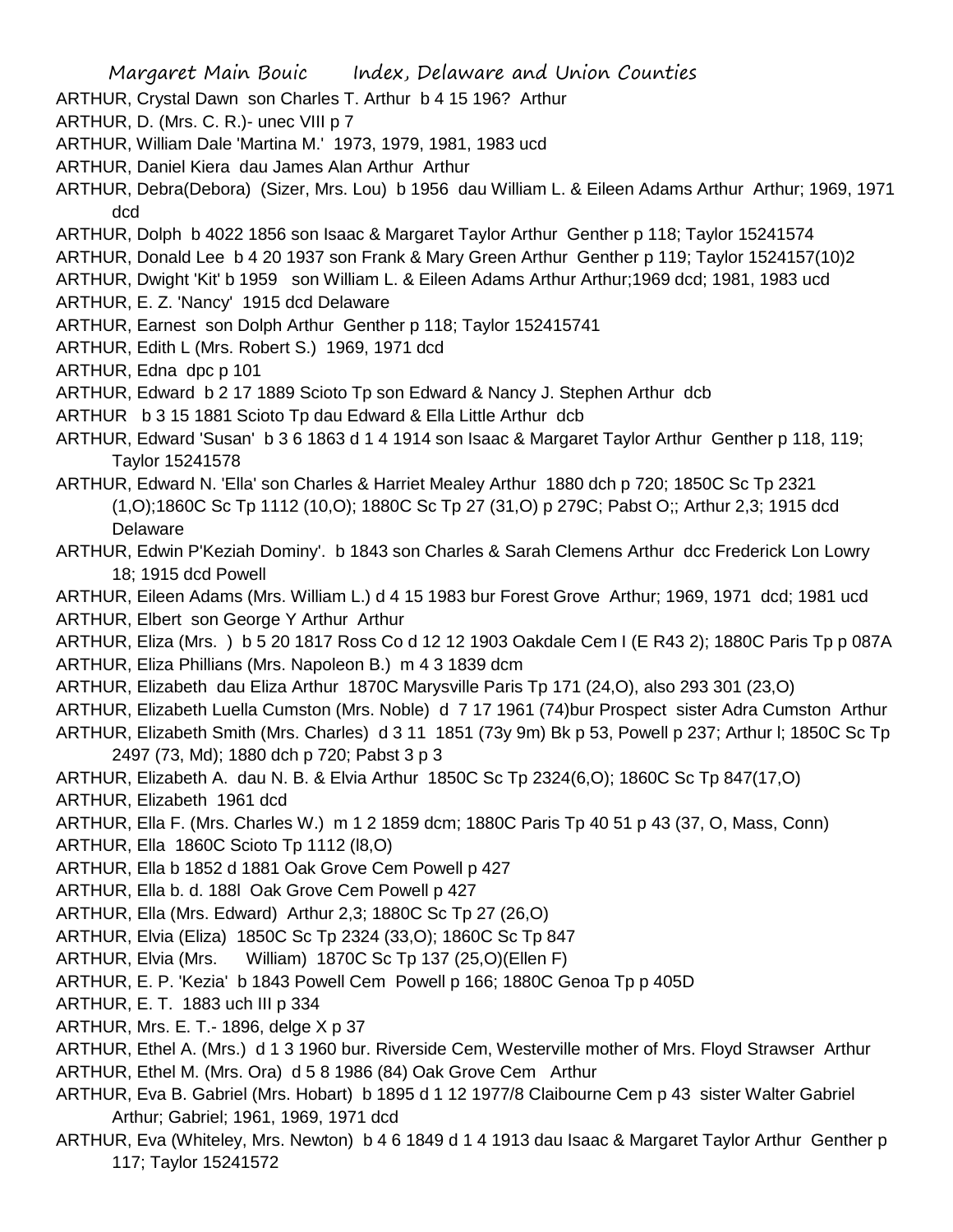ARTHUR, Evelyn Waller (Mrs. Thomas J.) d 4 18 1981 (69) sister Samuel B. Waller Arthur

ARTHUR, Florence E. b 1862 Un Co d 1 27 1919 (57y 3m) Oakdale Cem I (F R10 1)

ARTHUR, Frances P dau Charles W. & Ella F. Arthur 1870C Scioto Tp 137 (4,O); 1880C Paris Tp 40 51 (13, O, Md, O)

- ARTHUR, Francis T. 'Alice M. Welsh' b 1840 Del Co m 5 10 1864 d 11 25 1912 (72) Oakdale Cem 2498 (128C) I p 167 son Charles & Harriet A. Mealey Arthur Arthur 2; Civil War; 1880 dch p 300, 301, 720; 1908 dch p 387; 1915 uch p 132, 134, 152, 197, 350, 43; 1883 uch III p 391, 392, IV 507, V p 53,57, 77; 1850C Sc Tp 2324 (9,O);1860C Sc Tp 1112 (19,O); 1880C Marysville 218 230 p 11 (39,O, Md, Md) p 091A; 1877 uca p 24, 64, 65, 70, 71, 96
- ARTHUR, Francis ch William & Elvia Arthur 1870C Sc Tp 137 (4,O)

ARTHUR, Frank d 4 18 1906 (32y 3m) Oakdale Cem 2046 (274E) I p 44 son Charles & Lola Arthur 1880C Marysville 131 146 p 4 (6,O,O,O)

- ARTHUR, Frank 'Mary Green' b 4 16 1869 m 12 5 1898 son Isaac & Margaret Taylor Arthur Genther p 118, 119; Taylor 1524157(10)
- ARTHUR, Frankie ch Charles Arthur Genther p 118; Taylor 152415753
- ARTHUR, Garland b 12 7 1902 son Frank & Mary Green Arthur Genther p 119; Taylor 1524157(10)1
- ARTHUR, Geoffrey 'Janice Clevenger' 1985 uch p 26
- ARTHUR, George Y. Arthur
- ARTHUR, Grace I. Hershberger (Mrs. Willis S.) b 12 31 1897 m 6 7 1915 d 8 13 1991 Claibourne Cem dau Daniel & Clara Slater Hershberger Arthur
- ARTHUR, Gregory Alan 'Angela Kay' b 7 28 1960 son Tom Arthur Arthur
- ARTHUR, Harlow N. d 5 29 1970 bur. Bokes Creek bro Virginia Humphreys Arthur
- ARTHUR Harriet A. dau Charles W. & Ella F. Arthur 1880C Paris Tp 40 51 p 43 (19, O, Md, O)
- ARTHUR, Harriet E. dau William & Elvia Arthur 1870C Scioto Tp 137 (5,O)
- ARTHUR, Harriet A. Mealey (Mrs. Charles) d 1881 1880 dch p 720; 1883 uch V p 77; 1850C Sc Tp 2324 (34, Md);1860C Sc Tp 1112 (45, Md); 1880C Sc Tp 26 (65, Md); Arthur 1, 2; Pabst 3 p 9, 18
- ARTHUR, Harriet b 1814 d 1881 Oak Grove Cem Powell p 427
- ARTHUR, Harry E. son Charles W. & Ella F. Arthur 1880C Paris Tp 40 51 p 43 (15, O, Md, O)
- ARTHUR, Hadley Beechers 'Hazel Kellenbeck' Cowgill p 3
- ARTHUR, Hazel Kellenbeck (Mrs. Hadley Beechers) Cowgill p 3
- ARTHUR, Herm ch Kit & Josephina Arthur Genther p 117; Taylor 152415712
- ARTHUR, Hobart A. 'Eva B. Gabriel' b 1896 d 5 31 1978 (81) Claibourne Cem p 43; 1961, 1969, 1971 dcd Arthur; Gabriel
- ARTHUR, Homer C. d 1887 (1 mo) Bokescreek Cem p 57
- ARTHUR, H. W. 1915 dcd Scioto Tp
- ARTHUR, Ida Florella (Smith, Mrs. George Parks) dau William & Katherine C. Maugans Arthur Maugans Anc p 3
- ARTHUR, Isaac 'Margaret Taylor' m 4 23 1845 Madison Co unec X p 18
- ARTHUR, James Alan 'Stacy Leigh Darland' b 1 19 1954 m 6 4 1988 d 10 29 1991 (37) son A. Clay & June Hover Arthur, Jr. Arthur
- ARTHUR, James Alan II son James Alan Arthur Arthur
- ARTHUR, Jane (Schelb, Mrs. Joseph) dau A. Clay & June Hover Arthur arthur
- ARTHUR, Jane b 6 3 1955 dau Walter & Selma M. E. Nicol Arthur Rausch 151642, III p 293
- ARTHUR, Jane dau Noble & Elizabeth Luella Cumston Arthur Arthur
- ARTHUR, Janice Clevenger (Mrs. Geoffrey) b Leesburg Tp 1 1942 dau Delmas & Verna Stierhoff Clevenger 1985 uch p 26
- ARTHUR, Jean (Link, Mrs. William) dau Ora M. & Ethel Arthur Arthur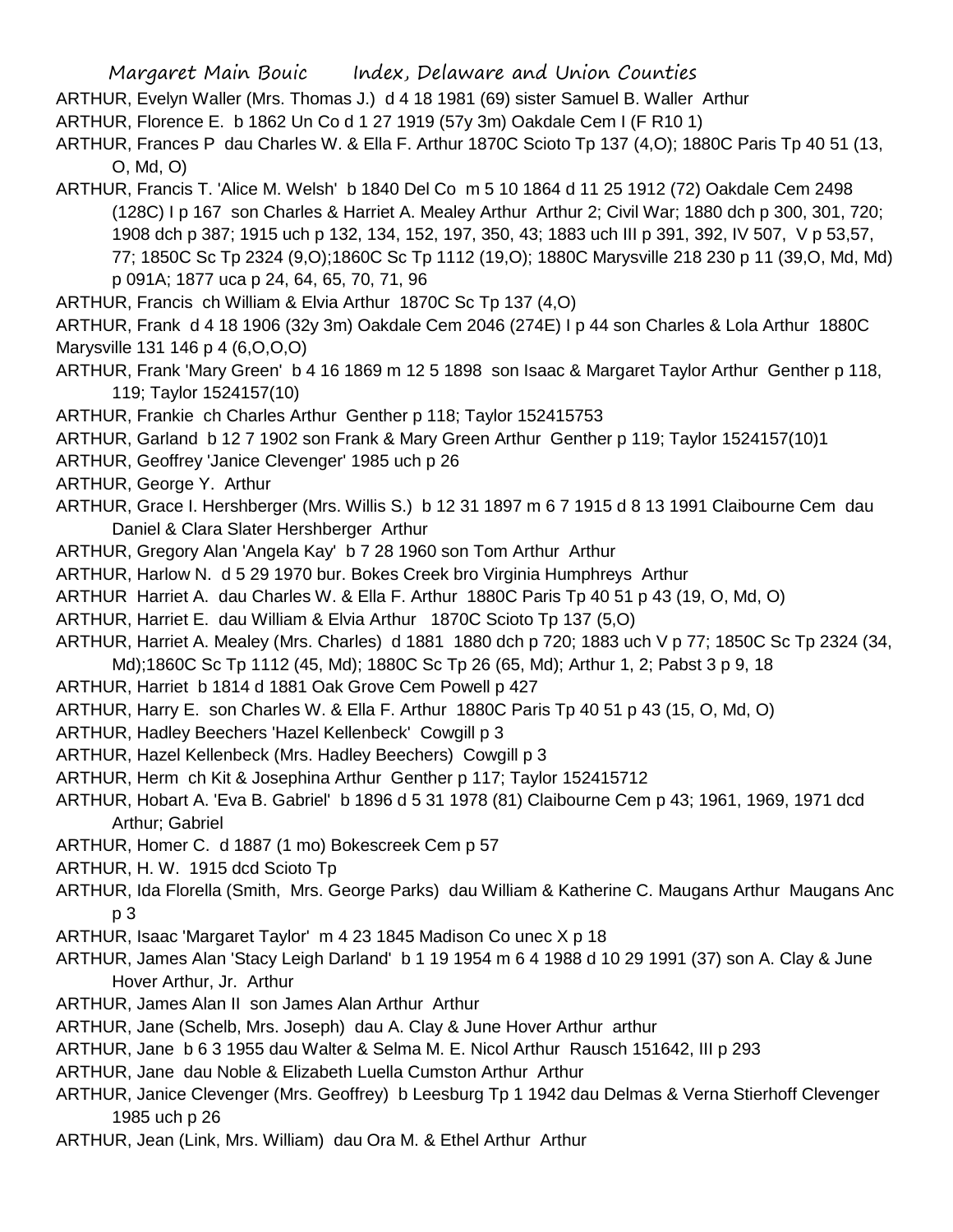ARTHUR, Jeremy b 1973 lived with John E. Jr. & Beverly A. Fletcher 1980 dcd

ARTHUR, Jill b 1970 lived with John E. Jr. & Beverly A. Fletcher 1980 dcd

ARTHUR, John Paul son Paul & Mary Azile Gill Arthur Arthur; 1985 uch p 59

ARTHUR, John T. 'Martha H. Parrish m 3 11 1846 dcm; CCC p 20; hadc p 20 (1849 Brown Tp)

ARTHUR, John W. 'Nancy Macomber' m 5 17 1835 dcm

ARTHUR, June Hover (Mrs. A. Clay) Arthur

ARTHUR, Karen dau Raymond K. & Patricia Piersol Arthur Piersol 13(10)321; Carr 1148221

ARTHUR, Katherine C. Maugan (Mrs. William) b 1841 d 1919 bur. Myers Cem near Goshen, O dau Joseph & Ann Gundy Maugan Maugans Anc p

ARTHUR, Keziah Dominy (Mrs. Edwin P) b 1844 d 1 29 1906 dau Almon & Rachel Cook Dominy dcc Frederick Lon Lowry 19; Oak Grove Cem Powell p 427

ARTHUR< Kit (Mrs. Dwight) Arthur

ARTHUR, Lavern (Mrs. William) Arthur

ARTHUR, Libbia (Mrs. ) d 12 12 1903 (86y 6m) b. Ross Co Oakdale Cem 1829 (274E)

- ARTHUR, Lillian May Liggett (Mrs. Charles) d 12 7 1970 bur. Bokescreek dau James William & Elizabeth Thomas Liggett Carr 1143121; Rittenhouse 4; Joel Smith 4; Pabst O
- ARTHUR, Lillie G. dau Charles W. & Ella F. Arthur 1880C Paris Tp 40 51 p 43 (9,O,Md,O)
- ARTHUR, Lola (Mrs Charles) 1880C Marysville 131 146 p 4 (24, O, Miss, NY)
- ARTHUR, Lyda (Mrs. William) d 11 4 1960 Arthur
- ARTHUR, Lydia W. 1880C Liberty Tp p 315C
- ARTHUR, Mae (Mrs. Otto) d 9 15 1977 (93) Arthur
- ARTHUR, Malcolm b 6 3 1955 son Walter & Selma M. E. Nicol Arthur Rausch 151641, III p 293
- ARTHUR, Margaret Taylor (Mrs. Isaac) b 4 13 1827 m 9/4 23 1845 Madison Co uned X p 18 d 11 21 1907 Mo. dau William & Elizabeth Casto Taylor Genther p 112, 117; Taylor 1524157
- ARTHUR, Maria dau William & Elvia Arthur 1870C Scioto Tp 137 (10,O)

ARTHUR, Marilyn Ann Micol (Mrs. Thomas Keith) m 7 7 1955 dau Emanuel & Laura Manert Nicol Rausch 11911, III p 267

- ARTHUR, Marion Arthur
- ARTHUR, Marinda D. d 8 29 1855 (17 1 5) Plain City Cem dau C. T. & D. unec VIII p 7

ARTHUR, Mark son Alma Arthur Pabst 5 p l5

ARTHUR, Martha H. Parrish (Mrs. John R) m 3 11 1846 dcm

ARTHUR, Martha (Taylor, Mrs. William) b 11 28 1826 m 8 12 1852? d 1 28 1908 Taylor (1524158); Genther p 119

ARTHUR, Martina M. (Mrs.William Dale) 1973, 1979, 1981, 1983 dcd

ARTHUR, Mary A. Welsh (Mrs. Francis) m 5 10 1864 ucm 3587

ARTHUR, Mary Edna (Bevan, Mrs. Arthur C.) b 10 23 1890 Scioto Tp dcb m 6 1914 dau Edward N/ & Nancy J. Stephens Arthur Arthur

- ARTHUR, Mary (Morgan, Mrs. ) dau Ora & Ethel Arthur Arthur
- ARTHUR, Mary Elizabeth d 3 2 1839 (2 8 20) Bk p 53;dau Charles & Harriet A. Mealey Arthur 1880 dch p 721; Arthur 2; Powell p 237
- ARTHUR, Mary Green (Mrs. Frank) b 1 15 1876 m 12 5 1898 d 7 2 1927 Genther p 118, 119; Taylor 1524157(10)

ARTHUR, Mary Jane (Giffen, Mrs. Robert) Giffen (111)

- ARTHUR, Mary Lou b 1 5 1933 dau Frank & Mary Green Arthur Genther p 119; Taylor 1524157(10)1
- ARTHUR, Mary Lou (Moser, Mrs. ) dau Paul & Azile Gill Arthur Arthur
- ARTHUR, Mary Melvina (Macomber, Mrs. Naum) b 5 20 1816 d 7 1 1894 dcc Jarrod Weiser 53
- ARTHUR, Melissa granddau William L. & Eileen Adams Arthur Arthur
- ARTHUR, Michael 'Vicki' b 1960 son William L. & Eileen Adams Arthur Arthur; 1969 dcd, 1981, 1983 ucd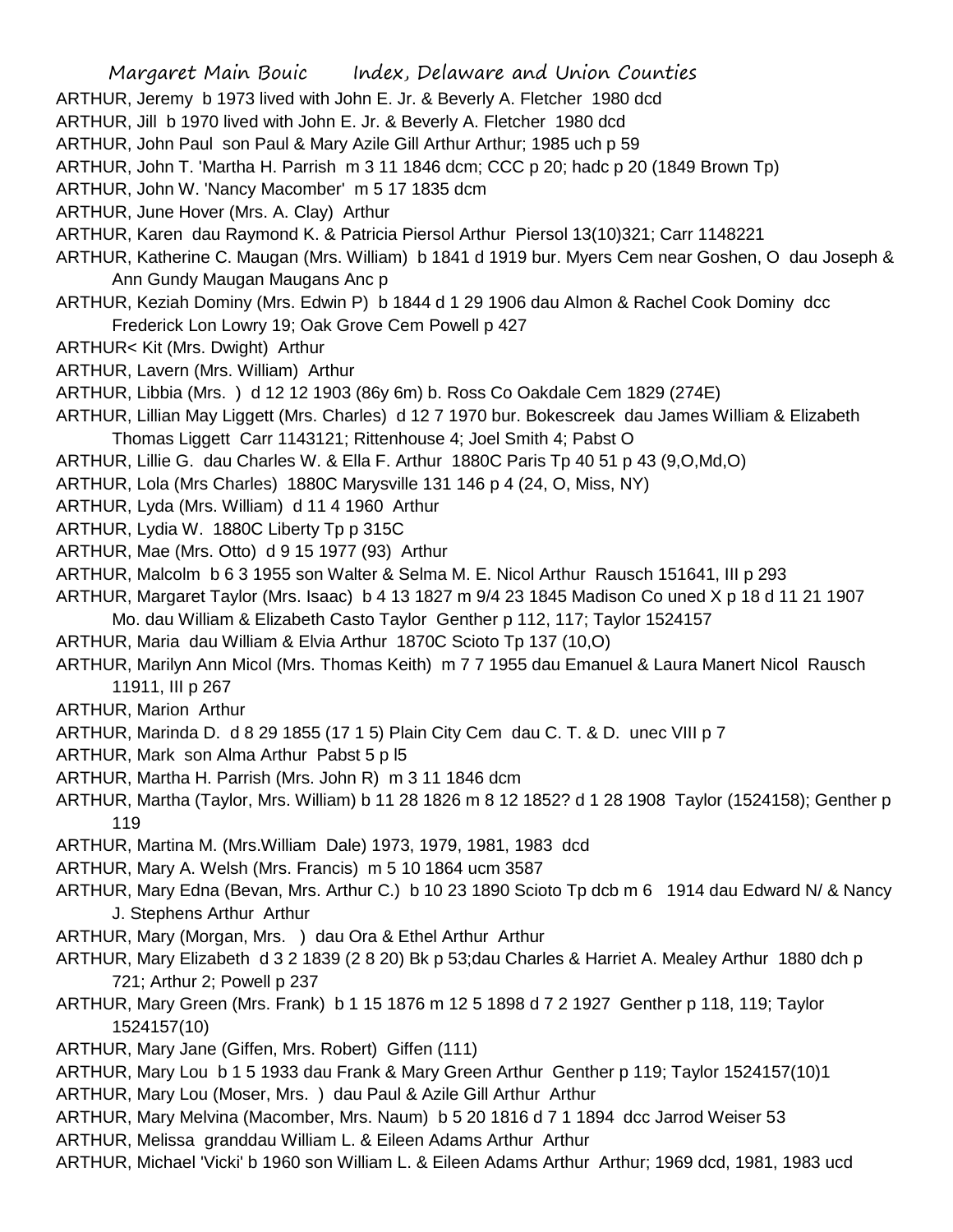ARTHUR, Mickey F. 'Vicki' son William L. & Eileen Adams Arthur Arthur; 1969, 1971 dcd

- ARTHUR, Mona L. (Mrs. William L.) Arthur
- ARTHUR, N. 1883 uch IV p 521
- ARTHUR, Nancy (Mrs. E. A.) 1915 dcd Delaware
- ARTHUR, Nancy J. Pabst O
- ARTHUR, Nancy Macomber (Mrs. John W.) m 5 17 1835 dcm
- ARTHUR, Nancy (Rhodes, Mrs. Benjamin) m 2 20 1840 dcm
- ARTHUR, Napoleon B. 'Eliza Phillians' m 4 3 1839 dcm
- ARTHUR, N. B. prob. son Charles & Elizabeth Smith Arthur 1850C Scioto Tp 2324 (33, Md); delge IV p 28, VII p 46
- ARTHUR, Napoleon B. son N. B. & Elvia Arthur 1850C Scioto Tp 2324 (10,O); 1860C Sc Tp 847 (20,O)
- ARTHUR, A. Neals 1915 dcd Troy Tp
- ARTHUR, Nellie buried 8 26 1882 Oak Grove Cem 80 (128 C)
- ARTHUR, Noble V.'Elizabeth Luella Cumston' Arthur
- ARTHUR, Opal (Guilkey, Mrs. Garrett) b 2 28 1905 dau Edward & Susan Arthur Genther p 119, Taylor 152415781
- ARTHUR, Ora M. 'Ethel' m 6 18 1919 d 12 24 1974 (76) bur. Oak Grove brother Claude Arthur Arthur; Pabst O
- ARTHUR, Orville son Charles Arthur Genther p 118; Taylor 152415751
- ARTHUR, Otto 'Mae' Arthur
- ARTHUR, Patricia Piersol (Mrs. Raymond K.) dau Odell & Marie Piersol Carr 1144822; Piersol 13(10)32
- ARTHUR, Paul E.'Mary Azile Gill' b 1897 d 11 29 1968 Claibourne Cem p 55 son George V. Arthur Arthur; 1985 uch p 59
- ARHTUR infant d 1 30 1940 son Paul E. & Mary Azile Gill Arthur Claibourne Cem p 55
- ARTHUR, Pearl son Charles M. & Lola Arthur 1880C Marysville 131 146 p 4 (2,O,O,O)
- ARTHUR, Purdy Genther p 50
- ARTHUR, Ray son Charles W. & Ella F. Arthur 1880C Paris Tp 40 51 p 43 (9, O, Md,O)
- ARTHUR, Raymond K. 'Patricia Piersol' Carr (1144822); Piersol(13(10)32)
- ARTHUR, Robert S. 'Edith L. 1969, 1971 dcd
- ARTHUR, Robert S., Jr. 1969 dcd
- ARTHUR, Robin (Mrs. Tony) Arthur
- ARTHUR, Rosa dau Kit J. & Josephine Arthur Genther p 117, Taylor 152415713
- ARTHUR, Rose Anna (Barnhart, Mrs. Ralph) dau Claude & Anna Marie Freese Arthur Arthur
- ARTHUR, Ruth (Fenemoor, Mrs. Clifford) b 3 27 1905 m 6 18 1931 dau Frank & Mary Green Arthur Genther p 119, Taylor 1524157(10)2
- ARTHUR, Sarah Clemens (Mrs. Charles) dcc Frederick Lon Lowry 37
- ARTHUR, S. Belle b 1857 d 1937 Bokescreek Cem p 57,Powell p 237
- ARTHUR, Scottie (Cox, Mrs. Arthur) dau Geoffrey & Janice Clevenger Arthur 1985 uch p 26
- ARTHUR, Selma M. E. Nicol (Mrs. Walter) b 3 16 1922 dau Martin H. & Margaret Kleiber Nicol Rausch 15164, II p 273
- ARTHUR, Sheila (Kavanaugh, Mrs. Joseph Paul) m 12-8-1879- Kavanaugh; 1973 ucd
- ARTHUR, Stacy Leigh Darland (Mrs. James Alan)(Beatty, Mrs. Michael W.)- m(2) 2-21-1993 dau Dewey & Clara Darland- Arthur
- ARTHUR, Steven b 7 3 1956 son Walter & Selma M. E. Nicol Arthur Rausch 151643, III p 293
- ARTHUR, Susan (Mrs. Edward)(Roming, Mrs. Charles) d 1942 Genther p 118, 119
- ARTHUR, Susan (Link, Mrs. Michael) son William L. & Eileen Adams Arthur Arthur
- ARTHUR, Teresa b 1965 dau William Dale & Martina M. Arthur 1973, 1979, 1981, 1983 ucd
- ARTHUR, Thomas son Paul & Mary Azile Gill Arthur Arthur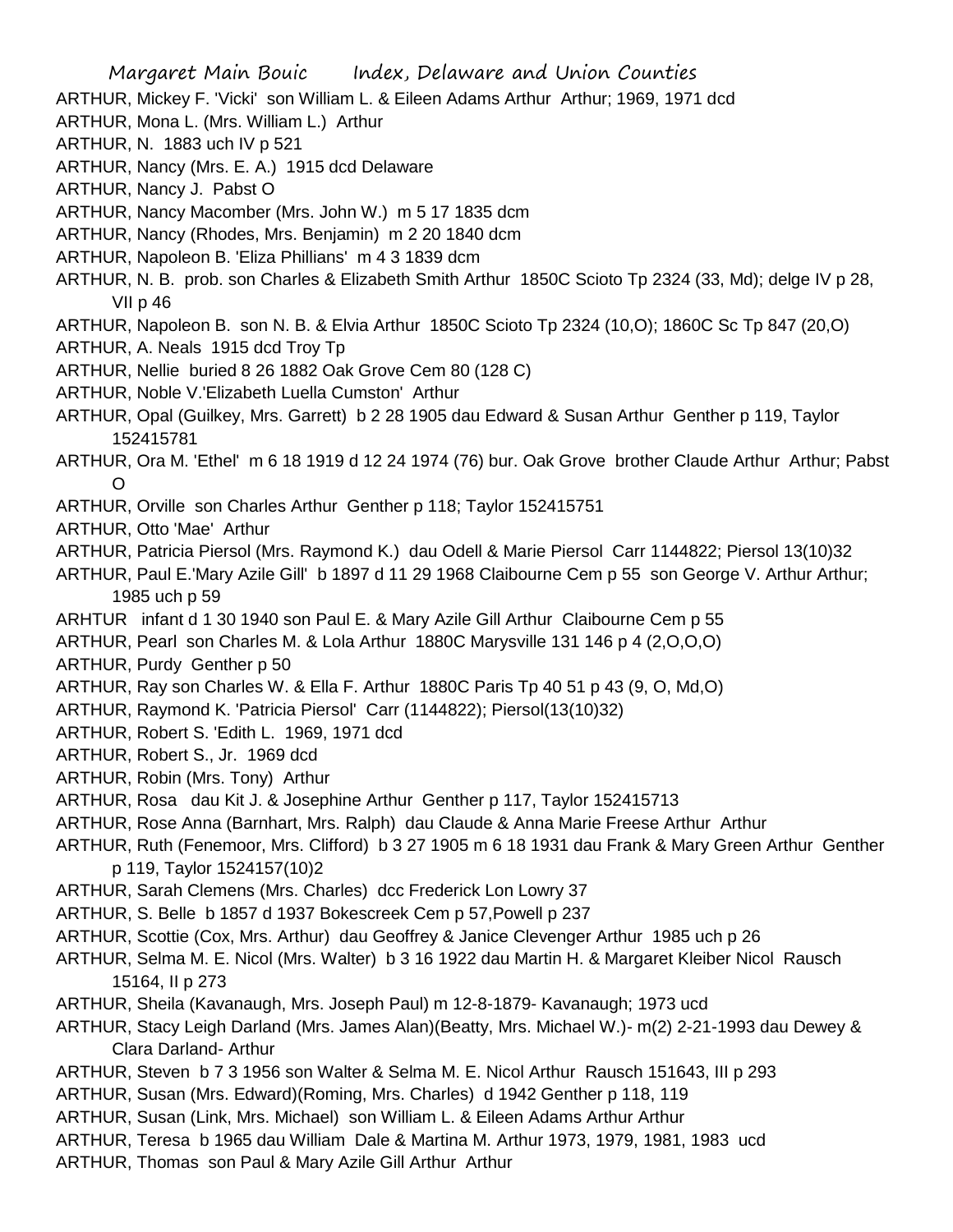Margaret Main Bouic Index, Delaware and Union Counties ARTHUR, Thomas grandson William L. & Eileen Adams Arthur Arthur ARTHUR, F. Thomas d 1912 Arthur ARTHUR, Thomas J. 'Evelyn Waller' Arthur ARTHUR, Thomas K. son Thomas J. & Evelyn Waller Arthur Arthur ARTHUR, Thomas Keith 'Marilyn Ann Nicol' b 11-9-1932 m 7 7 1955 d 10-30-1992 (59) Rausch(11911), III p 267 ARTHUR, Timothy son Raymond K. & Patricia Piersol Arthur Carr11448222 Piersol13(10)322 ARTHUR, Tony'Robin' b 1957 son William L. & Eileen Adams Arthur Arthur; 1969, 1980 dcd ARTHUR, Vicki (Mrs. Mickey) Arthur ARTHUR, Viola Wilson (Mrs. Charles) m 12 12 1872 ucm 5188 ARTHUR, Violet Jane d 3-2-1993 bur Prospect-dau Noble V. & Elizabeth Cumston Arthur- Arthur; 1961 dcd ARTHUR, Violet R. (Lewis, Mrs. ) dau Rev. Zerna V. & Agnes M. Kline Arthur Arthur ARTHUR, Violet d 1889 age 11 days Bokescreek Cem p 57 ARTHUR, Virginia (Humphreys, Mrs. Fred Stanley) m Nov. 1913 Arthur; Humphreys dau Belle Arthur ARTHUR, Walter Berlet son Claude Arthur Arthur ARTHUR, Walter 'Selma M. E. Nicol' b 3 15 1917 Rausch (15164) ARTHUR, William son N. B. & Elvia Arthur Pabst 3 p 4; 1850C Sc Tp 2324 (8,O); 1860C Sc Tp 847(18,O) ARTHUR, William son Charles & Lola Arthur 1880C Marysville 131 146 p 4 (4,O,O,O) ARTHUR, b 1 6 1891 Scioto Tp son William C. & Bell Bowersmith Arthur dcb ARTHUR, William D. 1975 ucd ARTHUR, William 'Elvia'(Ellen F) 1870C Sc Tp 137 (36, Md) ARTHUR, William 'Katherine C. Maugan'm 1 6 1861 Maugans Anc p 3 ARTHUR, William 1883 uch IV p 521 ARTHUR, William 'Lavern' son Otto & Mae Arthur Arthur ARTHUR, William L' Eileen Adams''Mona Lee' Arthur; 1969 dcd, 1971, 1981, 1983, 1991 ucd ARTHUR, William L. Jr. b 7 29 1953 d 6 22 1989 (35) son William L. & Eileen Adams Arthur Arthur ARTHUR, William b 1955; 1969, 1971 dcd son William L. & Eileen Adams Arthur ARTHUR, William Arthur ARTHUR, Willie son Dolph Arthur Genther p 118, Taylor 152415742 ARTHUR, Willis S. 'Grace I. Hershberger' m 6 7 1915 d 1958 Arthur ARTHUR, Rev. Zerna V. 'Agnes M. Kline' d 1 9 1963 (73) brother Ora Arthur Arthur ARTHUR, Basiger (Mrs. Claude, Jr.) dau Thomas Basiger Basiger ARTHURS, Crystal Ann graves (Mrs. Richard Alan)- dau Marvin & Wilma Graves- Arthurs ARTHURS, Debora J. (Morgan, Mrs. Mark D.)- dau Gloyd & Jean Dearth Arthurs- Arthurs ARTHURS, Eliza 1880C Marysville 35 40 (62, O, Scotland, Pa) ARTHURS, Elizabeth dau Eliza Arthurs 1880C Marysville 35 40 (32, O, Md, O) ARTHURS, Elizabeth (Kahle, Mrs. Washington Whistler) b 5 28 1831 m 3 28 1850 d 2 9 1906 Weiser p 687 ARTHURS, Jane (Watkins, Mrs. Tom) m 1 14 1978 1985 uch p 143 ARTHURS, John 1835 men 20 #117 p 32 Concord Tp ARTHURS, Richard Alan 'Crystal Ann Graves' son Gloyd & Alverda Dearth engaged to Crystal Ann Graves Arthurs ARTHURS, Sly E. b 1 9 1878 Scioto Tp son Edward Arthurs dcb ARTHURS, Tucker McKinley- b 2-2-1993 son Richard Alan & Crystal Ann Graves Arthurs- Arthurs ARTHUS, William Marysville p 48 ARTHURTON, Angenette (McP)herson, Mrs. Benjamin)- m 1-31-1867- delge X p 75 ARTIGAS, Sena (Mrs. ) Pabst 8 p 42 ARTIS, Alva C. d 3 22 1976 (83) bur. Bellefontaine Artis ARTIS, David Artis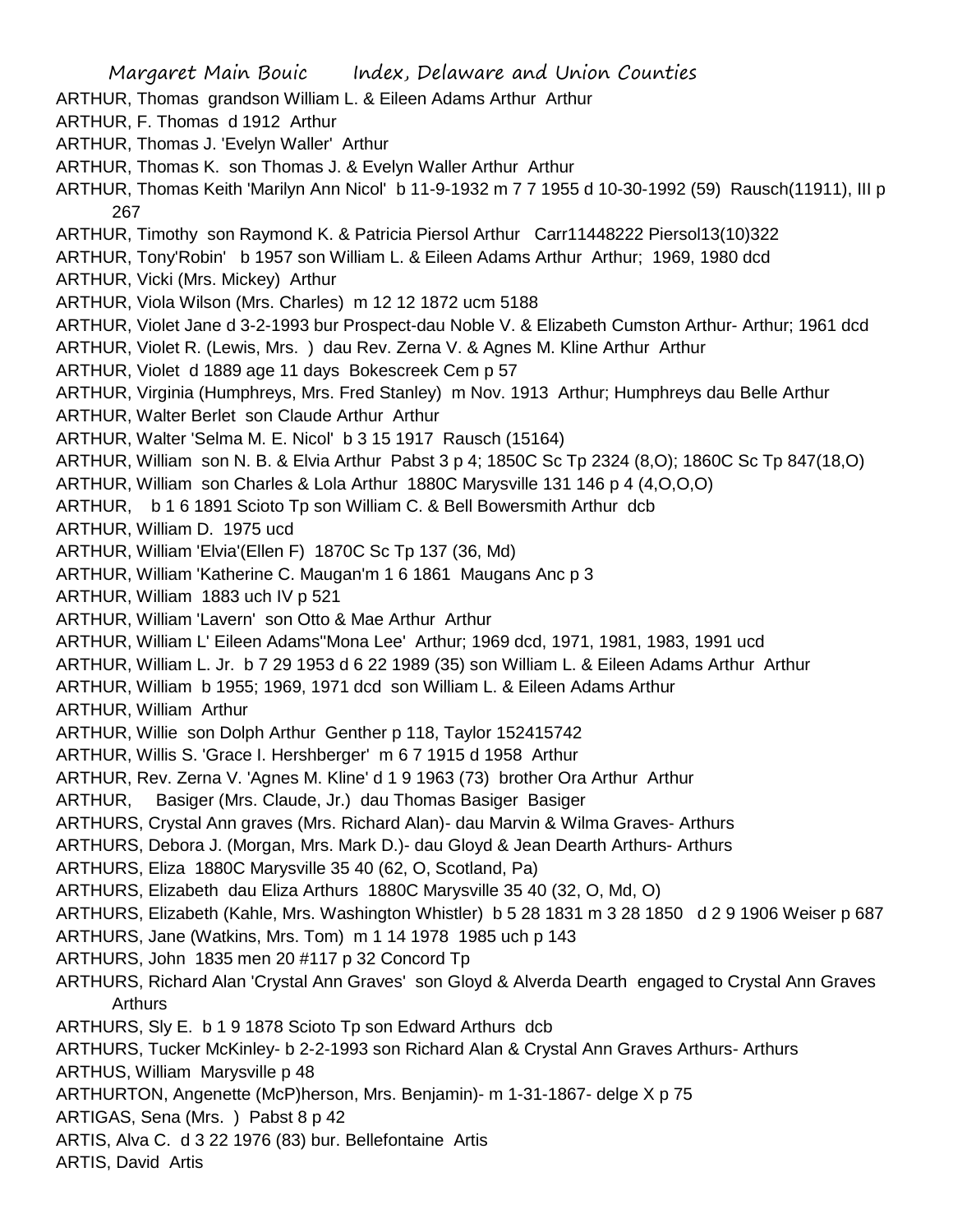Margaret Main Bouic Index, Delaware and Union Counties ARTIS, Henry Howard 'Willia Mae' d 9 11 1977 (65) bur. Bellefontaine Artis ARTIS, Jackie K. (Gensemer, Mrs. Carl H. Jr.) m 5 30 1980 dau David Artis Artis ARTIS, Mrs. L. H.- sister William Tabern- unec XIII p 43 ARTIS. Mary F. (Ratliff, Mrs. Herbert) m 3 24 1921 sister Alva C. Artis Artis, Ratliff ARTIS, Willia Mae (Mrs. Henry Howard) Artis ARTISS, Newosm 'Sarah Ann Highwarden' m 8 7 1847 dcm ARTISS, Sarah Ann Highwarden (Mrs. Newosm) m 8 7 1847 dcm ARTISS, Sarah Ann (Clay, Mrs. Henny) m 8 17 1863 dcm ARTIST, L. J. 1908 dch p 260 ARTMAN, Barbara (Mrs. Floyd) 1969 dcd ; Artman ARTMAN, Bertha (Mrs. Floyd Russ) Artman ARTMAN, Floyd 'Barbara''BERTHA' (47 l977) d 10 27 1986 (56) bur Fla. Artman, 1969 dcd ARTMAN, Gail b 1954 dau Floyd & Barbara Artman Artman 1969 dcd ARTMAN, Greg b 1957 son Floyd & Barbara Artman Artman; 1969 dcd ARTMAN, James brother Floyd Russ Artman Artman ARTMAN, Jennifer (Jackson, Mrs. ) sister Floyd Russ Artman Artman ARTMAN, Lloyd R. 1980 dcd ARTRAP, Frank Berkshire Tp p 429A ARTRIP, Barbara L. (Mrs. Ralph J.) Artrip ARTRIP, Elizabeth (Ball, Mrs. ) sister Ralph J. Artrip Artrip ARTRIP, Garnett brother Ralph J. Artrip Artrip ARTRIP, Guy brother Ralph J. Artrip artrip ARTRIP, Hattie (Hunter, Mrs. ) sister Ralph J. Artrip Artrip ARTRIP, Lucille (Sturgill, Mrs. ) sister Ralph J. Artrip Artrip ARTRIP, Margie (Harrison, Mrs. ) sister Ralph J. Artrip Artrip ARTRIP, Pam b 1958 dau Shirley Artrip 1969, 1971 dcd ARTRIP, Ralph J. 'Barbara L.' b 2 2 1920 d 10 12 1989 bur Va Artrip; 1980 dcd ARTRIP, Randy son Ralph H. & Barbara L. Artrip Artrip ARTRIP, Shirley 1969, 1971 dcd ARTRIP, Teresa (Walsh, Mrs. ) dau Ralph J. & Barbara L. Artrip Artrip ARTRIP, Tim son Ralph J. & Barbara L. Artrip Artrip ARTS, Fred b 12 19 1892 Scioto Tp son D. L. & Crawford Arts dcb ARTUS, Viola 1870C Taylor Tp 184 175 p 22 (5,O0 lived with John & Tersey Elliott ARTY, Chambers, Dr. J. W. 'Jennie M.' b 1867 d 1934 Price Cem R 10 djlm p 47 ARTY, Jennie M. (Mrs. Dr. J. W.) b 1864 d 1936 Price Cem djlm p 47 ARTZ, Albert W. son Watkins & Sarah Carrothers Artz 1860S Scioto Tp 860 (7/12,O); 1870C Sc Tp 178 (9,O) ARTZ, Amanda (Wollam, Mrs. David) b 12 18 1845 d 6 27 1916 Fairview Cem p 8; dau Isaac & Sarah Artz 1850C Concord Tp 2160 2172 (5,O); 1880 Sc Tp 154; unec IX p 29 ARTZ, Angelica dau Watkins & Sarah Carrothers Artz 1850C Concord Tp 2085 (2, Md); 1860C Sc T0 860 (12) ARTZ, Anna Wilhelmina (Mrs. Lewis M.) 1870C Sc Tp 108 (25); 1880C Sc Tp 147 (36, Va) ARTZ, Barbara Wollam (Mrs. William Shelley) b 5 27 1840 d 1922 F. p 8; dau John & Priscille Conrad Wollam ARTZ, Benjamin F. 1880C Liberty Tp Delaware Co p 309C

- ARTZ, Benjamin 'Maria Mcconaughey' m 10 6 1878 ucm 6334
- ARTZ, Benjamin Murray 'Leanna Sands' b 1842 d 1908 son Isaac & Sarah Artz 1850C Concord Tp 2160 2172 (8); Maugans Anc p 6
- ARTZ, Bertha b 6 4 1877 dcb dau Elisha L. Artz 1880C Concord Tp 195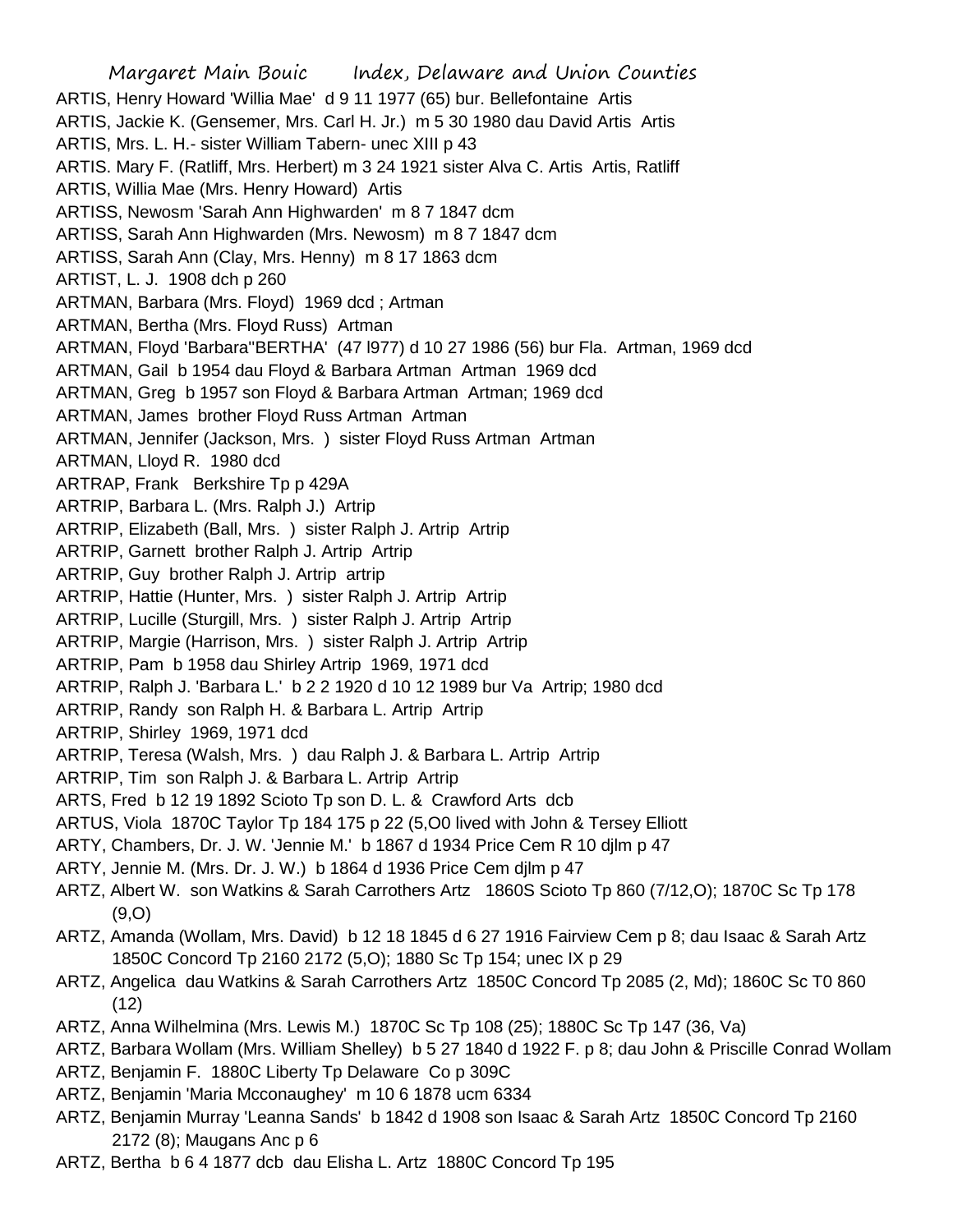- ARTZ, Bertha Price (Mrs. Curtis E.) d 1959 Artz
- ARTZ, B. W. Pabst O
- ARTZ, Caroline Dolan (Mrs. Samuel) m 12 12 1844
- ARTZ, Charles C. b 9 12 1875 d 3 29 1960 bur NM son Benjamin Murray & Leanna Sands Artz Artz; 1915 dcd Scioto Tp
- ARTZ, Charles 'Lucretia Nash Thorburn; Howison (788)
- ARTZ, Clara Gabriel (Mrs. Delvin E.)(Miller, Mrs. John)(Wollam, Mrs. elmer E.) b 12 12 1883 m 8 29 1911 d 5 5 1968 Fairview Cem p 8 dau Edward B.& Emma Fry Gabriel opc 424; Gabriel 1652
- ARTZ, Clinton son Watkins & Sarah Carrothers Artz 1860C Sc Tp 860 861(5,O)
- ARTZ, Coby T. 'Paulette L." 1971 ucd
- ARTZ, Curtis E.'Bertha Price' d 1 25 1966 son Gideon Artz 1880C Concord Tp 194 (2); 1915 dcd Scioto Tp
- ARTZ, Dr. Curtis Price 'Mary Nelle Entrekin' d 12 23 1977 bur Texas son Curtis & Bertha Price Artz
- ARTZ, David Luther 'Mary Schroeter' b 11 12 1851 (86 1 23) son Watkins & Sarah A. Carrothers Artz 1860C Sc Tp 860 1880C Sc Tp 64 (26,O)
- ARTZ, b 10 31 1889 Sc Tp son D. L. & Mary Schweter Artz dcb
- ARTZ, Debin E. b 7 1 1876 Scioto Tp dcb
- ARTZ, Delvin E. 'Clara Gabriel' b 1876 d 1910 Fairview p 8 son William & Barbara Wollam Artz Gabriel (1652)
- ARTZ, Elisha L. 'Evangeline M. Wells' m 10 21 1875 ucm 5766 1880C Concord Tp 195 (27) p 270A; mt 3 1 17
- ARTZ, Elizabeth Helen dau Sarah A. Artz 1860C Sc Tp 860 861 (10, Md); 1870C Sc Tp 178 (20,O)
- ARTZ, Elizabeth (Zentler, Mrs.Michael) dcc Bonita Evans Young 29
- ARTZ, Emily (Mrs. Frank\_ 1915 dcd Sunbury R4
- ARTZ, Evangeline M. Wells (Mrs. Elisha L.) m 10 21 1875 ucm 5766; 1880C Concord Tp 195 (25); mt 3 p 17
- ARTZ, F. E. father Mildred Artz Artz
- ARTZ, Frank 'Emily' 1915 dcd Sunbury R4
- ARTZ, Frederick L. son Lewis M. artz 1880C Sc Tp 147 (15,O)
- ARTZ, George W. 'Mary Ann' b 1847 d 1909 Jerome IOOF Cem D J p 113; son Isaac & Sarah Artz 1850C Concord Tp 2172 (4,O)
- ARTZ, Gideon M. 'Margaret E. Norris' m 10 21 1875 ucm 5767 mt 3 p 17; 1880C Concord Tp 194 (25) p 270A
- ARTZ, Harry E. b 1874 d 1943 IOOF Cem Jerome D J p 113
- ARTZ, Ida May (Newhouse, Mrs. John L.) b 4 15 1872 dcb d 1940 dau William & Barbara Wollam Artz Fariview Cem p l5; Newhouse p 69 (13455); (11355); unec IV p 9
- ARTZ, Isaac 'Sarah' 1840C Concord Tp p 121 (20 30); 1850C Concord Tp 2172 (37, Va)
- ARTZ, Jacob A. 'Rebecca N. Reed' m 1 28 1872 ucm 5102
- ARTZ, Joanne dau Curtis Price & Mary Nelle Entrekin Artz Artz
- ARTZ, John C. dau Curtis Price & Mary Nelle Entrekin Artz Artz
- ARTZ, John 1880 dch p 494; 1908 dch p 448; Pabst Pion II p 99
- ARTZ, John T. b 1878 d 1904 Jerome IOOf Cem D J p 113
- ARTZ, John 1840C Concord Tp p 121 (40 50)
- ARTZ, Joseph M. b 9 11 1871 Sc Tp son William H. & Margaret A. Ross Artz Del. Co Births
- ARTZ, Joseph W. b 5 1 1891 Scioto Tp son Davy & Mary Schroter Artz dcb
- ARTZ, Korrina b 1968 dau Coby T. & Paulette L. Artz 1971 dcd
- ARTZ, Leanna Sands (Mrs. Benjamin Murray) b 1850 d 1924 dau David & Frances Sands NM p 23; 6; ped Sharon & Barbara Main 15
- ARTZ, Lewis M. 'Anna W.' son Isaac & Sarah Artz 1850C Concord Tp 2172 (ll,O); 1870C Sc Tp 108 (31); 1880C Sc Tp 147 (41,O)
- ARTZ, Lucretia Nash Thorburn (Mrs. Charles) dau Charles Edmond & Frances Rebecca Reed Thorburn Howison 788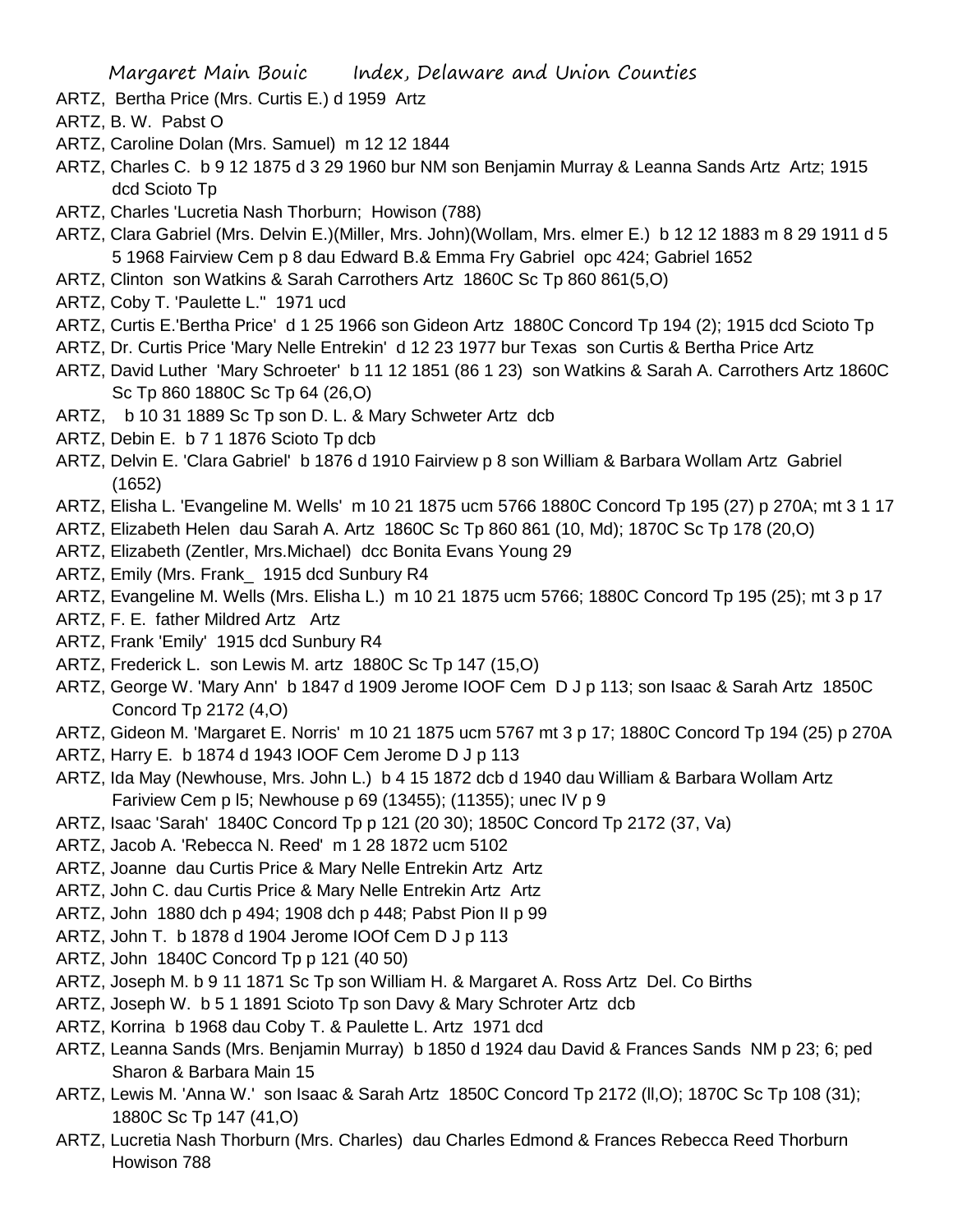- ARTZ, Luther son Watkins & Sarah Carrothers Artz 1860C Sc Tp 860 861 (9, Md); 1870C Sc Tp 178 (16,O)
- ARTZ, Lyman son Lewis & Anna Wilhelmina Artz 1870C Sc Tp 108 (6,O); Pabst O
- ARTZ, Margaret A. Ross (Mrs. William H.) m 10 20 1870 ucm 4801
- ARTZ, Margaret E. Norris (Mrs. Gideon) m 10 21 1875 ucm 5767 mt 3 p 17; 1880C Scioto Tp 194 (22)
- ARTZ, Maria McConaughey (Mrs. Benjamin) m 10 6 1878 ucm 6334
- ARTZ, Mary Ann (Mrs. George W.) b 1843 d 1917 IOOF Cem D J p 113
- ARTZ, Mary Mitchell (O'Kim, Mrs. ) dau Curtis Price & Mary Nelle Entrekin Artz Artz
- ARTZ, Mary Schroeter (Mrs. Luther David) b 2 12 1858 d age 75y 9m 4d dau Joseph & Sophia Dunbuchter Schroeter Artz; delge VIII p 43; 1880C Scioto Tp (22,O)
- ARTZ, Mary Nelle Entrekin (Mrs. Curtis Price) Artz
- ARTZ, Melissa dau Isaac & Sarah Artz 1850C Concord Tp 2172 (2/12,O)
- ARTZ, Michael b 1971 son Coby T. & Paulette L. Artz 1971 dcd
- ARTZ, Mildred K. (Wiant, Mrs. Bliss) dau F. E. Artz Artz; Wiant
- ARTZ, Minnie B. (Mrs. T. E.) 1915 dcd Delaware R6
- ARTZ, Minnie (Weaver, Mrs. Robert Leroy) b 1879 d 1940 dau Benjamin Murray & Leanna Sands Artz Maugans Anc p 6; dcq Roy Weaver 1 ped Barbara & Sharon Main 3
- ARTZ, Narby Ema Wollam (Mrs. William) b 5 27 1840 d 1922 dau John & Priscilla Conrad Wollam unec IX p 29
- ARTZ, Paulette L. (Mrs. Coby I.) 1971 dcd
- ARTZ, Raymon M. b 1 18 1887 Concord Tp son Gideon & Maggie Norris Artz dcb
- ARTZ, Rebecca N. Reed (Mrs. Jacob A.) m 1 28 1872 ucm 510
- ARTZ, Samuel 'Caroline Dolan' m 12 12 1844 dcm
- ARTZ, Sarah A.(Mrs. Isaac) 1850C Concord Tp 2172 (35,O); 1860C Scioto Tp 859 860 (37, Md); ; 1870C Scioto Tp 178 (49, Md); 1880C Sc Tp 64 (Md) p 280A
- ARTZ, Sarah Carrothers (Mrs. Watkins) 1850C Concord Tp 2085 (27, Md); 1860C Scioto Tpp 860 861 (37, Md); 1870C Scioto Tp 178 (49, Md)
- ARTZ, Sarah E. dau Lewis M.& Wilhelmina Artz 1870C Sc Tp 108(9,O)
- ARTZ, Sarah S.(Dulin, Mrs. Edwin) m 2 25 1847 dcm
- ARTZ, Sarah (Warner, Mrs. William) 1883 uch V p 435
- ARTZ, T. E. 'Minnie B.' 1915 dcd Delaware R6
- ARTZ, Victor b 1966 son Coby I. & Paulette L. Artz 1971 dcd
- ARTZ, W. A. 1915 uch p 267
- ARTZ, Watkins 'Sarah Carrothers' 1850C Concord Tp 2085 (27, Md)
- ARTZ, W. H. 1877 uca p 86
- ARTZ, William 1880C Thompson Tp p 297A
- ARTZ, William H. son Watkins & Sarah Artz 1850C Concord Tp 2085 (3 Md); 1870C Scioto Tp (23, Md)
- ARTZ, William son Isaac & Sarah Artz 1850C Concord Tp 2172 (2,O)
- ARTZ, William H. 'Margaret A. Ross' m 10 20 1870 ucm 4801
- ARTZ, William 'Narby Ema Wollam' unec IX p 29
- ARTZ, William Shelley 'Barbara' b 1849 d 1897 Fairview p 8 son Watkins & Sarah Carrothers Artz 1850C Concord Tp 2073 2085 (23, Md);1860C Sc Tp 860 861 (13, Md); unec IV p 9
- ARTZE, Laury b 8 24 1875 Scioto Tp dcb
- ARVIN, Mary Pabst O
- ARVINE, Nancy Pabst O
- ARWINE, Catharine b 12 11 1880 Liberty Tp dau William & E. J. Rader Arwine dcb
- ARWINE, Elizabeth Rader (Mrs William) dcc Jarrod Weiser 55
- ARWINE, Rainey (Macomber, Mrs. John A.) b 7 10 1870 Liberty Tp dcb; dau William & Elizabeth Rader Arwine dcc Jarrod Weiser 27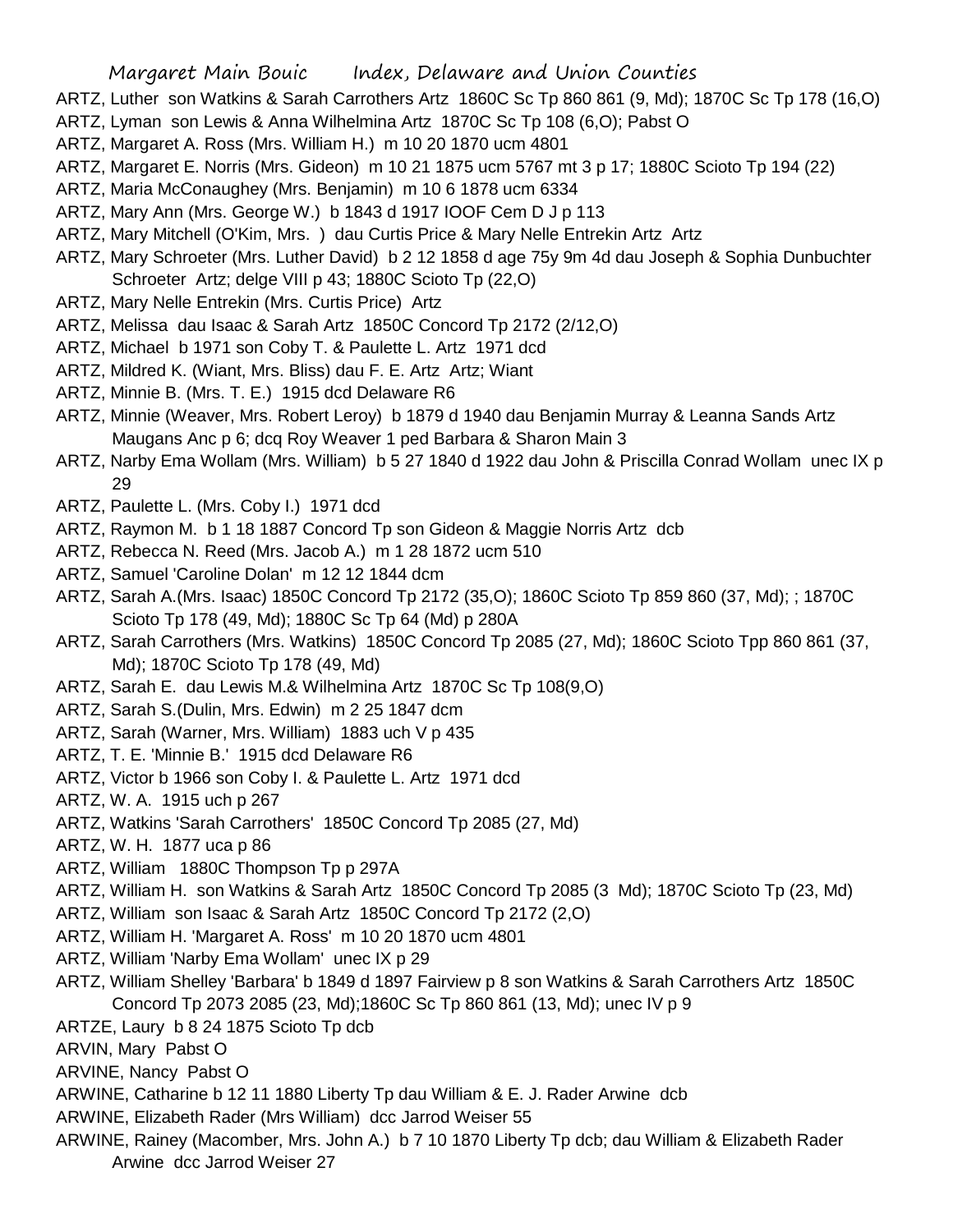Margaret Main Bouic Index, Delaware and Union Counties ARWINE, William 'Elizabeth Rader' dcc Jarrod Weiser 54 ARWOOD, Etta (Nickels, Mrs. )- b 4-29-1932 d 7-11-1994 963) Claibourne Cem dau Porter & Nancy Williams arwood- Arwood ARWOOD, Nancy Williams (Mrs. Porter)- Arwood ARWOOD, Porter 'Nancy Williams'- Arwood ARY, Ben b 1976 son James L. & Donna Y. Ary 1979, 1981, 1983, 1991 ucd ARY, Donna Y. (Mrs. James L.) 1979, 1981, 1983, 1991 ucd ARY, James L. 'Donna Y.' 1975, 1979, 1981, 1983, 1991 ucd ARY, Jason b 1973 son James L. & Donna Y. Ary 1979, 1981, 1983, 1991 ucd ARY, Ken W. 1979, 1981, 1983 ucd ARY, Mitch b 1978 son James L. & Donna Y. Ary 1981, 1983, 1991 ucd ARYES, Ambrose F. 1870C Mil Tp 67 (22, Va) ARYES, Olla step-dau D. T. & Hattie Cook; 1880C Claibourne Tp p 2025 312-329 (15,O,o,NJ) ASBERRY, see Asbury ASBERRY, Daisy May b 1 12 1902 Berkshire Tp dau dcb ASBJELD, Betty )Burns, Mrs. George Morse)- b 3-24-1926 m 6-2-1946- St. Paul p 21 ASBURY, Ann Wells (Mrs. Thomas B.) m 7 4 1872; ucm 5112 ASBURY, Barbara L. (Mrs. Ernest M.) 1975, 1981, 1983 ucd, 1980 dcd; 1991 ucd ASBURY, Benjamin 'Susan Ann Grimes' Asbury ASBURY, Betty M. (query) delge VI p 60 ASBURY, Bishop uncle of Rev. Thomas Asbury 1883 uch V p 291 ASBURY, Bishop F. son Dr. T. B. & Margaret Snowden Asbury 1883 uch V p 292 ASBURY, Clyde 'Pierce A.' 1980 dcd ASBURY, Dawn b 1969 dau Johnny W. & Linda Asbury 1971 ucd ASBURY, Ernest M. 'Barbara L.' 1975, 1981, 1983 ucd, 1980 dcd; 1991 ucd ASBURY, Bishop Francis wsc Grah p 5; unvmec p 1 ASBURY, Grant 'May Reed' dumch p 123 ASBURY, Harry R. son Dr. T. B. & Margaret Snowden Asbury 1883 uch V p 292 ASBURY, Rev. Jesse 1880 dch p 407; 1908 dch p 254 ASBURY, Johnny W. 'Linda M.' 1971 ucd ASBURY, Johnny b 1970 son Johnny W. & Linda Asbury 1971 ucd ASBURY, Kim Ransome (Mrs. Roy L. Jr.) b 11-28-1957 m 6 26 1982 d 4-18-1993 dau Don & Doris Randall Ransome Asbury ASBURY, Linda M. (Mrs. Johnny W.) 1971 ucd ASBURY , Margaret C. Custer (Mrs. Philip)- m 10-23-1849 unec XI p 45 ASBURY, Margaret Snowden (Mrs. Dr. T. B.) m 3 18 1847 d 5 2 1871 1883 uch V p 292; 1860C Jerome Tp 54 52 p 7 (32, Pa) Asbury ASBURY, May Reed (Mrs. Grant) dau Thomas & Susan Shirk Reed dumch p 123 ASBURY, Michael b 1968 son Ernest M. & Barbara L. Asbury 1975, 1981 ucd, 1980 dcd; 1991 ucd ASBURY, Nanna (Sharp, Mrs. ) dau Benjamin & Susan Ann Grimes Asbury Asbury ASBURY, Norman G. son Dr. T. B. & Anna Wells Asbury 1883 uch V p 292 ASBURY, Octavia dau Dr. T. P. & Margaret Snowden As(h)bury 1860C Jerome Tp 54 52 p 8 (11,O) ASBURY, Oliver T. son Dr. T. B. & Anna Wells Asbury 1883 uch V p 292, hjt p 43, 46; 1915 uch p 422 ASBURY, Paron son Dr. T. P. & Margaret Snowden As(h)bury 1860c Jerome Tp 54 52 p 8 (9,O) ASBURY, Pierce A. (Mrs. Clyde) 1980 dcd ASBURY, Philip 'Margaret C. Custer'- m 10-23-1849 Madison Co unec XI p 45 ASBURY, Rachel B. (Mrs. Rev. Thomas) d 4 10 1825 1883 uch V p 291

ASBURY, Rex Lloyd 'Sylvia Lynne Shepard' m 6 11 1983 son Roy L. & Rosemary Sarver Asbury Asbury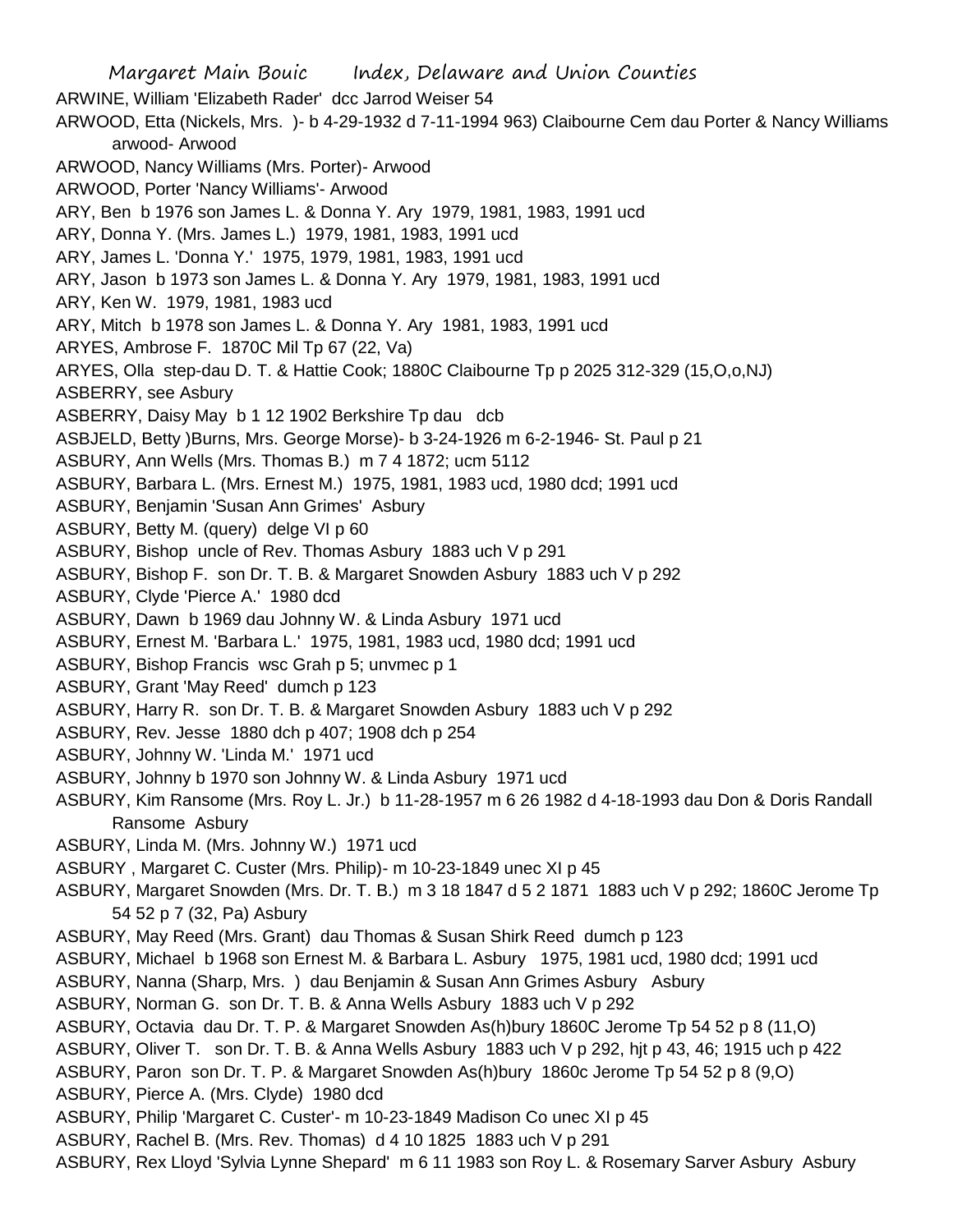- ASBURY, Rodney son Roy L. & Rosemary Sarver Asbury Asbury
- ASBURY, Rosemary Sarver (Mrs. Roy L.) dau Frank Sarver Asbury
- ASBURY, Roy L.'Rosemary Sarver' son Nora Asbury Asbury
- ASBURY, Roy L. Jr. 'Kim Ransome' m 6 26 1982 son Roy L. & Rosemary Sarver Asbury Asbury; 1991 ucd
- ASBURY, Russell Logan b 6 2 1969 d 1 14 1975 bur East Liberty son Roy L. & Rosemary Sarver Asbury Asbury
- ASBURY, Sandra Lee (weiser, Mrs. Samuel John) m 3 16 1959 Weiser p 783
- ASBURY, Susan Ann Grimes (Mrs. Benjamin) b Ross Co. O. 2 28 1852 d 11 26 1943 bur. Chillicothe Asbury
- ASBURY, Sylvia Lynne Shepard (Mrs. Rex Lloyd) m 6 11 1983 dau Allen Shepard Asbury
- ASBURY, Thomas 1980 dcd
- ASBURY, Rev. Thomas 'Rachel B.' d 11 26 1860 (84) 1883 uch V p 291
- ASBURY, Dr. T. B.(P.) 'Margaret Snowden''Ann Wells' b 4 10 1824 m(1) 3 18 1847(2) 7 4 1872 ucm 5112 son Rev. Thomas & Rachel B. Asbury 1883 uch V p 278, 291, 292; hjt p 45; 1915 uch p 166, 169; 1860C Jerome Tp 54 52 p 7 (34, NJ)
- ASBURY, T. P. son Dr. T. P. & Margaret Snowden As(h)bury 1860C Jerome Tp 54 52 p 8 (2,O)
- ASBURY, William son Dr. T. P. & Margaret Snowden As(h)bury 1860C Jerome Tp 54 52 p 8 (5,O)
- ASCENCIO, David son Ray & Susan Ascencio Ascencio
- ASCENCIO, Ray 'Susan' dg 11 22 1977; Ascencio
- ASCENCIO. Susan (Mrs. Ray) Ascencio
- ASCHAM, Margaret b 12 27 1898 Delaware Town dau J. B. & Jessie Biggs Ascham dcb
- ASCHE, Angel dau Dr. Fred & Saundra L. Cotton Asche Asche; Cotton
- ASCHE, Emily dau Dr. Fred & Saundra L. Cotton Asche Asche; Cotton
- ASCHE, Dr. Fred 'Saundra L. Cotton' Cotton;Asche
- ASCHE, Saundra L. Cotton (Mrs. Dr. Fred) dau Richard M. & Dorothy A. Cotton Cotton; Asche; 1959 ucd (9)
- ASCHE, Stephanie Heather b 2 21 1974 dau Dr. Fred & Saundra Cotton Asche Asche; Cotton
- ASCHE. Tiffany Ellise b 4 29 1983 dau Dr. Fred & Saundra Cotton Asche Asche; Cotton
- ASCHINGER, Belva Jean McKitrick (Mrs. Carl James II) b 4 28 1939 m 6 28 1958 dau Kelton Eugene & Clara Ann Ruth Gray McKitrick McKitrick p 288
- ASCHINGER, Carl James II 'Belva Jean McKitrick' b 12 5 1938 m 6 28 1958 McKitrick p 288
- ASCHINGER, Carl James III b 5 7 1959 son Carl James II & Belva Jean McKitrick Aschinger McKitrick p 288
- ASCHINGER, Cathleen Annette b 3 27 1962 dau Carl James II & Belva Jean McKitrick Aschinger McKitrick p 288
- ASCHINGER, Christopher Hans b 7 10 1965 son Carl James II & Belva Jean McKitrick Aschinger McKitrick p 288
- ASCHMANN, Dawn Marie Taylor (Dunbar, Mrs. Russell Ray)(Mrs. Steven Paul) b 11 19 1953 m(1) 10 18 1972 (2) 8 29 1981 dau James Raymond & Wilda Peyton Taylor Genther p 87, Taylor 15241254312
- ASCHMANN, Ester Euka Pauline Hofstad (Mrs. Paul) Genther p 57
- ASCHMANN, Paul 'Ester Euka Pauline Hofstad' Genther p 87
- ASCHMANN, Stephen Elisha b 8 26 1974 son Steven Paul & 1st wife Aschmann Genther p 87
- ASCHMANN, Stephen Paul 'Dawn Marie Taylor' b 1 19 1948 m(2) 8 29 1980 son Paul & Ester Euka Pauline Hofstad Aschman Genther p 87; Taylor (15241254312)
- ASEL. Claude son & Myrtle Forsytha Asel Weiser p 690
- ASEL, May Pabst 5 p 4
- ASEL, Myrtle Forsytha (Mrs. ) dau Frank & Lucinda Kahle Forsytha Weiser p 689
- ASELAGE, Albert ' Maloney' Aselage
- ASELAGE, Maloney (Mrs. Albert) d 7 20 1972 (83) bur. Sidney aselage
- ASELAGE, John son Albert & Maloney Aselage Aselage
- ASELAHE, (Delemonte, Mrs. Carl) dau Albert & Maloney Aselage Aselage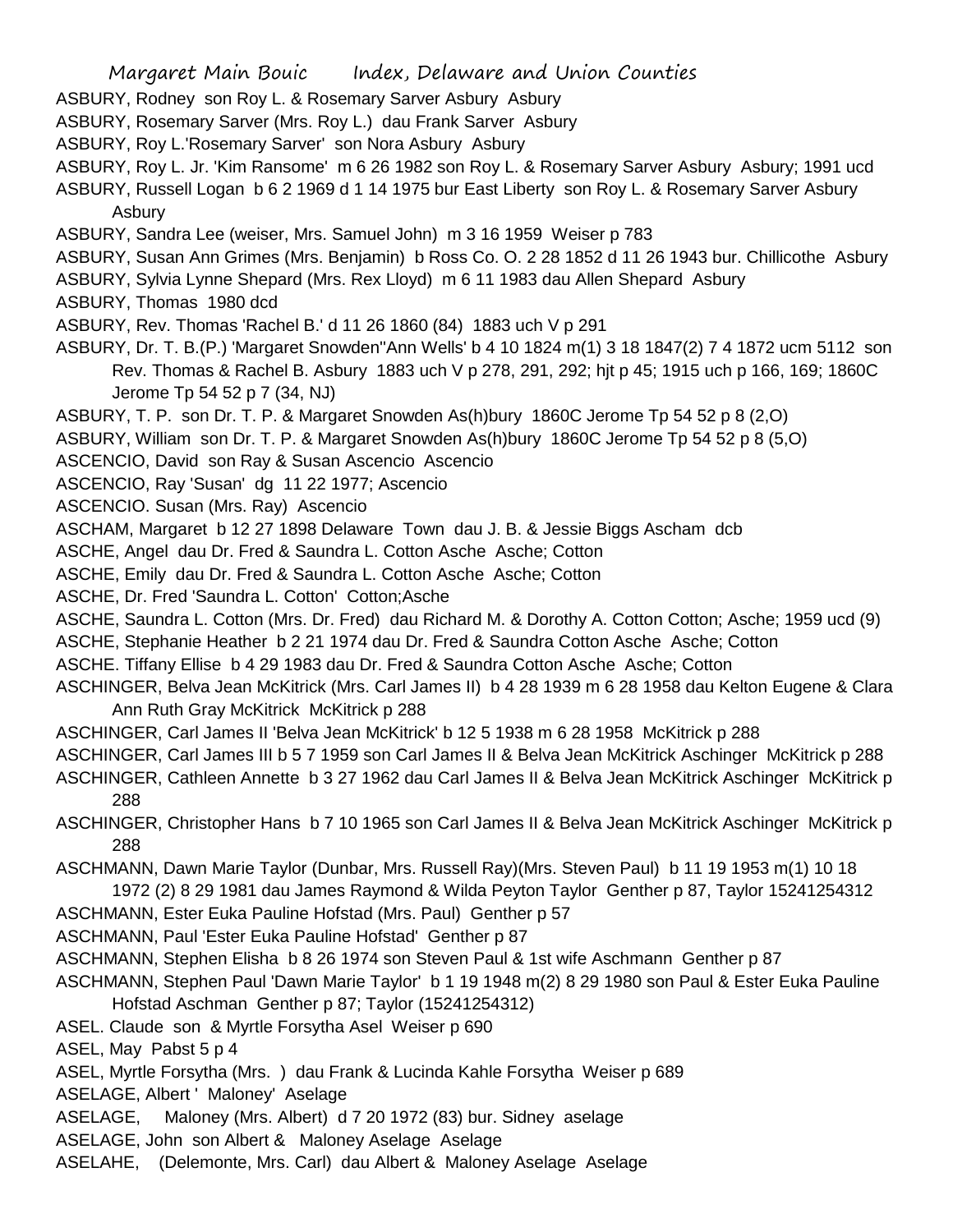- ASELTON, Ronald K. 1980 dcd
- ASH, Abner 'Mary Scurry' m 7 25 1863
- ASH, Alonzo Blair 'Etta Doty' b 9 6 1871 Ia. m 11 4 1896 d 12 24 1937 son Jesse Madison & Indiana Carter Ash ped Eva Light 6 delge IV p 52
- ASH, Bertha (Peyton, Mrs. ) dau Preston & Nannie e. Ash Ash
- ASH, Bessie May dau George Henry & Gertrude Vanderback Ash Nash p 111
- ASH, Billie G. 'Jacqueline Lee Parent' b 1932 m 1 10 1953 Weiser p 315
- ASH, Blanche Indiana (Light, Mrs. Mortimer Allen) b 8 6 1897 d 5 9 1982 dau Alonzo Blair & Etta Doty Ash ped Eva Light 3 delge IV p 52
- ASH, Carol Jean (Weidman, Mrs. Edward D.)- b 12-28-1944 m 12-21-1968 d 5-4-1993 (48) bur Cambridgedau Melvin Edward & Ida Bell Berry Ash- Ash; Weidman
- ASH, Carrina b 1971 ch William r. & Rose B. Ash 1980 dcd
- ASH, Catherine (Romans, Mrs. ) dau Preston & Nannie E. Ash Ash
- ASH, Charles W. 'Marcella Jane Shew' (18 1979) m 6 29 1980 son William R. Ash, Jr. Ash
- ASH, David 1980 dcd
- ASH, Earl son Preston & Nannie E. Ash Ash
- ASH, Elizabeth Anderson (Mrs. James)- Ash
- ASH, Elmer son Preston & Nannie E. Ash Ash
- ASH, Ernest 'Grace Olds' Weiser p 163
- ASH, Etta Doty (Mrs. Alonzo Blair) b 9 18 1875 Wis. m 11 4 1896 d 6 10 1959 dau Josephus & Martha Melissa Wamploe Dody ped Eva Light 7 delge IV p 52
- ASH, Fred M.- son Melvin Edward & Ida Bell Berry Ash- Ash
- ASH, George Henry 'Gertrude Vanderbrack' b 9 30 1845 son Joseph Miles & Sarah Ann Boulding Ash Nash p 111
- ASH, Gertrude Vanderbrack (Mrs. George Henry) Nash p 111
- ASH, Grace Olds (Mrs. Ernest) dau David & Mary Elizabeth Eikelberner Olds Weiser p 163
- ASH, Harriet Rebecca (Weaver, Mrs. Cecil Fulton) b 1853 d 1933 dau Joseph Miles & Sarah Ann Boulding Ash Nash p 111
- ASH, Harrison son Preston & Nannie E. Ash Ash
- ASH, Helen dau George Henry & Gertrude Vanderbrack Ash Nash p 111
- ASH, Helen Engman (Mrs. Rev. Hugh) d 7 23 1962 bur Wooster Ash
- ASH, Helen E. Walter (Mrs. Russell) b 7 22 1889 d 6 1 1973 bur. Broadway Sec IV R1 lptw p 81 dau Dr. M. B. & Martha Rusk Walter 1967 ucd; Ash
- ASH, Rev. Hugh 'Helen Engman' Ash
- ASH, Ida Bell Berry (Mrs. Melvin Edward)- Ash
- ASH, Indiana Carter (Mrs. Jesse Mdison' b 4 17 1849 Ind. m 8 26 1868 d 12 6 1922 Neb. dau Landon & Nancy Vaughn Carter ped Eva Light 13 delge IV p 52
- ASH, Isabella Marsh (Mrs. Jacob) b 1798 m 1815 d 1885 ped Eva Light24 delge IV p 52
- ASH, Jacob 'Isabella Marsh' b 1791 m 1815 d 1849 ped Eva Light 24 delge IV p 52
- ASH, Jacqueline Lee Parent (Mrs. Billie G.) b 10 2 1934 m 1 10 1953 dau Arthur Joseph & Mary Elizabeth Stanley Parent Weiser p 315
- ASH, James 'Elizabaeth Anderson'- Ash
- ASH, James son Preston & Nannie E. Ash Ash
- ASH, James 1850C Orange Tp 1779 (25)
- ASH, Jesse Madison 'Indiana Carter' b 9 18 1842 Ind. m 8 26 1868 d 4 4 1915 Ind. son Jacob & Isabella Marsh Ash ped Eva Light 12 delge IV p 52
- ASH, John deceased 1850 delge IV p 11
- ASH, Joseph b 1856 d 1864 son Joseph Miles & Sarah Ann Boulding Ash Nash p 111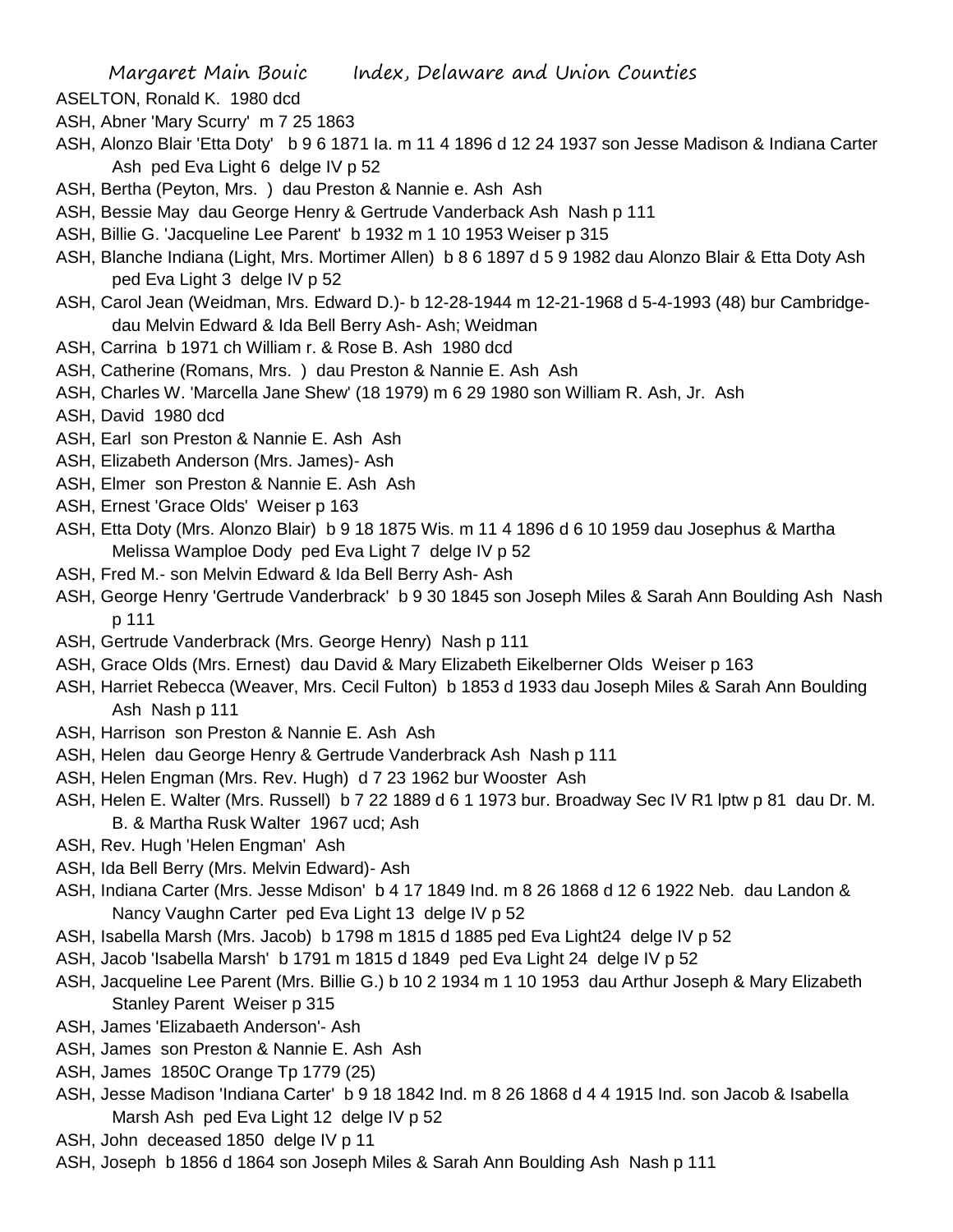- ASH, Joseph Miles 'Sarah Ann Boulding' b 1819 m 4 21 1844 d 1863 Nash p ll0
- ASH, Kathleen Sue Bay (Mrs. William Richard III) m 7 9 1977 dau Dwight N. Bay, Jr. Ash
- ASH, Lorry dau William R. Ash, Jr. Ash
- ASH, Lovina (Hughes, Mrs. jackson)- b 1800 d after 1880, ped Gertrude Cook Bagwell #244 31, unec XII p 29
- ASH, Marcella Jane Shew (Mrs. Charles W.) m 6 29 1980 dau L. Daniel Shew Ash
- ASH, Mary 1980 dcd
- ASH, Mary Anna (Smith, Mrs. William James) b 1851 d 1934 dau Joseph Miles & Sarah Ann Boulding Ash Nash p 111
- ASH, Mary Scurry (Mrs. Abner) m 7 25 1863 dcm
- ASH, Melvin Edward 'Ida Bell Berry'- Ash
- ASH, Michael b 9 16 1953 son Billie G. & Jacqueline Lee Parent Ash Weiser p 315
- ASH, Nannie E. (Mrs. Preston) d 3 7 1978 (67) bur. Ky Ash
- ASH, Preston 'Nannie E.' Ash
- ASH, Rebecca Lundy (Mrs. Thomas) m 7 1 1841 ucm 729; unec V p 38
- ASH, Richard b 9 16 1953 son Billie G. & Jacqueline Lee Parent Ash Weiser p 315
- ASH, Robert 1980 dcd
- ASH, Rose B. (Mrs. William R.) 1980 dcd
- ASH, Roy son Russell & Helen E. Walter Ash Ash
- ASH, Russell 'Helen E. Walter' d 1960 Ash
- ASH, Ruth R. (Van Ausdal, Mrs. Mark E.)- b 5-19-1893 d 7-2-1991 (98) Milford Cem- dau James & Elizabeth Anderson Ash- Ash
- ASH, Sarah Ann Boulding (Dunbar, Mrs. Justus)(Mrs. Joseph Miles) b 1809 m(1) 4 5 1832 (2) 4 21 1844 d 1890 dau John & Margaret Faries Boulding Nash p 99, 102, 110
- ASH, Susan Boulden b 1847 d 1863 dau Joseph Miles & Sarah Ann Boulding Ash Nash p 111
- ASH, Thomas 'Rebecca Lundy' m 7 1 1841 ucm 729; unec V p 38
- ASH, Timothy b 1965 son William R. & Rose B. Ash 1980 dcd
- ASH, Vivian (Lowe, Mrs. ) dau Preston & Nannie E. Ash Ash
- ASH, William R., Jr. Ash
- ASH, William Richard III 'Kathleen Sue Bay' m 7 9 1977 son William R. Ash, Jr. Ash
- ASH, William R. 'Rose B.' 1980 dcd
- ASHBAUGH, hjt p 46; hmp p 89
- ASHBAUGH, Almeda McKitrick (Mrs. David R.) b 2 5 1860 d 4 15 1905 Jerome IOOF Cem D J Cem p 112; McKitrick p 269;dau James D. & Lucy Ann Bell McKitrick
- ASHBAUGH, Ann M. dau Robert & Miriam Ashbaugh dau Robert & Miriam Ashbaugh 1850C Paris Tp 578 591 p 88 (7,O)
- ASHBAUGH, Arvilla Catharina Evans (Mrs. David R.) b 5 21 1846 m 11 29 1866 ucm 4086 d 10 19 1880 (34 1 28) Jerome Cem D J p 97dau John W. & Phoebe Evans 1883 uch V p 308, mt 1 26 1881; 1870C Jerome Tp 163 158 p 22 (23,O)
- ASHBAUGH, C 1877 uca p 43
- ASHBAUGH, Clara (Siegfried, Mrs. ) dau David R. & Almeda McKitrck Ashbaugh D J Cem p 112; Freshwater p 208; McKitrick p 270; Longbrake p 94
- ASHBAUGH, Cyrus 1835 men 18 #9 p 27 Concord Tp; will Un Co Vol A. p 395
- ASHBAUGH, David R. 'Almeda McKitrick' b 12 13 1838 d 10 22 1902 Jerome IOOF Cem D J Cem p 97, 112, 123; McKitrick p 269; hjt p 192, 202; 1883 uch IV p 468
- ASHBAUGH, David R.' Arvilla Catharine Evans' m 11 29 1866 ucm 4086; 1870C Jerome Tp 163 158 p 22 (29,O); 1880C jerome Tp 162 177 p 19 (40,O,O,O) p 0148; 1877 uca p 96; 1883 uch V p 308
- ASHBAUGH, Earnest L.'Mabel' b 7 18 1871 son David R. & Catharine Evans Ashbaugh 1883 uch V p 308; 1880C Jerome Tp 162 177 p 19 (8,O,O,O); 1900C Jerome Tp 307-316 p 13B (28,O,NY,O) m 1 y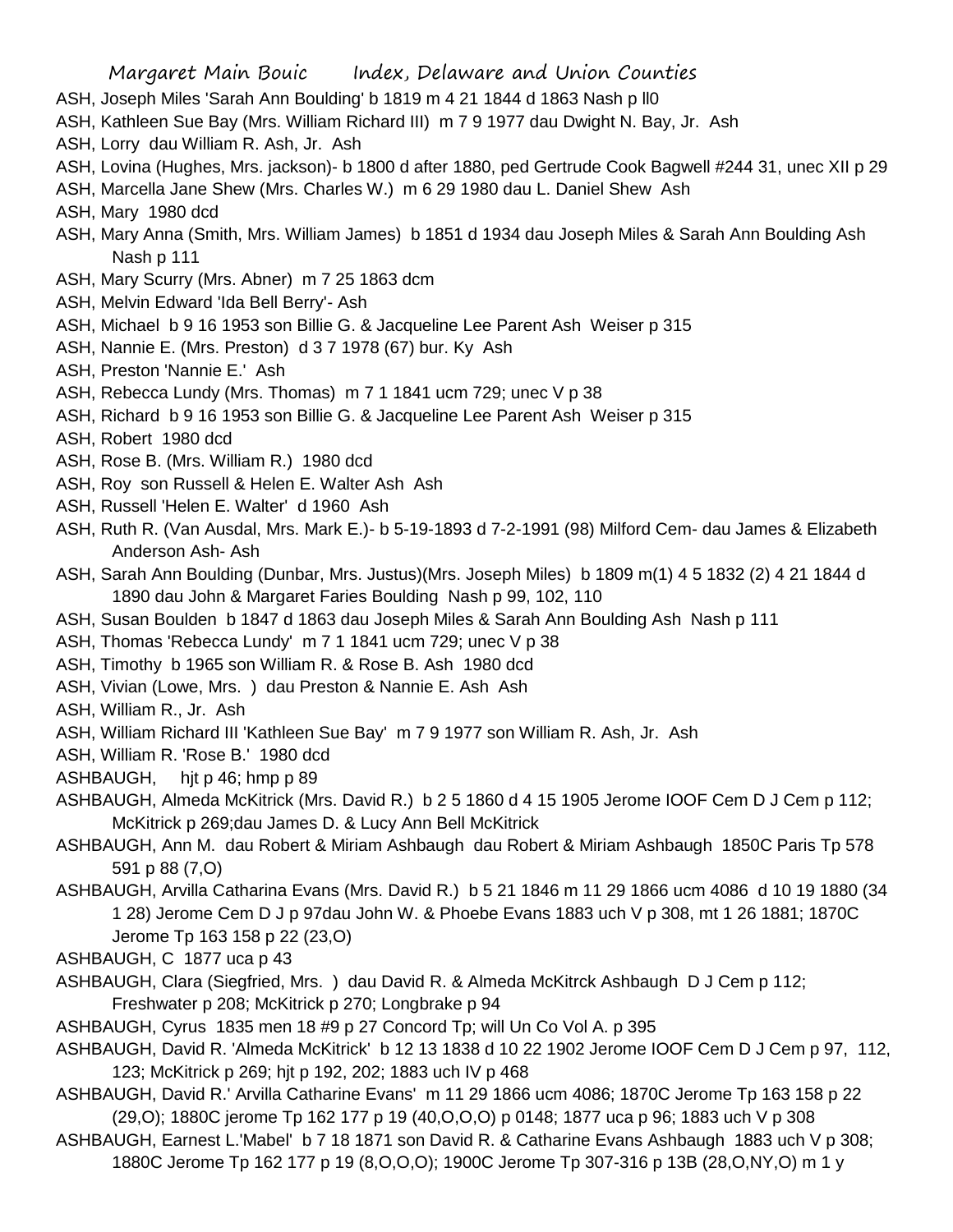- ASHBAUGH, Ella A. (Arnold, Mrs. Henry) m 11 11 1873 ucm 5376
- ASHBAUGH, Enoch C. 'Josephine J. Latham; m 6 20 1872 ucm 5107; 1880C Jerome Tp 183 198 p 21 (29,O,O,O0 p 0149
- ASHBAUGH, Ethel (Hinkle, Mrs. ) dau David R. & Almeda McKitrick Ashbaugh McKitrick p 270

ASHBAUGH, Eveline Dee b 6-28-1945 Columbus d 5-5-2007 (61) Sunset Cem, Columbus dau Harold & Virginia Dee Ashbaugh- Ashbaugh

ASHBAUGH,F.- delge VIII p 63, Morrow Co

ASHBAUGH, Frederick 'Matilda Clark' b 1807 d 1877 Jerome Cem D J p 103

ASHBAUGH, Gladys (Mrs. Theodore) 1969, 1980 dcd

ASHBAUGH, Harold 'Virginia Dee' - Ashbaugh

- ASHBAUGH, Harvey 'Leila Cline' d age 58; Ashbaugh; Schultz p 4
- ASHBAUGH, Hildred (Sweeney, Mrs. Thomas Shields) b 4 30 1898 m 4 30 1921 d 9 23 1975 bur Jerome dau Lawrence & Louise Stone Ashbaugh Ashbaugh; Shields; 1900C Jerome Tp 255-264 p 11B (2,O,O,O)
- ASHBAUGH, Hortinse J. b 11 15 1873 Concord Tp dcb dau Enoch Clark & Josephine Laypole/Latham Ashbaugh 1880C Jerome Tp 183 198 p 21 (6,O,O,O)
- ASHBAUGH, Ida M. dau David R. & Almeda McKitrick Ashbaugh McKitrick p 270
- ASHBAUGH, Ida M. b 11 8 1867 dau David R. & Catharine Evans Ashbaugh 1883 uch V p 308; 1870C Jerome Tp 163 158 p 22 (2,O); 1880C Jerome Tp 162 177 p 19 (12,O,O,O)
- 
- ASHBAUGH, Jack son Harvey & Leila Cline Ashbaugh Ashbaugh; Schultz p 4
- ASHBAUGH, Jacob 'Mary' d 5 4 1851 (75) Oakdale Cem I p 53 )E R54 16); 1883 uch V p 63; mt 5 4 1851; 1850C Marysville 532 543 p 82 (73, Md)
- ASHBAUGH, James A. dau Robert & Miriam Ashbaugh 1850C Paris Tp 578 591 p 88 (3,O)
- ASHBAUGH, John Lawrence 'Louie A. Stone' b 2 18 1869 son David R. & Catharine Evans Ashbaugh 1883 uch V p 308; 1870C Jerome Tp 163 158 p 22 (1,O); 1880C jerome Tp 162 177 p 19 (10,O,O,O); 1900C Jerome Tp 255-264 p 11B (30,O,O,O) m 5 y; m consent unec V p 9

ASHBAUGH, John M. 1840C Concord Tp p 121 (20 30); delge IV p 34

ASHBAUGH, John 'Oria Taber' dumch p l97; 1835 men 18 #8 p 27 Concord Tp; 1840C Concord Tp p 12 (50 60); delge IV p 9, 10, VIII p 66

- ASHBAUGH, John 'Suffiah Sells' m 7 31 1806 onwq I
- ASHBAUGH, Josephine J. Latham (Mrs. Enoch C.) m 6 20 1872 ucm 5107; 1880C Jerome Tp 183 198 p 21 (24, O,Va,Va)
- ASHBAUGH, John Lawrence 'Louise Stone' b 1869 d 1909 Jerome IOOF Cem D J p 112, 123; Ashbaugh; m consent unec V p 9
- ASHBAUGH, Leila Cline (Mrs. Harvey) Schultz p 4; 1969, 1971 dcd

ASHBAUGH, Louisa (Freshwater, Mrs. David) m 6 22 1854 dcc Elmo Thomas Hall 15; Freshwater p 182, 185, 198, 200

- ASHBAUGH, Louise Stone (Mrs. John Lawrence) b 1875 d 1958 Jerome IOOF Cem D J p 112, 123;
- Ashbaugh; 1949 ucd; unec V p 9; 1900C Jerome Tp 255-264 p 11B (24,O,O,O) 1 ch, m 5y
- ASHBAUGH, Mabel (Mrs. Ernest)- b 9-1874 1900C Jerome Tp 307-316 p 13B (-,O,NY,O)

ASHBAUGH, Mary (Mrs. Jacob) 1850C Paris Tp 532 543 p 82 (66, Pa)

ASHBAUGH, Mary E. dau Robert & Miriam Ashbaugh 1850C Paris Tp 578 591 p 88 (5,O)

ASHBAUGH, Matilda Clark (Mrs. Frederick) b 1821 d 1870 Jerome Cem D J cem p 103

- ASHBAUGH, Milton O. hjt p 192; 1883 uch IV p 468
- ASHBAUGH, Minnie (Dix, Mrs. Dr. Ralph) dau David R. & Almeda McKitrick Ashbaugh McKitrick p 270 ASHBAUGH, Miriam (Mrs. Robert) 1850C Paris Tp 578 591 p 88 (38, NY)
- ASHBAUGH, Olive Laura (McKitrick, Mrs. Leslie W.) m 4 16 1882 ucm 7155 McKitrick p 281, 282
- ASHBAUGH, Oria Taber (Mrs. John) b 2 10 1853 d 6 28 1890 dau William & Sarah Hickok Taber dumch p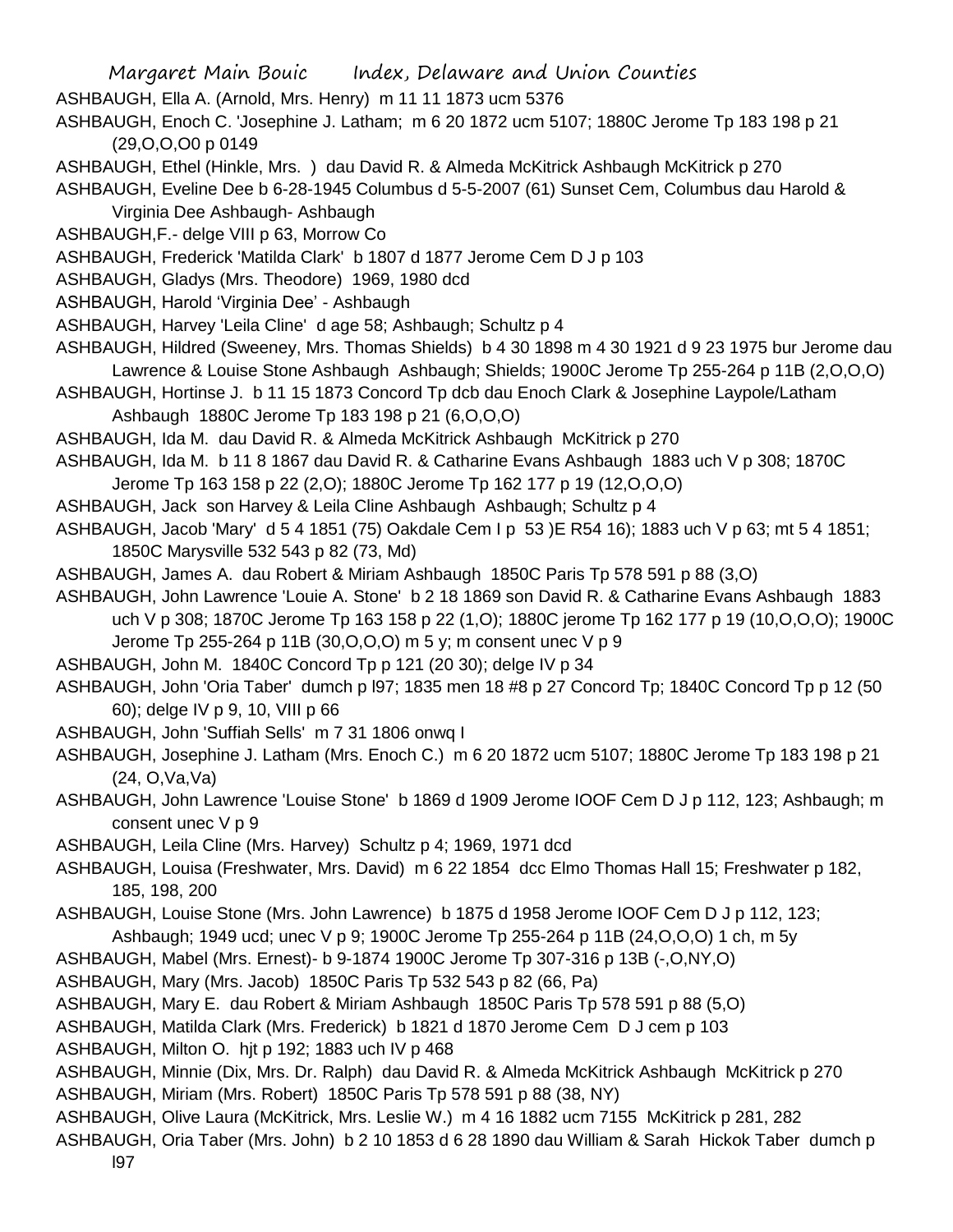Margaret Main Bouic Index, Delaware and Union Counties ASHBAUGH, Oscar O. hmp p 145 ASHBAUGH, Rad? son Enoch Clark & Josephine Latham Ashbaugh 1880C Jerome Tp 183 198 p 21  $(2,0,0,0)$ ASHBAUGH, Robert 'Miriam' 1850C Paris Tp 578 591 p 88 ((40, Penn) ASHBAUGH, Sarah J. dau Robert & Miriam Ashbaugh 1850C Paris Tp 578 591 p 88 (6/12,O) ASHBAUGH, Sharon (Hall, Mrs. )- dau Harold & Virginia Dee Ashbaugh- Ashbaugh ASHBAUGH, Sophia (Mitchell, Mrs. Calvin) 1915 uch p 613 ASHBAUGH, Suffiah Sells (Mrs. John) m 7 31 1806 onwq I ASHBAUGH, Theodore 'Gladys' 1969, 1980 dcd; Sunbury p 91, 116 ASHBAUGH, Virginia Dee (Mrs. Harold)- Ashbaugh ASHBAUGH, William 1870C Marysville Paris Tp 235 236 p 26 (21,O) ASHBAUGH, W. H.- d Richfield Ks 12-22-1888 mt 1-16-1889 nephew of Mrs. Patton ASHBROOK, b 8 14 1884 Marlborough Tp son Albert & Elizabeth Feaster Ashbrook dcb ASHBROOK, Aaron'Hannah' d 1750 son John & Mary Ashbrook Shipps p 19, 20 ASHBROOK, Mrs. Albert- delge X p 29, Downing Reunion ASHBROOK, Alfred 'Mary E.' 1915 dcd Delaware R1 ASHBROOK, Alfred 'Susanna' 1850C Trenton Tp (24,O) ASHBROOK, Alfred b 1851 d 1926 Marlborough Cem p 183; 1880C Marlborough Tp p 345A ASHBROOK, Alfred 'Rene Ellen Almendinger' dcc Nellie Almendinger Davis 1 ASHBROOK, Alma (Osborn, Mrs. ) sister Clarence E. Ashbrook Ashbrook ASHBROOK, Anna Coffman (Mrs. Tunis P.) b 1 9 1806 d 6 16 1850 (42 8 25) Powell p 326 ASHBROOK, Anna E. b 3 7 1890 Brown Tp dau James & Mary Robinson Ashbrook dcb ASHBROOK, Ashford son Thomas & Delila Ashbrook 1850C Trenton Tp 840 (45, Va) ASHBROOK, Augusta 1915 dcd Ashley ASHBROOK, Aurilla Jane Darst (Mrs. Henry) b 6 14 1844 d 1 15 1868 dau Isaac & Jane Downing Darst Giffen 1653 ASHBROOK, Bernita (Garrett, Mrs. ) dau Delbert A. & Sicley Ashbrook Ashbrook ASHBROOK, Beverly b 1953 ch Francis L. & Margaret M. Ashbrook 1961, 1969, 1971 dcd ASHBROOK, Catherine Peters (Mrs. Eli) b 1784 d 1871 Shipps p 20; Powell p 332 ASHBROOK, Chancy b 8 22 1871 Delaware Town son Henry & Sarah Griffith Ashbrook dcb ASHBROOK, Charles Ernest Pabst O ASHBROOK, Charles 'Esther Amelia Downing' m 6 1 1887 Giffen (1868); 1880C Troy Tp p 337A ASHBROOK, b 1 10 1882 Marlborough Tp ch Charles & Esther Downing Ashbrook dcb ASHBROOK, Clarence E. b 2 5 1879 Marlborough Tp d 2 12 1964 (85) bur Waldo twin son Henry Ashbrook dcb; Ashbrook ASHBROOK, Clarence J. 1961 dcd ASHBROOK, Deborah Feaster (Mrs. Solomon) m 7 24 1840 dcm; 1850C Troy Tp 2598 (28,O) ASHBROOK, Delbert A.'Sisley E.' b 12 3 1887 Marlborough Tp d 11 20 1974 (86) bur Mlb Cem; son Albert & Elizabeth Feaster Ashbrook dcb; 1915 dcd Mlb. Tp; 1961 dcd ASHBROOK, Delbert Jr. son Delbert A. & Sicley Ashbrook 1961, 1969, 1971 dcd ASHBROOK, Delbert L. Sr. 'Virginia L. 1961, 1969, 1971, 1980 dcd ASHBROOK, Delbert S. 'Patricia May Young' b 1959 m 1 17 1981 son Delbert S. Ashbrook 1969, 1971, 1980 dcd ASHBROOK, Delila (Mrs. Thomas) 1850C Trenton Tp 840 (45, Va) ASHBROOK, Diane De Lee Norberg (Mrs. Harold Eugene) m 9 28 1974 dau Robert Norberg Ashbrook ASHBROOK, E. Pabst O ASHBROOK, Edith Jane b 12 26 1892 Marlborough Tp dau Alfred & Mary E. Feaster Ashbrook dcb ASHBROOK, Edith Mae( Weiser, Mrs. Clyde Alden) b 1 22 1906 m 10 12 1927 Weiser p 555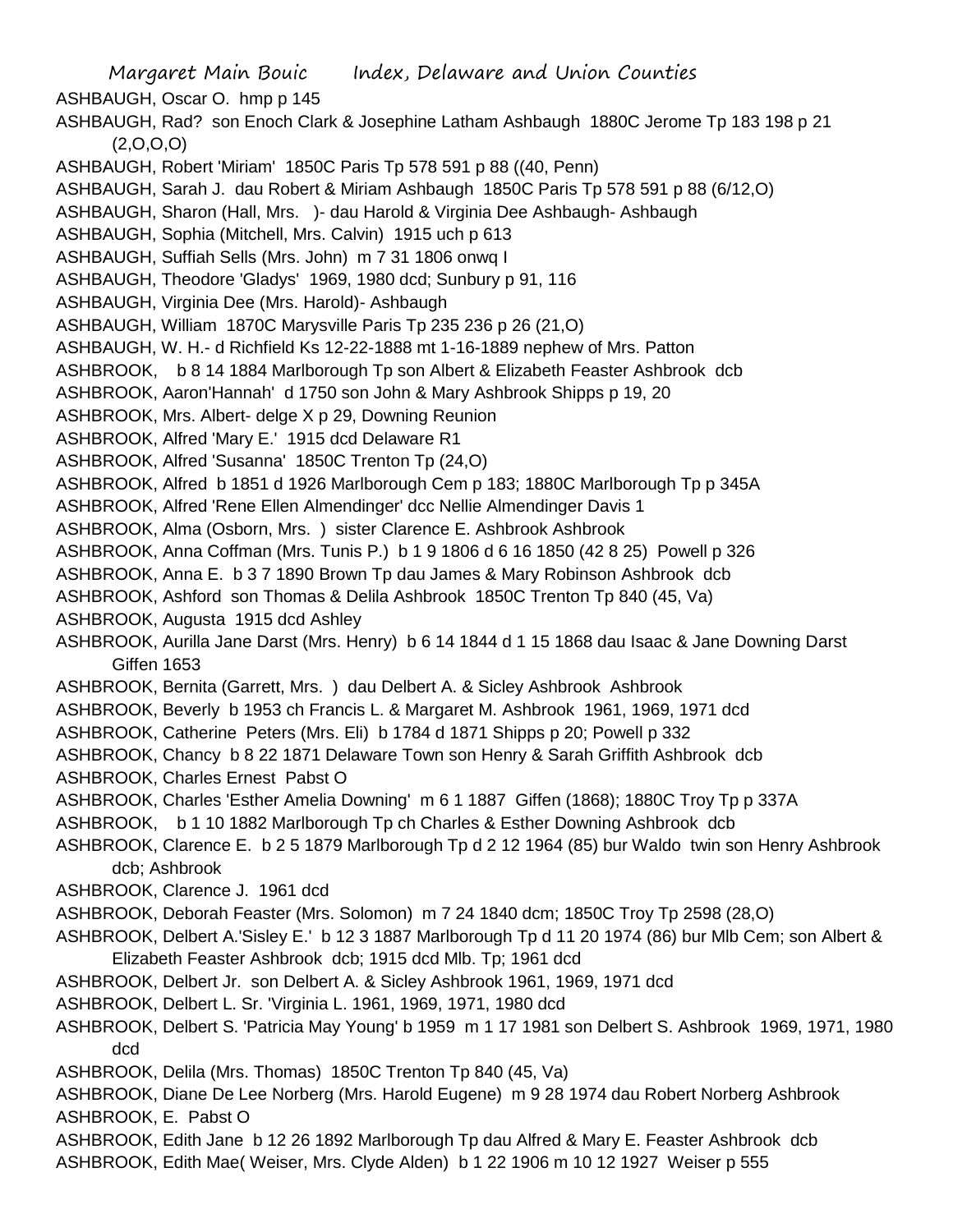Margaret Main Bouic Index, Delaware and Union Counties ASHBROOK, Elen b 1 9 1872 Troy Tp dau Jane Ashbrook dcb ASHBROOK, Rev. Eli 'Catherine Peters' b 1782 d 1878 son Levi & Mary Pentacost Ashbrook Shipps p 19, 20; Powell p 332 ASHBROOK, Eliza b 2 5 1879 Marlborough Tp twin ch Henry Ashbrook dcb ASHBROOK, Elizabeth George (McCrary, Mrs. George)(Mrs. Tunis P.) m(2) 1851 Powell p 332 ASHBROOK, Ella b 7 17 1884 Oxford Tp dau Milton & Elizabeth Curren Ashbrook dcb ASHBROOK, Ellen 1880C Harlem Tp p 437C ASHBROOK, Ellen Jane (Hurd, Mrs. William) b 1 2 1867 m 3 17 1887 dau Henry & Aurilla Jane Darst Ashbrook Giffen 16531 ASHBROOK, Elsworth b 4 3 1890 Marlborough Tp son Henry & Griffiths Ashbrook dcb ASHBROOK, Esther Amelia Downing (Mrs. Charles) b 10 27 1850 dau Samuel & Margaret Willey Downing Giffen 1618 ASHBROOK, Francis L. 'Margaret J.' son Delbert A. & Sicley Ashbrook 1961, 1969, 1971, 1980 dcd ASHBROOK, Frank Mlb p l66 ASHBROOK, b 3 18 1872 Troy Tp son Frank & Harriet Veely Ashbrook dcb ASHBROOK, George d 9 2 1850 (8 11 19) son Solomon & Deborah Ashbrook Mlb p 144 ASHBROOK, Golda b 9 12 1886 Marlborough Tp dau Joseph & Augusta May Campbell Ashbrook dcb ASHBROOK, Grace Marie (Angus, Mrs. Charles Everett) b 5 5 1901 m 6 25 1927 d 1 7 1981 (79) bur. Oak Grove dau Alford & Mary E. Feaster Ashbrook dcb; Ashbrook; Angus ASHBROOK, Hannah E. dau Thomas & Delila Ashbrook 1850C Trenton Tp (3/12,O) ASHBROOK, Hannah (Mrs. Aaron) Shipps p 20 ASHBROOK, Harold Eugene 'Diane De Lee Norberg' b 1954 m 9 28 1974 son Francis L. & Margaret M. Ashbrook Ashbrook; 1961, 1969, 1971, 1980 dcd ASHBROOK, Harry D.'Janet E.' Ashbrook; 1971, 1980 dcd ASHBROOK, Harry H. d 3 2 1862 (1 mo) son M. P. & Martha A. Ashbrook Mlb p l66; Powell p 285 ASHBROOK, Henry 'Sarah J. Griffiths' 1880 dch p 755; 1908 dch p 472; 1880C Marlborough Tp p 346C; Pabst O ASHBROOK, b 2 22 1873 Delaware Town dau Henry & Sarah J. Griffith Ashbrook dcb ASHBROOK, Henry 'Orilla Jane Durst' m 4 16 1864 dcm; Giffen (1653) ASHBROOK, Henry O. 1915 dcd Radnor ASHBROOK, Henry son Solomon & Deborah Feaster Ashbrook 1850C Troy Tp (7,O) ASHBROOK, Hiram son Thomas & Delila Ashbrook 1850C Trenton Tp 840 )12) ASHBROOK, Hulda (Davis, Mrs. Joseph) m 2 14 1856 dcm dau Thomas & Delila Ashbrook 1850C Trenton Tp 840 (15) ASHBROOK, Ida May b 8 12 1874 Berlin Tp dau Solomon & Debrah Ashbrook dcb ASHBROOK, Ira son Thomas & Delila Ashbrook 1850C Trenton Tp (2,O); 1880C Marlborough Tp p 345A ASHBROOK, James son Solomon & Deborah Feaster Ashbrook 1850C Troy Tp 2598 (3,O); Pabst O ASHBROOK, James Powers p 28 ASHBROOK, Jane dau Solomon & Deborah Feaster Ashbrook 1850C Troy Tp (l,O) ASHBROOK, Janet E. (Mrs. Harry D.) 1971, 1980 dcd; Sunbury p 92 ASHBROOK, J. E. 1980 dcd ASHBROOK, Jerry son Delbert L. & Virginia L. Ashbrook 1961 dcd (3) ASHBROOK, John brother Delbert A. Ashbrook Ashbrook ASHBROOK, John L.'Mabel Stockwell' d 9 19 1980 (82) bur. Mlb Ashbrook; 1969, 1971 dcd ASHBROOK, John 'Mary' d 1750 Shipps p 19, 20 ASHBROOK, Jonathon 'Sarah Rees' b 1802 d 1879 son Eli & Catherine Peters Ashbrook Shipps p 19, 20 ASHBROOK, Joseph b 1853 d 1918 Mlb p 192; 1880C Troy Tp p 337A; Pabst O ASHBROOK, b 2 27 1892 Troy Tp dau Joseph & Augusta Campbell Ashbrook dcb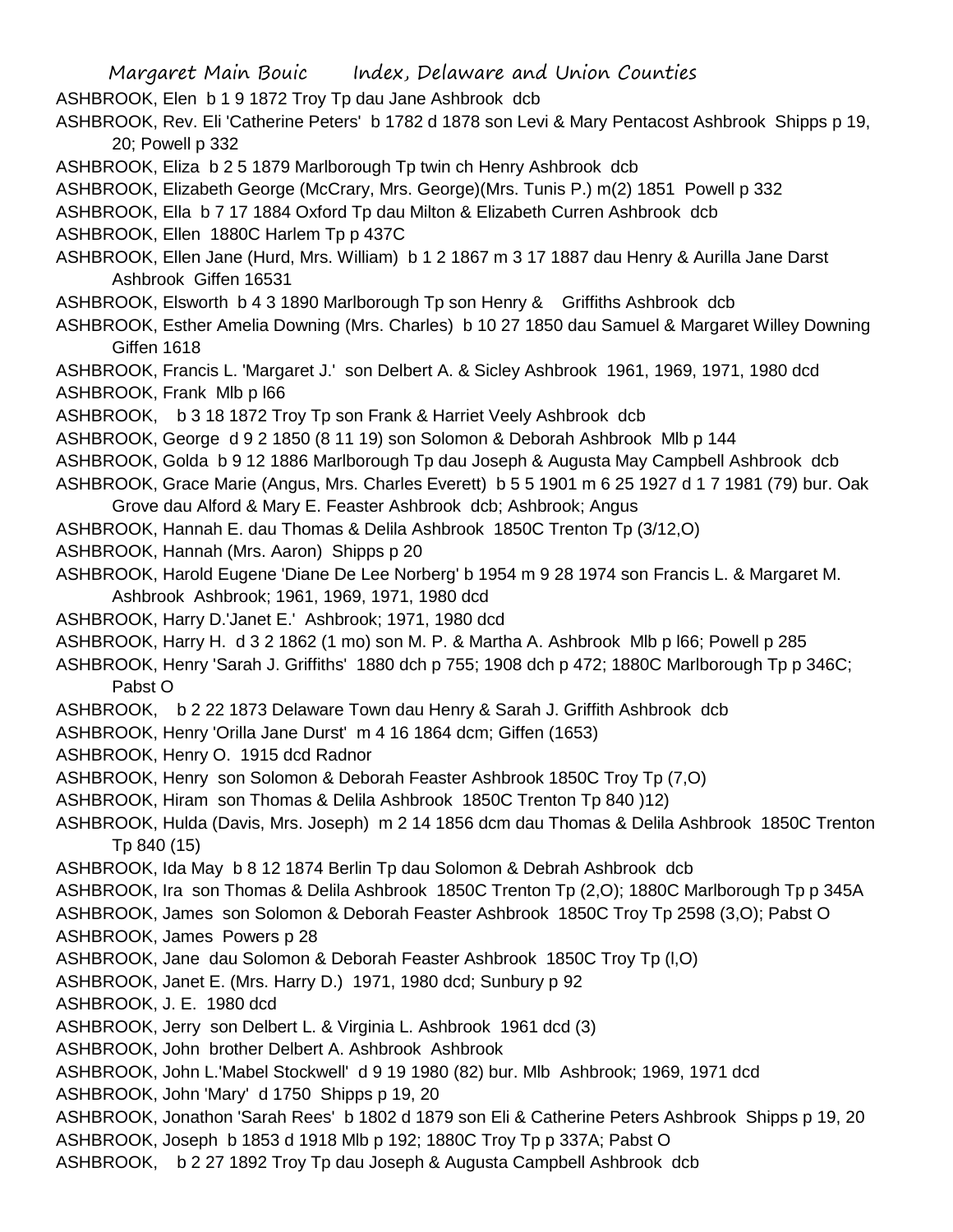Margaret Main Bouic Index, Delaware and Union Counties ASHBROOK, Judson L. son T. P. & E. d 3 21 1856 (1 m 7 d) Ebenezer Cem Powell p 326 ASHBROOK, Judson L. son William & P. d 3 31 1865 (6 1 25) Ebenezer Cem Powell p 326 ASHBROOK, Kathy b 1960 dau Delbert L. & Virginia L. Ashbrook 1969, 1971 dcd ASHBROOK, Landon b 1894 d 1918 Mlb p l92 ASHBROOK, Laura J. (Sherwood, Mrs. Lewis) b 10 23 1832 m 1851 Powell p 370 ASHBROOK, Leroy b 1 1 1898 Marlborough Tp son Albert & Mary E. Feaster Ashbrook dcb ASHBROOK, Lessersy ch Thomas & Delila Ashbrook 1850C Trenton Tp (6) ASHBROOK, Lester b 1952 son Francis L. & Margaret M. Ashbrook 1969, 1971 dcd ASHBROOK, Levi ' ''Mary Pentacost' son Aaron & Hannah Ashbrook Shipps p 19, 20 ASHBROOK, Lilly b 4 11 1890 Troy Tp dau Joseph & Augusta Cambell Ashbrook dcb ASHBROOK, Lori b 1963 dau Harry D. & Janet E. Ashbrook 1971 dcd ASHBROOK, Lloyd L. son John L. & Mabel Stockwell Ashbrook Ashbrook ASHBROOK, Louise J. 1915 dcd Ashley ASHBROOK, Lucinda 1850C Troy Tp (25, Pa) lived with Hugh Carter; 1880C Delaware Tp p 320A ASHBROOK, Lucinda (Palmer, Mrs. Joel) dau Jonathon & Sarah Rees Ashbrook Shipps p 19, 20, 22, 27 ASHBROOK, Lucretia E. b 11 14 1890 Marlborough Tp dau Alford & Feaster Ashbrook dcb ASHBROOK, Lulu (Mr. R. F.) 1915 dcd Ashley ASHBROOK, Mabel Stockwell (Mrs. John L.) d 7 20 1977 )69) bur. Mlb Ashbrook ASHBROOK, Margaret M. (Mrs. Francis L.) 1961, 1969, 1971, 1980 dcd ASHBROOK, Martha Ann Main (Mrs. Milton P.) m 7 30 1857 sxm s 1 1 1878 (38y 8m) Mlb p l66, Powell p 285 ASHBROOK, Mary (Mrs. John) Shipps p 20 ASHBROOK, Mary E. Feaster (Mrs. Alfred) b 1864 Mlb p 183; 1915 dcd R1 ASHBROOK, Mary Inett b 1 18 1882 Marlborough Tp dau Alfred & Mary E. Feaster Ashbrook dcb ASHBROOK, Mary Pentacost (Mrs. Levi) Shipps p 20 ASHBROOK, Merlin F. d 1 26 1967 (64) bur Bapt. Cem near Westfield Ashbrook ASHBROOK, Meryl (Elkins, Mrs. ) dau Delbert A. & Sicley Ashbrook Ashbrook ASHBROOK, Milton P. 'Martha Ann Main' b 1834 m 7 30 1857 dcm d 1908 Powell p 285; 1880c Oxford Tp p 392C ASHBROOK, b 4 21 1887 Oxford Tp dau Milton & ELizabeth Curren Ashbrook dcb ASHBROOK, b 3 31 1890 Oxford Tp dau M. P. & Elizabeth Curren Ashbrook dcb ASHBROOK, Myrna (Myra) dau Harry D. & Janet E. Ashbrook 1971, 1980 dcd ASHBROOK, Nellie (Bell, Mrs. Fred W.) d 1928 Bell; Ashbrook ASHBROOK, Orilla Jane Durst (Mrs. Henry) b 6 14 1844 m 4 16 1864 dcm d 1 15 1868 (23 6 9) Powell p 216 ASHBROOK, Oscar N. b 2 12 1881 Marlborough Tp son Henry & Sarah J. Griffith Ashbrook dcb ASHBROOK, Patricia May Young (Mrs. Delbert S.) m 1 17 1981 dau George Young Ashbrook ASHBROOK, Perah (Mrs. William) d 10 3 1870 (34y 3d) Powell p 326 ASHBROOK, Rene Ellen Almendinger (Mrs. Alfred) dau Joseph D. & Mary K. Diffany Almendinger dcc Nellie Almendinger Davis 1 ASHBROOK, R. F. 'Lulu' 1915 dcd Ashley ASHBROOK, Rosa B. b 12 29 1874 Marlborough Tp dau Henry & Sarah J. Griffith Ashbrook dcb ASHBROOK, Rosa (Miller, Mrs. William) b 3 24 1882 dau Charles & Esther Amelia Downing Ashbrook Giffen 16181 ASHBROOK, Rowena b 1956 ch Francis L. & Margaret M. Ashbrook 1961, 1969, 1971 dcd ASHBROOK, Sandra L. b 1964 dau Delbert L. & Virginia L. Ashbrook 1969, 1971 dcd ASHBROOK, Sarah J. Griffiths (Mrs. Henry) dau David & Ann Rowland Griffiths 1880 dch p 755; Pabst O ASHBROOK, Sarah Rees (Mrs. Jonathan) Shipps p 20 ASHBROOK, Savilla b 4 16 1843 d 9 14 1915 Ebenezer Cem dau Elder T. P. & Anna Powell p 326 ASHBROOK, Shrepta b 9 5 1888 Troy Tp dau Joseph & Gusta Cmmel Ashbrook dcb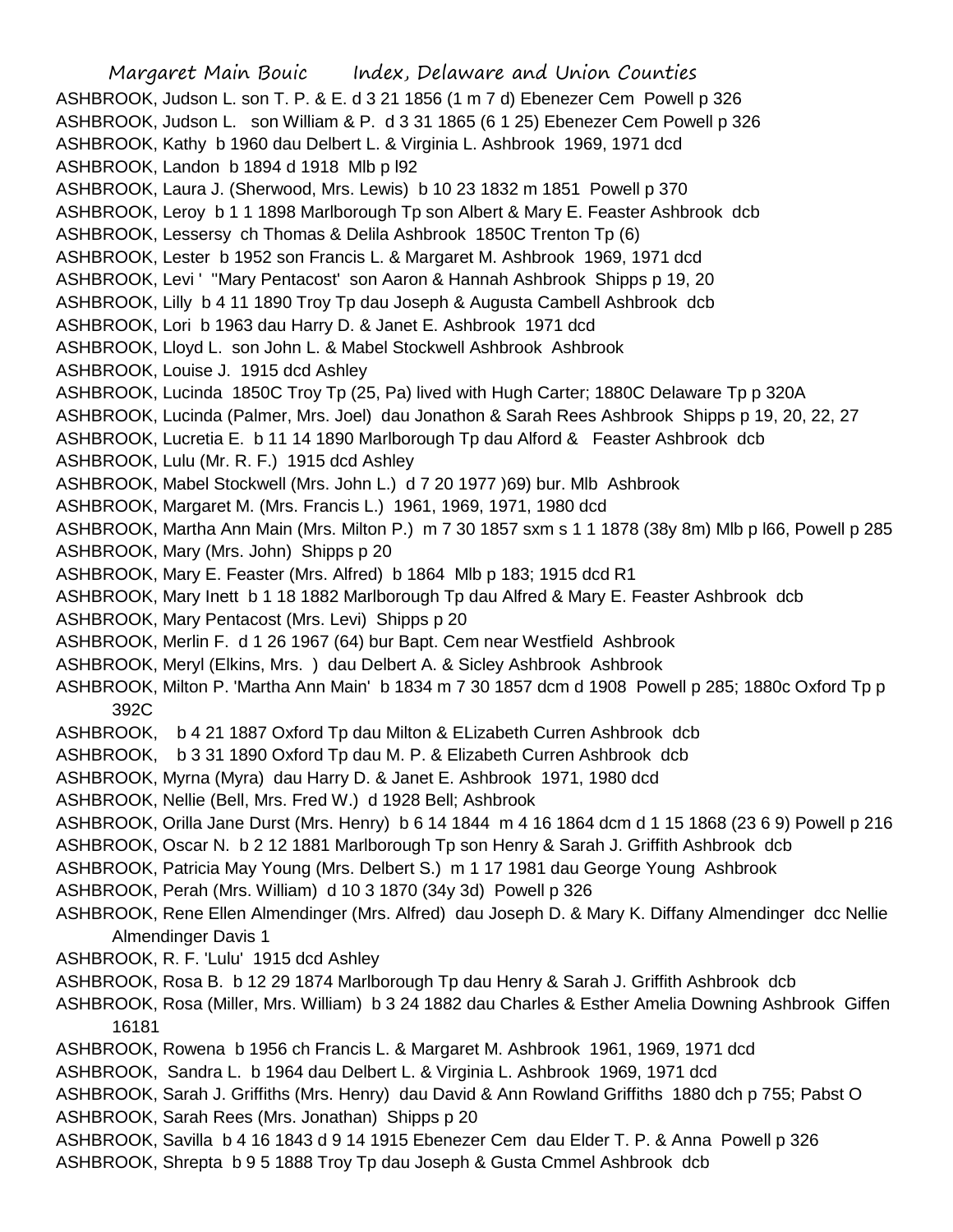Margaret Main Bouic Index, Delaware and Union Counties ASHBROOK, Sicley Ellen (Mrs. Delbert M.) d 3 13 1962 bur Mlb. Ashbrook; 1961 dcd ASHBROOK, Solomon 'Deborah Feaster' m 7 24 1840 dcm; 1908 dch p 743; 1850C Troy Tp 2598 (30); 1880C Troy Tp p 337A ASHBROOK, Sophia (Butt, Mrs. Andrew) dau Thomas & Delila Ashbrook m 10 26 1856 dcm; 1850C Trenton Tp 840 (18) ASHBROOK, Susan (Miller, Mrs. John J.) dau Solomon Ashbrook 1908 dch p 743; 1850C Troy Tp 2598 (5,O) ASHBROOK, Susanna (Mrs. Alfred) 1850C Trenton Tp (26,O) ASHBROOK, Thomas 'Delila' 1850C Trenton Tp 840 (54, Va); hadc p 54; delge IV p 27 ASHBROOK, Truman son Thomas & Delila Ashbrook 1850C Trenton Tp 840 (5) ASHBROOK, Tunis P.'Anna Coffman''Elizabeth George McCrary' b 1 9 1806 m 1832 d 4 18 1882 (76 3 9) Ebenezer Cem son Eli & Catherine Ashbrook; Powell p 326, 332; 1835 men 38 #7 p 68 Lincoln Tp; 1880c Oxford Tp p 398C; delge V p 300 ASHBROOK, Van Buren son Thomas & Delila Ashbrook 1850C Trenton Tp 840 (10) ASHBROOK, Virginia L. (Mrs. Delbert L.) 1961, 1969, 1971 dcd ASHBROOK, Welcome 1908 dch p 387; Pabst O ASHBROOK, William 1908 dch p 478; 1880C Oxford Tp p 398C; 1915 dcd Ashley; Pabst O ASHBROOK, Wilton F. Pabst O ASHBURG, A. M. son Frederick & Matilda Ashburg 1860C Jerome Tp 68 67 p 10(3,O) ASHBURG, E. A. dau Frederick & Matilda Ashburg 1860C Jerome Tp 68 67 p 10(8,O) ASHBURG, E. C. dau Frederick & Matilda Ashburg 1860C Jerome Tp 68 67 p 10(11,O) ASHBURG, Frederick 'Matilda' 1860C Jerome 68 67 p 10 (53,O) ASHBURG, J. H. son Frederick & Matilda Ashburg 1860C Jerome Tp 68 67 p 10(13,O0 ASHBURG, Matilda (Mrs. Frederick) 1860C Jerome Tp 68 67 p 10 (40,O) ASHBURG, O. M. son Frederick & Matilda Ashburg 1860C Jerome Tp 68 67 p 10(18,O) ASHBURG, R. H. son Frederick & Matilda Ashburg 1860C Jerome Tp 68 67 p 10(4,O) ASHBURN, Dr. Alwyn 'Beulah Pinney' brother Glenn A. Ashburn Carr (11482142); (11(11)343442);Maugans Anc p 16 ASHBURN, Anna (Walker, Mrs. Judge William R.) 1985 uch p 111 ASHBURN, Anna Mae Veley (Mrs. Paul G.) m 10 24 1948 Ashburn; 1969, 1971 dcd ASHBURN, Beulah Pinney (Mrs. Dr. Alwyn) b 12 25 1914 dau Harry H. & Wealthea Maugans Pinney Carr 11482142, 11(11)343442; Maugans Anc p 16 ASHBURN, Elaine (Neunforfer, Mrs. George) b 11 13 1938 m 3 6 1958 dau Alwyn & Beulah Pinney Ashburn Carr 141821421, 11(11)3434421; Maugans 5 ASHBURN, Elizabeth dau Lydia Ashburn dcw Bk 4 p 142(16) ASHBURN, Glenn A. 'Mildred' d 1 25 1967(71) bur Fairview Memorial brother Dr. Alwyn Ashburn Ashburn ASHBURN, Ila (Arnold, Mrs. ) sister Glenn A. Ashburn Ashburn ASHBURN, Jean Ann (Schlichting, Mrs. James Dean) b 1952 m 12 27 1979 dau Paul G. & Anna Mae Veley Ashburn Ashburn 1961, 1969 dcd ASHBURN, John son Lydia Ashburn dcw Bk 4 p 142(16) will; 1880 dch p 557; Pabst O ASHBURN, Lydia dcw Bk 4 p 142(16) ASHBURN, Lynette b 1 1 1944 dau Dr. Alwyn & Beulah Pinney Ashburn Carr 114821422, 11(11)3434422; Maugans 5 ASHBURN, Mark 'Nancy Ann Haly' m 3 18 1847 dcm ASHBURN, Mildred (Mrs. Glenn A.) d 1 14 1987 (86) bur Fairview Mem. Ashburn; 1961, 1969, 1971, 1980 dcd ASHBURN, Nancy Ann Haly (Mrs. Mark) m 3 18 1847 dcd ASHBURNN, Dr. Oscar L. brother Glenn A. Ashburn Ashburn

ASHBURN, Paul G. 'Anna Mae Veley (Mrs. Paul G.) m 10 24 1948 1969, 1971 dcd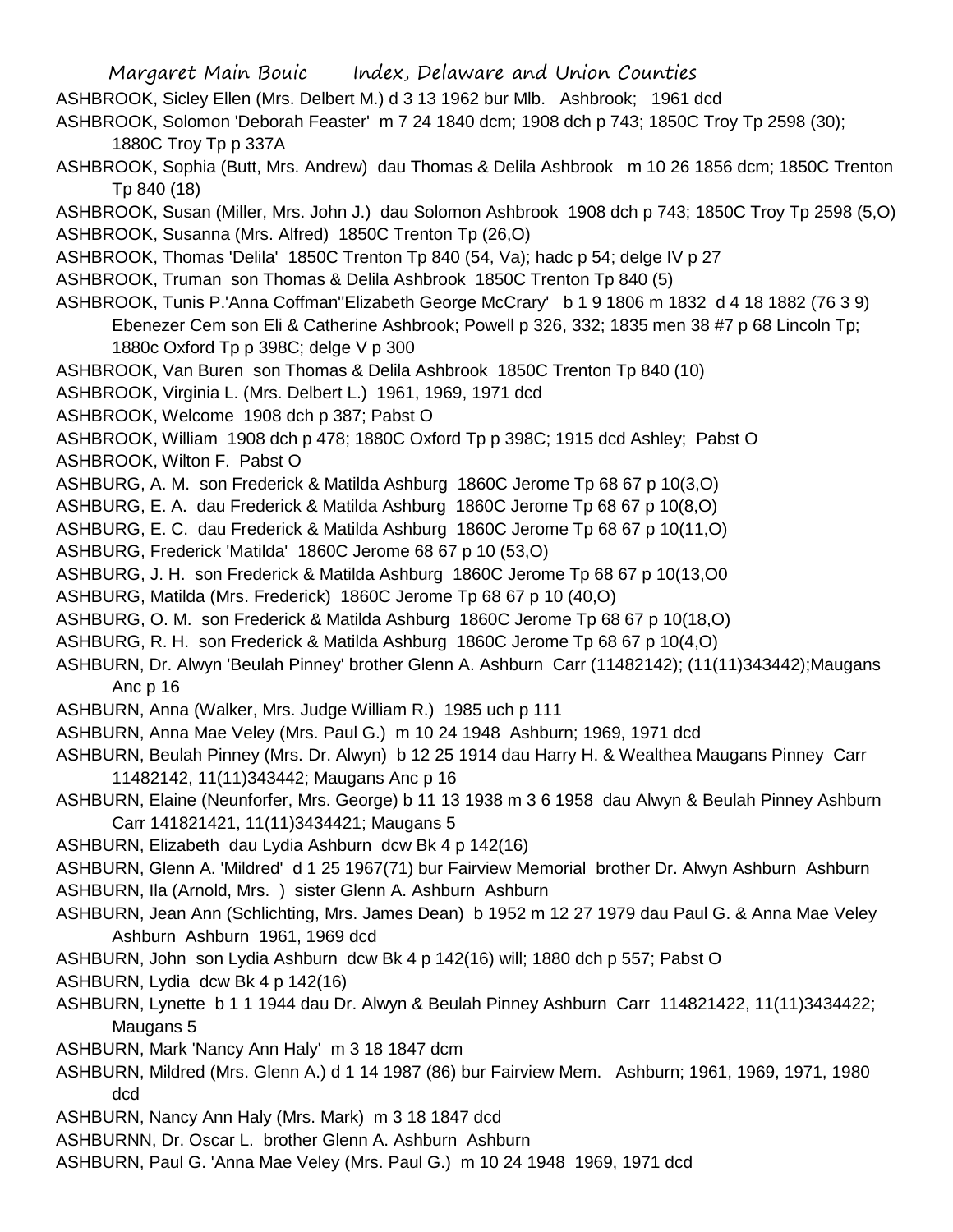Margaret Main Bouic Index, Delaware and Union Counties ASHBURN, Verna (Vining, Mrs. ) d 9 16 1989 dau Glen & Mildred Ashburn Ashburn; Vining ASHBURN, William Lester b 1955 son Paul G. & Anna Mae Veley Ashburn 1961, 1969, 1971 dcd ASHBY, Inez Dunham (Payne, Mrs. Earl) Pabst I p 32 ASHBY, Mary Edith (Moffett, Mrs. Thomas Robinson) m 1918 Weiser p 448 ASHBY, Sarah (Scarborough, Mrs. John) dcq Thomas Graham 965, 981, 1877 ASHCRAFT, Chambers 'Myrtie Louise Brown' 1985 uch p 18 ASHCRAFT, Gertrude (Hamilton, Mrs. Claude) Hamilton (1514), Graham (14514) ASHDEL(ASHDILL) Susan 1850C York Tp 377 383 p 59 (22, Va) ASHCRAFT, Myrtie Louise Brown (Mrs. Chambers) dau Walter Sr. & Sarah Gertrude Hefner Brown 1985 uch p 18 ASHCRAFT, Susan (George, Mrs. Kevin Patrick)- b 11-3-1960 m 12-20-1980= St. Paul p 149 ASHCRAFT, Wnda- dau Oscar Fletcher Johnson- unec XII p 50 ASHCROFT, Jean Allen (Mrs. ) dau Rev. Ernest & Jennie Steeves Allen 1985 uch p 5 ASHDEL, Elizabeth (Turner, Mrs. Augustus) lic 12 27 1856 ucm 2499 ASHDELL, Eliza (Miller, Mrs. Asel) m 10 8 1848 ucm 1349; 1850C York Tp 377 383 p 59 (31, Va); Ashcill unec VII p 40 ASHE, John B. Nash p 32 ASHE, Samuel Nash p 32. ASHECRAFT, Belle Seamans (Mrs. Willis) b 1873 d 1914 dau William & Mary Deppen Seamans Weiser p 79 ASHECRAFT, Thelma (Stevens, Mrs. Charles) b 1900 dau Willis & Belle Seamans Ashecroft Weiser p 79 ASHECROFT, Willis 'Belle Seamans' Weiser p 79 ASHELFORD, Clyde Ethel (Springer, Mrs. Hiland A.) Giffen (16312) ASHENFELTER. Irene (Burkholder, Mrs. George Clude) m 8 20 1920 Weiser p 124 ASHENFELTER, Lulu (Nebinger, Mrs. Chapman) b 1881 d 5 26 1933 Weiser p 450 ASHER, Albert F. b 2 7 1877 Berlin Tp son Charles Asher dcb ASHER, Maya- 1991ucd ASHER, Andrew J. 'Ethel Beery' b 11 27 1894 d 4 1 1966 bur. Greenlawn Cem Cols son Andrew & Carrie Bader Asher Asher ASHER, Andrew J.'Carrie E. Bader' Asher ASHER, Betsey Sharp (Mrs. William) 1883 uch V p 454; 1830C Allen Tp 369 p 293 (60 70) ASHER, Carrie E. Bader (Mrs. Andrew J.) Asher ASHER, b 2 11 1881 Berlin Tp dau Charles & Sarah B. Goff Asher dcb ASHER, Cyrus son David Asher 1880C Allen Tp 238 252 p 24 (24,O,O,O) ASHER, Daniel b 1963 son Stephen R. ^ Margaret R. Asher 1967 ucd ASHER, David 'Jane McLung''Maria McLung'm 11 8 1849 ucm 1472 son William & Betsey Sharp Asher (executor) uccp p 34, 41(j4, p2); 1850C Allen Tp 1422 1440 p 212 (32,O);1880C Allen Tp 238 252 p 24 (63,O, Va, NJ) p 061A; 1883 uch V p 435, 454; 1915 uch p 278; unec VII p 59, XIII p 20 ASHER, David 'Martha J.' Broderick Cem Row 7 Un Al p 88 ASHER, D. E. 1908 dch p 427 ASHER, Deborah Ray (Mrs. John) m 1826 dumch p 78; 1883 uch V p 454, 474; 1830C Allen Tp 376 p 293 (20 30) ASHER, Eliza (Clark, Mrs. Shepherd) b 8 25 1838 m 4 16 1870 dau John & Deborah Asher dumch p 78; 1883 uch V p 474 ASHER, Eliza Wilson (Mrs. John E.) m 3 2 1862 ucm 3296; 1870C Allen Tp 225 217 p 15 (31, Canada) ASHER, Elizabeth (Reed, Mrs. George) 1985 uch p 114 ASHER, Ethel Beery (Mrs. Andrew J.) d l955 Asher ASHER, Florence (Miracle, Mrs. ) dau Glenn & Mary Cowgill Asher Asher

ASHER, Geneda- delge X p 73, delinquent tax 1820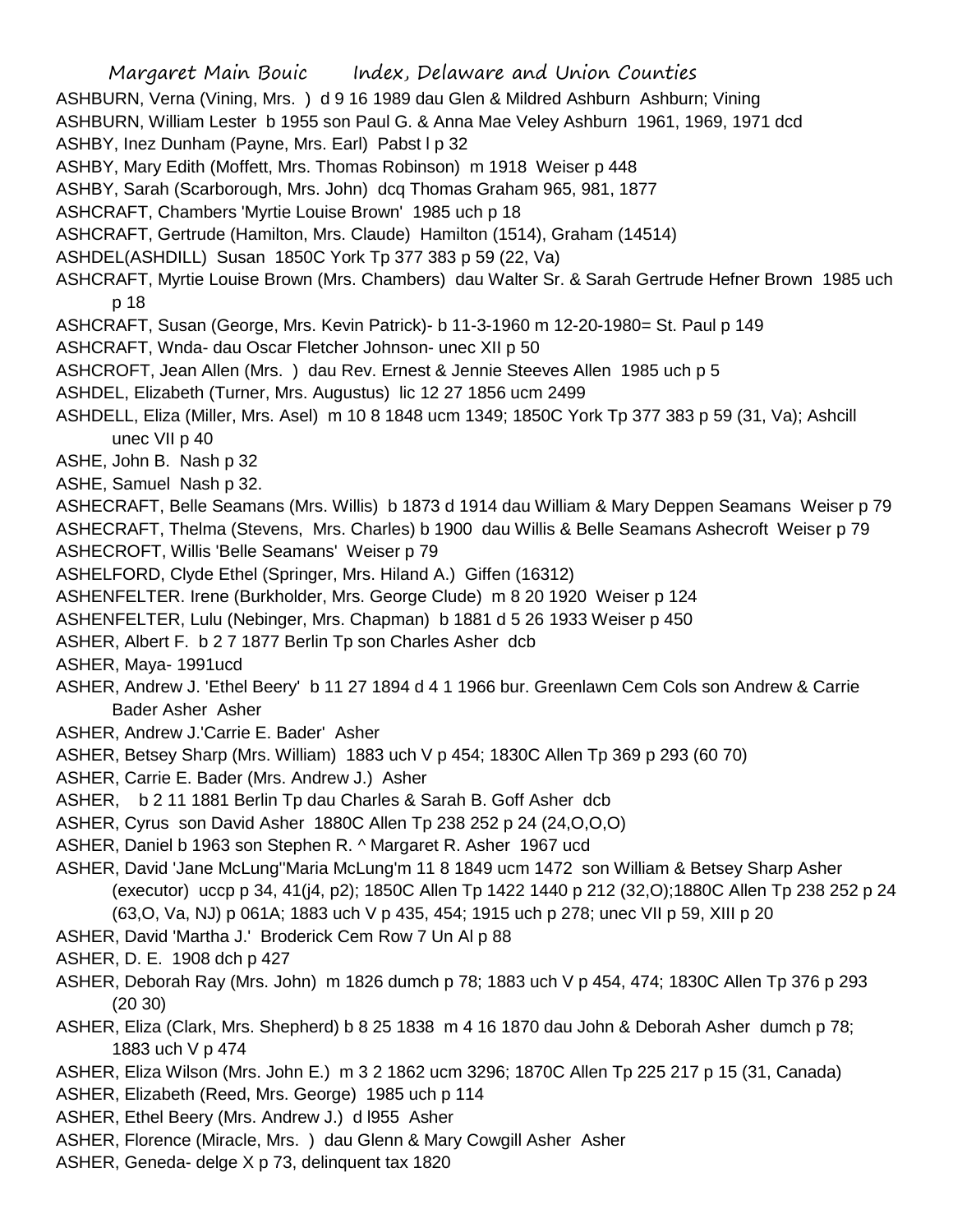- ASHER, Georgia C. (Frey, Mrs. Emanuel) b 7 29 1893 m 6 18 1918 d 3 26 1987 dau Andrew J. & Carrie E. Bader Asher Asher; Frey
- ASHER, Georgianna E. dau S C & M J d 6 19 1875 (2y 1m) Cheshire Cem Powell p 54
- ASHER, Glen 'Mary A. Cowgill' b 8 10 1869 m 5 16 1894 d 5 9 1960 bur. Maple Grove son John E. & Eliza Wilson Asher 1870C Allen Tp 225 217 p 15 (10/12,O)
- ASHER, Harriet Eliza (Gano, Mrs. Alvin) m 9 21 1848 dau William & Betsey Sharp Asher 1883 uch V p 454; unec VII p 40
- ASHER, Helen Kester (Rice, Mrs. Shirley W.)(Mrs. ) b 5 15 1899 m(1) 11 29 1920 dau Duncan Vance & Myrtle Bell Black Kester Cowgill p 67
- ASHER, Imogene (Louden, Mrs. Chester) b 9 2 1900 m 11 1 1936 d 7 10 1965 bur Maple Grove dau Glen & Mary A. Cowgill Asher Asher
- ASHER, Jane McClung (Mrs. David) m 11 8 1849 ucm 1472 dau Isaac McClumg 1883 uch V p 454; 1850C Allen Tp 1422 1440 p 212 (20, Md); unec VII p 59, XIII p 20
- ASHER, Jason- b 1977 son Rick L. & WInona E. Asher- 1991 ucd
- ASHER, Jeremiah 'Rachel Austin' son William & Betsey Sharp Asher 1883 uch V p 454, 471
- ASHER, John (Jackson, Claibourne) 1877 uca p 19
- ASHER, John E. 'Eliza Wilson' m 3 2 1862 ucm 3296; 1870C Allen Tp 225 217 p 15 (33,O); 1877 uca p 587
- ASHER, John 'Deborah Ray' m 1826 son William & Betsey Sharp Asher dumch p 78; 1915 uch p 461; 1883 uch V p 454, 467, 468, 474; mt 2011 1857; 1830C Allen Tp 370 p 293 (20 30); uccp p 41 mt 5 29 1850;
	- unec VI p 23 (exec)
- ASHER, John 'Polly Roberts' m 3 13 1817 Madison Co unec IV p 30
- ASHER, John son Glen & Mary A. Cowgill Asher Asher
- ASHER, Leora b 8 5 1889 Berlin Tp dau C. E. & S. C. Goff Asher dcb
- ASHER, Lizzie E. dau S c & M J d 6 30 1871 (3y6m) Cheshire Cem Powell p 54
- ASHER, Ludenna b 10 6 1879 Berlin Tp dau Charles Asher dcb
- ASHER, Mann 1915 dcd Ashley
- ASHER, Mariah McClung (Mrs. David) 1883 uch V p 454; 1880C Allen Tp 238 252 p 24 (48, O, Va, Va)
- ASHER, Margaret R. (Mrs. Stephen R.) 1967 ucd
- ASHER, Martha J. (Mrs. David) d 1855 Broderick Cem Row t Un Al p 88
- ASHER, Martha (Mrs. Samuel) d 1897 Cheshrie Cem
- ASHER, Mary A. Cowgill (Mrs. Glen) m 5 16 1894 Asher
- ASHER, Mary Jane Jack (Mrs. ) dau Andrew Jack dcw Bk 4 p 44
- ASHER, Mary J. (Mrs. Samuel) d 9 4 1877 (33 8 10) Cheshire Cem Powell p 54
- ASHER, Mary (Kingery, Mrs. Stephen) m 2 17 1833 unec VII p 9
- ASHER, Melinda (Reed, Mrs. John P.) Or (Reed, Mrs. Israel) lic m 4 11/10 1826 ucm 112; dau William &
- Betsey Sharp Asher 1883 uch III p 284 V p 454; unec II p 15
- ASHER, Minnie (Caig, Mrs. )(Hayworth, Mrs. John Evert) Cowgill p 4
- ASHER, Polly ( Austin, Mrs. William)(Stokes, Mrs. Joseph) dau William & Betsey Sharp Asher 1883 uch V p 454
- ASHER, Polly Roberts (Mrs. John) m 3 13 1817 Madison Co unec IV p 30
- ASHER, Rachel Austin (Mrs. Jeremiah) 1883 uch V p 454
- ASHER, Rick L. 'Winona E.'- 1991 ucd
- ASHER, Rick O.- 1991 ucd
- ASHER, Sally (Parker, Mrs. Bunyan) dau William & Betsey Sharp Asher 1883 uch V p 454
- ASHER, Sally (Vinson, Mrs. William) m 1 6 1829 Madison Co unec V p 39
- ASHER, Sarah Ellen (Wilcox, Mrs. ) dau Andrew Jack dcw Bk 4 p 416(44); 1880C Berlin Tp p 366A
- ASHER, Stephen R. 'Margaret R.' 1967 ucd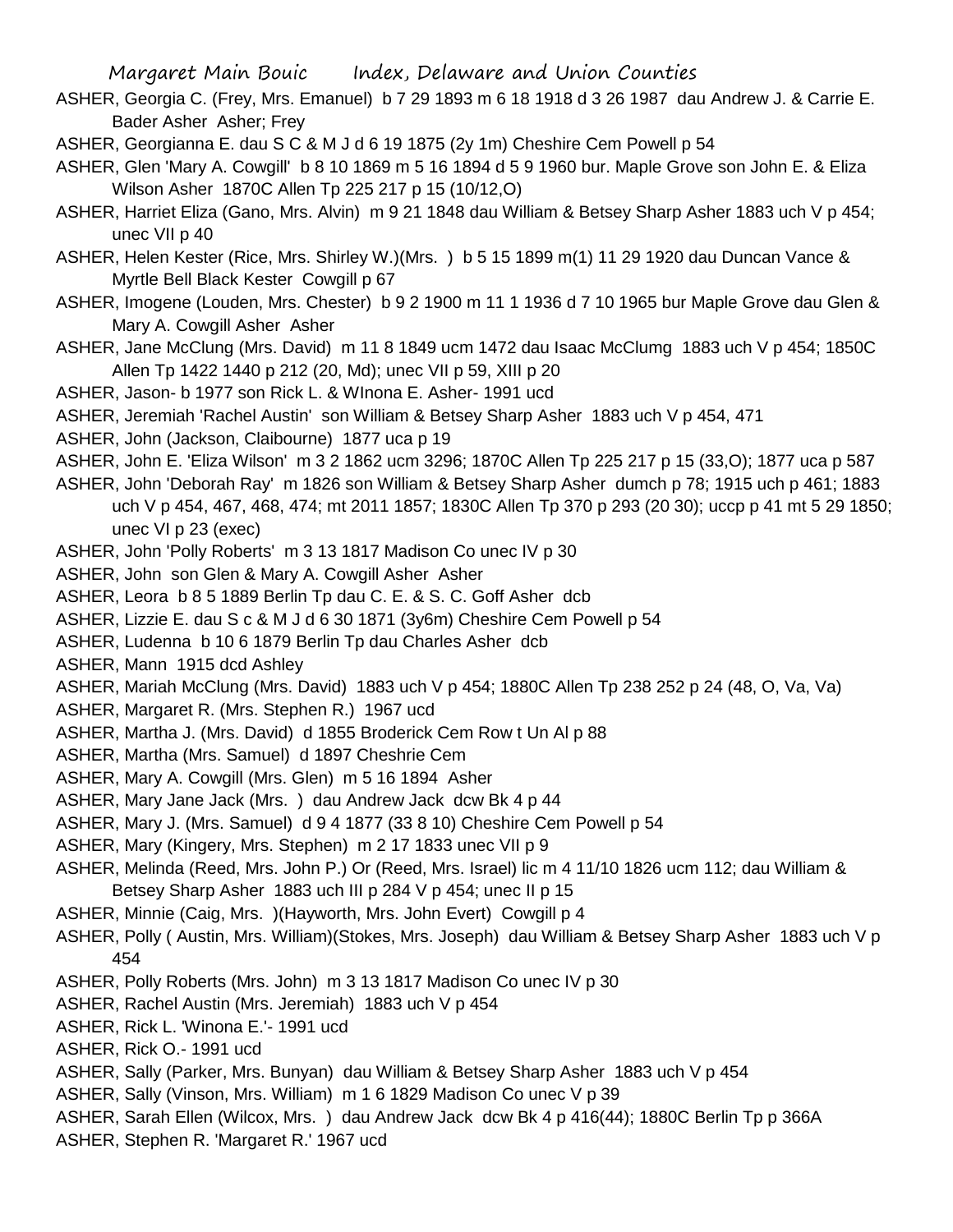Margaret Main Bouic Index, Delaware and Union Counties ASHER, William 'Betsey Sharp' 1915 uch p 461; 1883 uch V p 454, 467; uccp j4 p 2; 1830C Allen Tp 369 p 293 (50 60); 1877 uca p 19 ASHER, William will l847, uccp p 34; 1840C Allen Tp 773 (60 70); unec XII p 67 ASHER, William son William & Betsey Sharp d young 1883 uch V p 454, 468 ASHER, Winona E. (Mrs. Rick L.)- 1991 ucd ASHERTON, Zachaus 1835 men 23 #112 p 37 Delaware Tp ASHEWELL, James 1840C Marlborough Tp p 249 (20 30) ASHFORD, George 'Margaret Murphy' m 11 6 1842 Madison Co unec IX p 65 ASHFORD, Margaret Murphy (Mrs. George) m 11 6 1842 Madison Co unec IX p 65 ASHLEY, Adeline Benson dau Leander & Harriet Warner Benson dumch p 386 ASHLEY, Adell (Mrs. Robert L.) 1969, 1971 dcd ASHLEY, Alberta E. (Mrs. ronald D.) 1961 dcd ASHLEY, Betsey (Mrs. Elder William H.) Maugans Anc p 183 ASHLEY, Charles b 11 10 1872 Delaware Town dcb ASHLEY, David b 1970 son Robert L. & Adell Ashley 1971 dcd ASHLEY, Dora Belle Serles (Watson, Mrs. Orville)(Mrs. ) d 12 23 1953 sister Warren Serles Watson ASHLEY, Essie (McLane, Mrs. ) dau James W. & Vada Hinkle Ashley Ashley ASHLEY, Franklin 1850C Oxford Tp 2734 (25,O) ASHLEY, Rev. Henry unec II p 34 ASHLEY, Henry Bennington Tp 1826 delge V p 37 ASHLEY, Henry 'Sarah Davis' m 12 28 1837 dcm ASHLEY, James W. 'Vada Hinkle' b 2 1 1879 Ind d 6 23 1959 Oller Cem Hinkle; Ashley; 1915 dcd Ostrander ASHLEY, Jane (Love, Mrs. Thomas) b 9 5 1819 m 9 7 1845 d 3 26 1866 dau Elder William H. & Betsey Ashley Maugans Anc p 183 ASHLEY, John 1835 men 12 #118 p 16 Bennington Tp ASHLEY, Col. John Rev. War delge IV p 24 ASHLEY, John Prichard- b Eng, naturalized 7-17-1888; to US 7-4-1883, delge VIII p 57; Pabst O ASHLEY, Rev. Joseph Powers Pat p ASHLEY, Lela (Purdum, Mrs. Ernest) dau James & Vada Hinkle Ashley Hinkle; Ashley; 1961 dcd ASHLEY, L. W. Cline p 10; 1880 dch p 539; 1908 dch p 477 ASHLEY, Moses Powers Pat p 74 ASHLEY, Nancy (Main, Mrs. Aaron) b ca 1807 d 10 28 1885 Asp (757) ASHLEY, Orville 1915 dcd Westerville; Pabst 1 p 51 ASHLEY, Robert L. 'Adell' 1969, 1971 dcd ASHLEY, Robin b 1957 ch Robert L. & Adell Ashley 1969, 1971 dcd ASHLEY, Ronald D. 'Alberta E.' 1961 dcd ASHLEY, Ruthie A. Jones (Mrs. William P.) m 2 24 2879 ucm 6422 ASHLEY, Sarah (Bull, Mrs. David) Dunlap & Cowles p 59 ASHLEY, Sarah Davis (Mrs. Henry) m 12 28 1837 dcm ASHLEY, Sheri b 1959 dau Robert L. & Adell Ashley 1969, 1971 dcd ASHLEY, Vada Hinkle (Mrs. James) d 7 5 1962 (80) bur. Oller Cem Hinkle; Ashley; 1915 dcd Ostrander; 1961 dcd ASHLEY, Velma (Long, Mrs. ) dau James N. & Vada Hinkle Ashley Ashley ASHLEY, Elder William H. 'Betsey' Maugans Anc p 183; 1883 uch V p 431 ASHLEY, Rev. William H. 1908 dch p 292 ASHLEY, Rev. 1915 uch p 234 ASHLEY, William P. 'Ruthie A. Jones' m 12 24 1879 ucm 6422

ASHMAN, George 'Lucile' m 8 15 1936 Ashman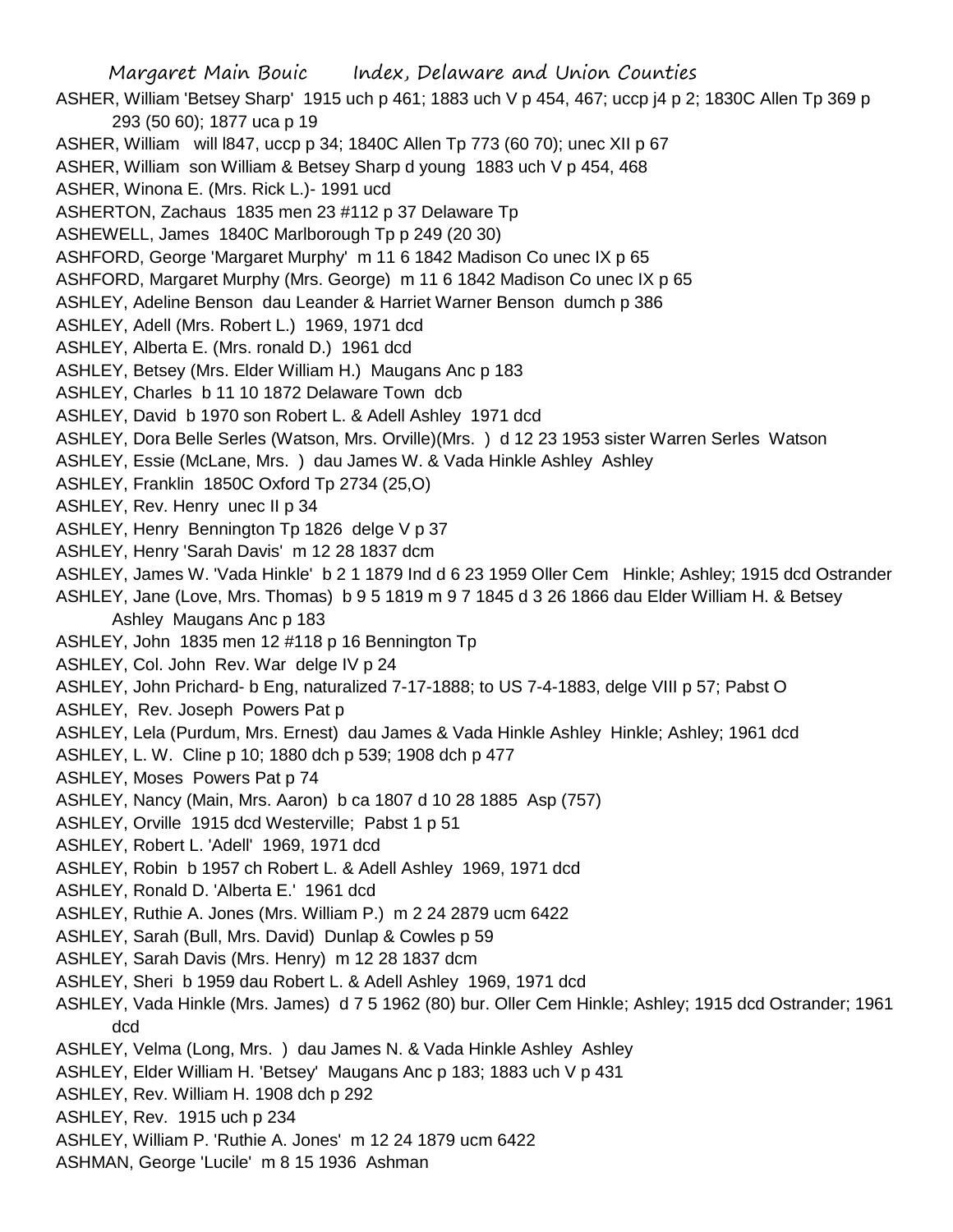Margaret Main Bouic Index, Delaware and Union Counties ASHMAN, George III son George & Lucile Ashman Ashman ASHMAN, Huldah Upson (Mrs. Reuben) Asp p 108 ASHMAN, Jane Alice (Keske, Mrs. Loren Gilbert) m 6 8 1968 dau George Ashman Ashman ASHMAN, John Nash p 143 ASHMAN, John son George & Lucile Ashman Ashman ASHMAN, Lucile (Mrs. George) Ashman ASHMAN, Mary Williams (Vilas, Mrs. Royal) m 11 14 1832 dau Reuben & Huldah Upson Ashman Asp p 108 ASHMAN, Reuben 'Huldah Upson' Asp p 108 ASHMAN, Richard- 1991 ucd ASHMAN, Robert son George & Lucile Ashman Ashman ASHMAN, Sue Bell (Mrs. Rick) dau Lowell & Marjorie Foster Bell Bell ASHMEAD, Henry Genther p 31 ASHMORE, Main Gaz I 2 p 9 ASHMORE, Charles 'Madonia Henderson' b 9 25 1857 m 1 28 1882 d 6 12 1915 son Charles W. & Mary Ann Lee Ashmore Main Gaz I 2 p 15 ASHMORE, Charles W. 'Mary Ann Lee' b 2 28 1815 m 8 24 1837 d 11 23 1891 Main Gaz I 2 p 15 ASHMORE, Madonia Henderson (Mrs. Charles) b 5 4 1864 m 1 28 1882 d 1 21 1941 dau Joseph L. & Rachell Ellen Vance Henderson Main Gaz I 2 p 15 ASHMORE, Mary Ann Lee (Mrs. Charles W.) b 2 18 1814 m 8 24 1837 d 3 13 1898 Main Gaz I 2 p 15 ASHMORE, Pearl (Main, Mrs. John Willim)9Don) b 1 11 1883 m 5 29 1935 d 7 1972 dau Charles & Madonia Henderson Ashmore Main Gaz I 2 p 15 ASHNELL. Henry G. 'Minerva Jane Perry' m 12 21 1861 dcm ASHNELL, Minerva Jane Perry (Mrs. Henry G.) m 12 21 1861 dcm ASHOR, Mary (Kingery, Mrs. Stephen) m 2 7 18? Madison Co unec VII p 10 see Asher ASHTON, A. E. 1850C Liberty Tp Del. Co 1637 (29, Wales) ASHTON, Alice (Angell, Mrs. Thomas) b 2 1 1617/18 d 12 24 1694 dcc Helen Wornstaff Kern 643 ASHTON, J. Allen 'Olive Zeigler' m 3 14 1936 Ashton; 1969, 1971, 1980 dcd ASHTON, Eliza (Stock, Mrs. ) dau Thomas & Martha Marsh Ashton Powell p 334 ASHTON, Evan naturalized 10-6-1846, delge IV p 11, VIII p 57 ASHTON, Evelyn Louise Pool (Mrs. John H.) b 5 23 1911 m 12 5 1932 dau Levan B. & Mabel Willey Pool Weiser p 19 ASHTON, James 1880C Delaware Town p 503C ASHTON, James A. 'Jean J.' son J. Allen & Olive Zeigler Ashton Ashton; 1969, 1971, 1980 dcd ASHTON, Jean J. (Mrs. James A.) 1969, 1971, 1980 dcd ASHTON, John H. 'Evelyn Louise Pool' b 4 26 1906 m 12 5 1932 Weiser p 19 ASHTON, Lawrence uccp p 23; unec X p 66, XII p 5, 67 Liberty Tp, Leesburg Tp ASHTON, Louise (Butler, Mrs. Justus) m 1846 Shipps p 30 ASHTON, Margaret (Peasley, Mrs. C.) 1880 dch p 716 ASHTON, Martha Marsh (Mrs. thomas) b 4 19 1783 m 5 12 1802 d 6 13 1867 Powell p 334 ASHTON, Mary (Wood, Mrs. Jonathan) m 2 23 1824 d 2 8 1873 dumch p 199, 387 ASHTON, Nancy Kay b 2 14 1937 dau John H. & Evelyn Louise Pool Ashton Weiser p 19 ASHTON, Olive Marie Zeigler (Mrs. J. Allen) b Knox Co 3 12 1915 m 3 14 1936 d 8 13 1988 (73) Oak Grove Cem 1 969, 1971, 1980 dcd ASHTON, Peggy Evelyn (Humpries, Mrs. Harry E.) b 9 4 1933 m 4 4 1955 dau John H. & Evelyn Louise Pool Ashton Weiser p 19 ASHTON, Philip b 1966 son James A. & Jean J. Ashton Ashton; 1969, 1971, 1980 dcd ASHTON, Sally Sue (McLaughlin, Mrs. Dale E.) b 10 14 1935 m 3 7 1958 dau John H. & Evelyn Louise Pool Ashton Weiser p 19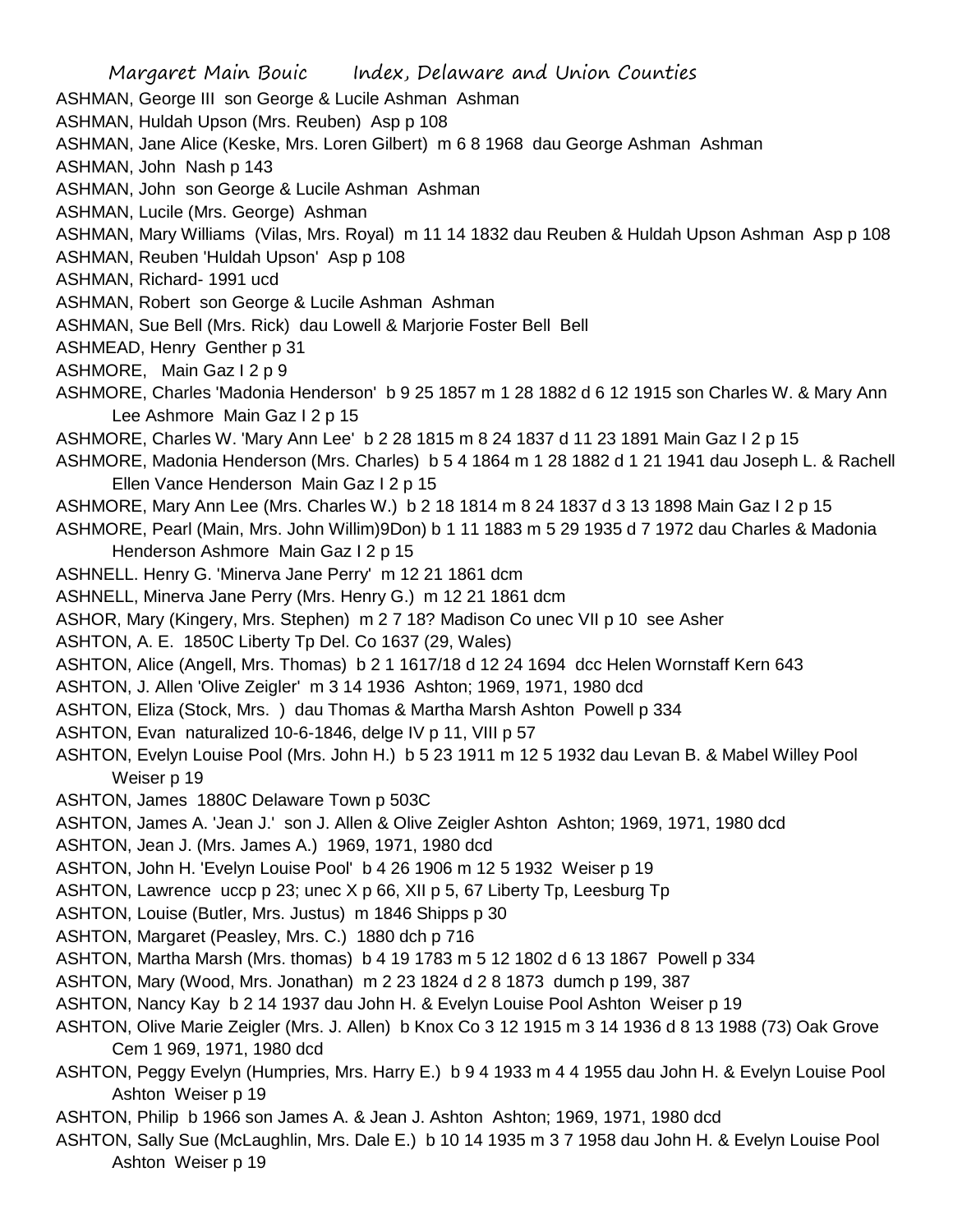Margaret Main Bouic Index, Delaware and Union Counties ASHTON, Thomas 'Martha Marsh' b 4 28 1766 m 5 12 1802 d 3 1 1840 Powell p 334 ASHTON, Todd b 1967 son James A. & Jean J. Ashton Ashton; 1969, 1971, 1980 dcd

ASHVILLE, Bessie b 9 8 1883 Delaware Town dau Francis & M. Valey Ashville dcb

ASHVILLE, Francis H. b 3 23 1878 Delaware Tp dcb

ASHVILLE, Maud b 11 4 1876 Delaware Tp dau Francis Ashville dcb

ASHWELL, ASHWILL see Main; Main Gaz I 2 p 17

- ASHWELL, Addie J. b 4 12 1881 Kans. d 11 1914 dau Henry Clay & Minerva Jane Perry Ashwell Ashwill letter; Main 131616411
- ASHWELL, Adel b 8 14 1863 Mt. Gilead d 6 1911 ch Henry Clay & Minerva Jane Perry Ashwell Ashwill letter; Main 13161411; delge IX p 55
- ASHWELL, Agnes Nancy Stewart (Mrs. James) b 1803 Ky dau John & Mary Robe Stewart Ashwill letter; delge V p 47; Main Gaz I 2 p 11
- ASHWELL, Alvin b 8 1 1865 Mt. Gilead O. son Henry Clay & Minerva Jane Perry Ashwill Main 131616412; Ashwill letter
- ASHWELL, Alvina (Mrs. John E.) 1980 dcd
- ASHWELL, Amanda Main (Mrs. Richard) b abou 1832 m 9 21 1854 dau John & Mary Wright Main Asp 984 Ashwill letter; Main 1316169
- ASHWELL, Arthur b 9 4 1869 dy son Henry Clay & Minerva Jane Perry Ashwill letter Ashwill letter; Maine 131616419
- ASHWELL, Betsey (Shaw, Mrs. Luther) dumch p 301
- ASHWELL, Clara dau Richard D. & Amanda Maine Ashwell Ashwill letter; Main 13161692
- ASHWILL, Dean Randolph 'Elsie Lilly Lucas' b 9 8 1923 Ks.m 6 2 1956 Fla son John Randolph & Nellie Emme Winters Ashwill Ashwill letter; Main 131614152; delge V p 38, 47,IX p 55; Main Gaz I 2 p 11
- ASHWELL, Dianna Lu (Baker, Mrs. Kenneth) b 7 1 1957 m 4 7 1979 dau Dean Randolph & Elsie Lucas Pauline Ashwill Main 1316141521 Ashwill letter; delge
- ASHWELL, Edna b 7 15 1867 Ill dau Henry Clay & Minerva Jane Perry Ashwell Ashwill letter; Main 131616414
- ASHWELL, Eli son James & Agnes Nancy Stewart Ashwill Ashwill letter
- ASHWELL, Elizabeth (Shaw, Mrs. Luther) m 12 15 1842 dcm; Pabst Pion II p 226

ASHWELL, Elsie Lilly Lucas (Mrs. Dean Randolph) b 4 39 1920 m 6 2 1956 Main (131614152); delge V p 47

- ASHWELL, Erma Jane b 6 5 1921 dau John Randolph & Nellie Emma Winters Ashwill Ashwill letter; Main 131614151
- ASHWELL, Esther Cain (Mrs. James) m 11 6 1845 dcm
- ASHWELL, Eugene b 10 10 1870 d 1933 son Henry Clay & Minerva Jane Perry Ashwell Ashwill letter; Main 13161413
- ASHWELL, Francis Pabst O ; Pabst Pion I p 9 10 83, 87, 88
- ASHWELL, Francis Dunlavy 'Harriet Veley' son James & Agnes Nancy Ashwell 1908 dch p 295, 387, 851; Ashwill letter; 1880C Delaware Tp p 323C
- ASHWELL, Francis Edwin b 10 19 1891 Delaware Town son Thomas Joy & Mary Hariett Parvis dcb
- ASHWELL, Guy b 4 20 1870 Troy Tp son Francis D. & Harriet Veeley Ashwell dcb
- ASHWELL, Harriet Veley (Mrs. Francis) dau John & Margaret Main Veley 1880 dch p 647; 1908 dch p 851; Ashwill letter; Main 13161614
- ASHWELL, Henry Clay 'Minerva Jane Perry' d 6 21 1924 son James & Agnes Nancy Ashwell 1908 dch p 383, 387; 1880 dch p 299, 302; Pabst Pion I p 9,10, 83, 87, 88; Ashwill letter; Main (13161641); ped Dean Randolph Ashwill 4 Main Gaz I 2 p 11; delge V p 47, IX p 55
- ASHWELL, Ida dau Richard D. & Amanda Maine Ashwell Ashwill letter; Main 13161691
- ASHWELL, James 'Agnes Nancy Stewart' b c 1781 m 3 22 1828 d 12 17 1842 ped Dean Randolph Ashwill 8 delge V p 47; Main Gaz I 2 p 11; Ashwill letter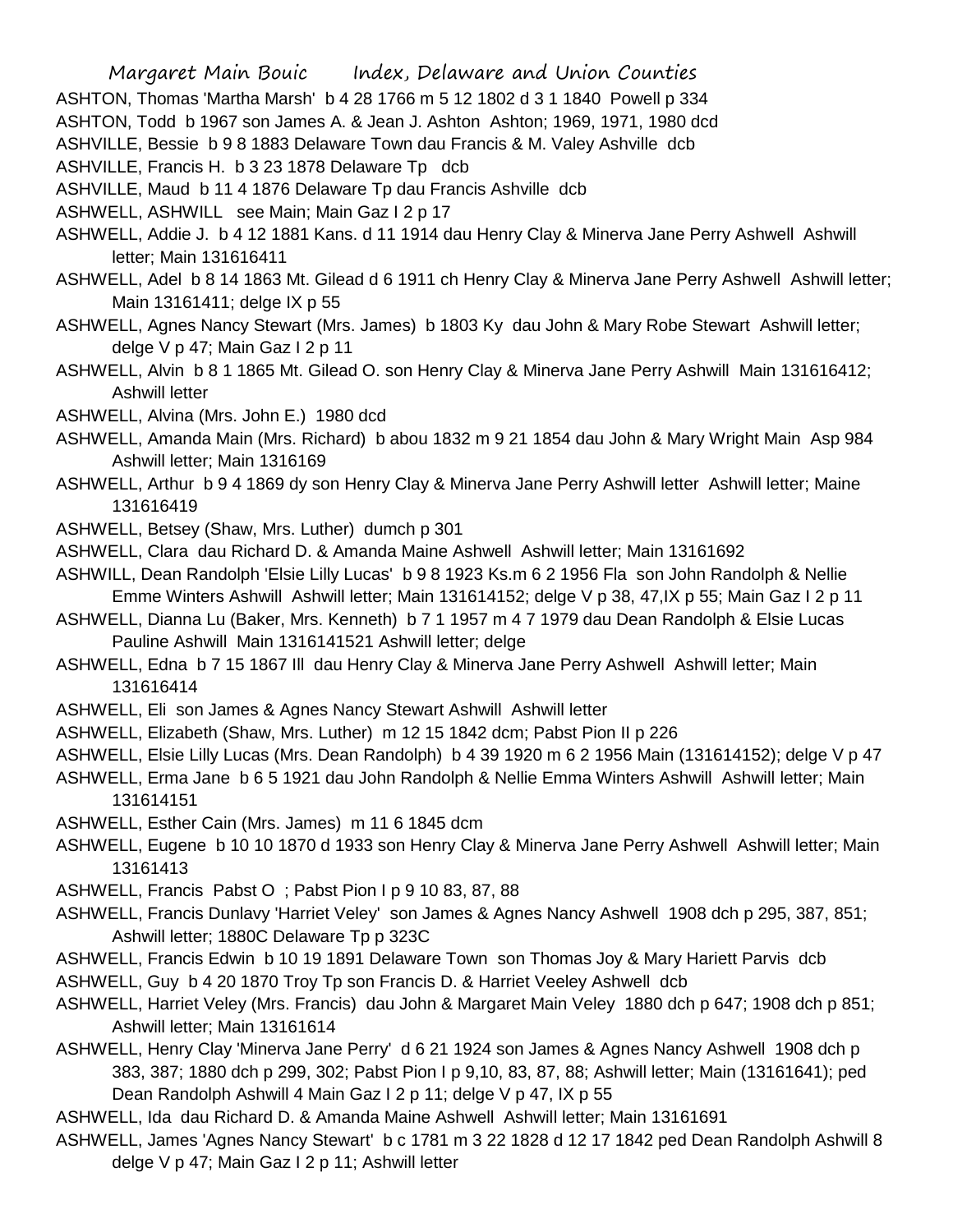- ASHWELL, James Buchanan b 6 23 1873 d 1 10 1908 son Henry Clay & Minerva Jane Perry Ashwell Ashwill letter;Main 13161416
- ASHWELL, James 'Esther Cain' m 11 6 1845 dcm; Pabst Pion II p 88

ASHWELL, Jenny Lee dau Dean Randolph & Elsie Lucas Ashwill Main 1316141522 Ashwill letter ASHWELL, John E. 'Alvina' 1969, 1971, 1980 dcd

- ASHWILL, John Randolph b 7 3 1961 son Dean Randolph & Elsie Lilly Lucas Ashwill Main 1316141521; delge V p 47; Main Gaz I 2 p 11n
- ASHWELL, John Randolph 'Nellie Emma Winters' b 3 20 1877 m 10 4 1919 d 3 1927 Fla. son Henry Clay & Minerva Jane Perry Main 13161315 Ashwill letter; ped Dean Randolph Ashwill2; delge V p 47
- ASHWELL, John Randolph II son Dean Randolph & Elsie Lucas Ashwill Ashwill letter; Main 1316141523
- ASHWELL, Margaret (Shaw, Mrs. Issac M.) m 3 18 1841 dcm; Pabst Pion II p 226
- ASHWILL, Maud d 4 22 1877 (5m 18d) Horseshoe Baptist Churchyard Powell p 284
- ASHWELL, Millard b 11 3 1879 Ks. son Henry Clay & Minerva Jane Perry Ashwell Ashwill letter; Main 13151418
- ASHWELL, Minerva Jane Perry (Mrs. Henry Clay) b 5 21 1842 Del Co d 4 27 1918 dau William Alvin & Mary Maine Perry Ashwill letter; Main 13161641; ped Dean Randolph Ashwill 5 delge V p 47, IX p 55; Main Gaz I 2 p 11

ASHWELL, Nellie Emma Winters (Mrs. John Randolph) b 5 15 1888 Ks. m 10 4 1919 dau Elisha & Caroline Theresa Williams Winters Ashwill letter; Main (13161315); ped Dean Randolph Ashwill 3 delge V p 47

ASHWELL, Nelson son James & Agnes Nancy Ashwell 1908 dch p 387; Ashwill letter

ASHWELL, Norvel son James & Agnes Nancy Ashwill Ashwill letter

- ASHWELL, Richard D.'Amanda Main' m 9 21 1854 son James & Agnes Nancy Ashwell Pabst Pion I 9, 10, 83, 87, 88; 1908 dch p 387; Asp (984); Ashwill letter; Main (1316169); delge IX p 55
- ASHWELL, Robert son James & Agnes Nancy Ashwell Ashwill letter

ASHWORTH, Doris (Glavis, Mrs. Frank Johnson) Weiser p 751

ASKEW, Angela Marie b 4 24 1974 ch Donald Frederick, Jr. & Iva Marie Welsh Askew 1980 dcd; Dunlap & Cowles p 205

- ASKEW, Bruce Patrick 'Diane M. Zerba' m 10 1 1970 son Earl L. & Velma Askew Askew
- ASKEW, Darlene Elizabeth (Rider, Mrs. ) dau Earl L. & Velma Askew Askew
- ASKEW, Dennis 1980 dcd
- ASKEW, Diana L. Byles (Ricci, Mrs. )(Mrsl Kenneth L.) m 10 24 1987 dau Eleanor J. Burke Askew

ASKEW, Diane M. Zerbe (Mrs. Bruce Patrick) m 10 1 1970 dau Donald E. Zerbe Askew

- ASKEW, Donald F. 'Robin F. son Harrison W. & Elizabeth Askew Askew; 1961, 1969, 1971, 1980 dcd
- ASKEW, Donald Frederick. Jr.'Iva Marie Welsh' m 9 10 1967 son Donald F. & Robin F. Askew 1961 dcd (14), 1980 dcd; Askew; Dunlap & Cowles p 205
- ASKEW, Earl L. 'Velma' d 11 9 1983 (62) bur. Fairview Mem. Park; brother Donald Askew Askew
- ASKEW, Elizabeth (Mrs. Harrison W.) Askew
- ASKEW, Frank son Harrison W. & Elizabeth Askew Askew
- ASKEW, Harrison W. 'Elizabeth' d 10 1953 (60) bur Pacific Grove Askew
- ASKEW, Holly Rene b 4 23 1979 dau Bruce Patrick & Diane M. Zerbe Askew Askew
- ASKEW, Iva Marie Welsh (Mrs. Donald Frederick, Jr.) b 4 13 1947 m 9 10 1967 dau Herbert Welsh Askew; Dunlap & Cowles p 205; 1980 dcd
- ASKEW, Jessie Marie sister Earl L. Askew Askew
- ASKEW, Karen Sue Maxwell (Mrs. Michael E.) m 12 26 1970 dau Earl Askew Askew
- ASKEW, Kenneth Lee 'Diana L. Byles' m 10 24 1987 son Earl L. & Velma Askew Askew
- ASKEW, Keziah (Davis, Mrs. Isaac) 1883 uch V p 434
- ASKEW, Lawrence 'Nora' 1949 ucd
- ASKEW, Marie dau Harrison W. & ELizabeth Askew Askew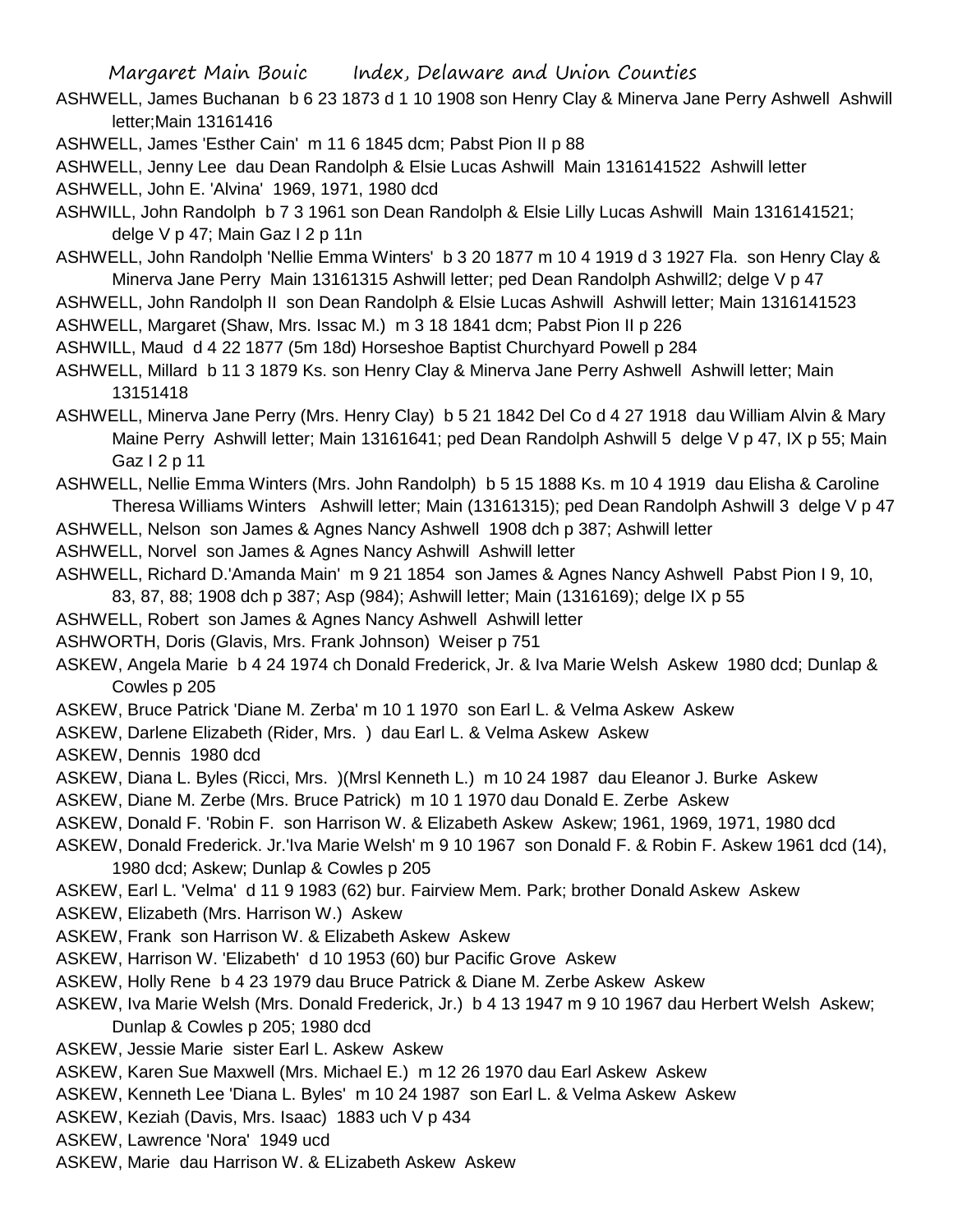- ASKEW, Michael Edward 'Karen Sue Maxwell' m 12 26 1970 son Earl L. & Velma Askew Askew
- ASKEW, Nora (Mrs. Lawrence) 1949 ucd
- ASKEW, Ramsey R. 1979, 1981, 1983 ucd
- ASKEW, Raymond son Harrison W. & Elizabeth Askew Askew
- ASKEW, Robin F. (Mrs. Donald F.) 1961, 1969, 1971, 1980 dcd
- ASKEW, Timothy Don b 1974/2 1 1971 son Donald Frederick Jr. & Iva Marie Welsh Askew Dunlap & Cowles p 205; 1980 dcd
- ASKEW, Travis b 5 19 1977 son Bruce Patrick & Diane M. Zerbe Askew Askew
- ASKEW, Velma (Mrs. Earl L.) Askew
- ASKEY, Bonnie (Mrs. Daniel) Askey
- ASKEY, Dale son Daniel & Bonnie Askey Askey
- ASKEY, Rev. Daniel 'Bonnie' Askey
- ASKEY, Lauren Marjorie (Phippen, Mrs. Kenneth Wade) m 8 18 1979 dau Rev. Daniel & Bonnie Askey Askey
- ASKEY, Lynn ch Daniel & Bonnie Askey Askey
- ASKIN, George son Jesse & Mary Askin 1860C Sc Tp 1021 1081 (19,O)
- ASKIN, Jesse 'Mary' 1860C Sc Tp 1021 1081 (63, Va)
- ASKIN, Mary (Mrs. Jesse) 1860C Sc Tp 1021 1081 (57, Va)
- ASKIN, William son Jesse & Mary Askin 1860C Sc Tp 1021 1081 (21,O)
- ASKINS, A. D. 'K. Pearl' d 1961 Askins
- ASKINS, Addison 'Sarah Weaver' m 5 23 1858; 1908 dch p 387
- ASKINS, Adeline Freeman (Mrs. Elias Edward) b 9 4 1887 m 7 26 1968 d 5 23 1981 Claibourne Cem p 77 dau Emmitt & Charlotte Maskell Freeman 1961, 1980 dcd; Longbrake p 7
- ASKINS, Amos Pernal 'Helen B.' d 9 15 1983 (81) bur Oak Grove Cem; brother L. Craig Askins 1969, 1971, 1980 dcd
- ASKINS, Annie unclaimed letter unec IV p 19
- ASKINS, Barbara (Mrs. Homer L.) Askins
- ASKINS, Beatrice (Baer, Mrs. ) dau Elias & Adeline Freeman Askins Longbrake p 68, 71
- ASKINS, Becky b 1954 dau Paul E. & Nancy A. Askins 1969, 1971 dcd
- ASKINS, Betty (Smith, Mrs. ) dau Homer L. & Viola askins Askins
- ASKINS, Britt Gordon 'Mary Alice Chaney' m 10 2 1976 son Merle G. & Joan Macomber Askins Askins; 1961 dcd (7)
- ASKINS, Cherry dau Paul E. & Jeanne Askins 1961 dcd (13)
- ASKINS, Cindy (Montgomety, Mrs. Dean) m 4 28 1973 dau Eldon Askins Askins
- ASKINS, Claudia Louise Johnston (Mrs. Rev. Lowell Craig) dau Oliver M. & Evelyn L. Johnston Askins
- ASKINS, Colleen Marie (Griffin, Mrs. Larry Allen) m 6 16 1974 dau Merle G. & Joan Askins Askins
- ASKINS, Debra Lynn Hollifield (Mrs. Lynn Eugene) m 12 15 1979 dau Ethel Hollifield Askins
- ASKINS, Dora (Charles, Mrs. Sherm) 1985 uch p 25
- ASKINS, E. E. 1969, 1971 dcd
- ASKINS, Eileen (Eagon, Mrs. ) dau Homer L. & Viola Askins Askins
- ASKINS, Eldon son Homer L. & Viola Askins Askins
- ASKINS, Elias Edward 'Adeline Freeman' b 7 27 1887/6 d 7 26 1968 bur. Claiborne Cem p 77 Askins; 1961 dcd; Longbrake p 71
- ASKINS, Ellen (Butterfield, Mrs. ) sister Amos Pernal Askins Askins
- ASKINS, Emily Rhodes (Mrs. George W.) m 2 10 1868 ucm 4339; 1870C Dover Tp 127 129 p 16 (23,O)
- ASKINS, George W. 'Emily Rhodes' m 2 10 1868 ucm 4339; 1870C Dover Tp 127 129 p 16 (29,O); 1877 uca p 96
- ASKINS, Harold A. b 1907 d 1908 son Elias Edward & Adelins S. Freeman Askins Claibourne Cem p 77 ASKINS, Hazel May Welch (Converse, Mrs. )(Mrs. Homer L.) d 9 13 1973 (58) bur Oak Grove Cem Askins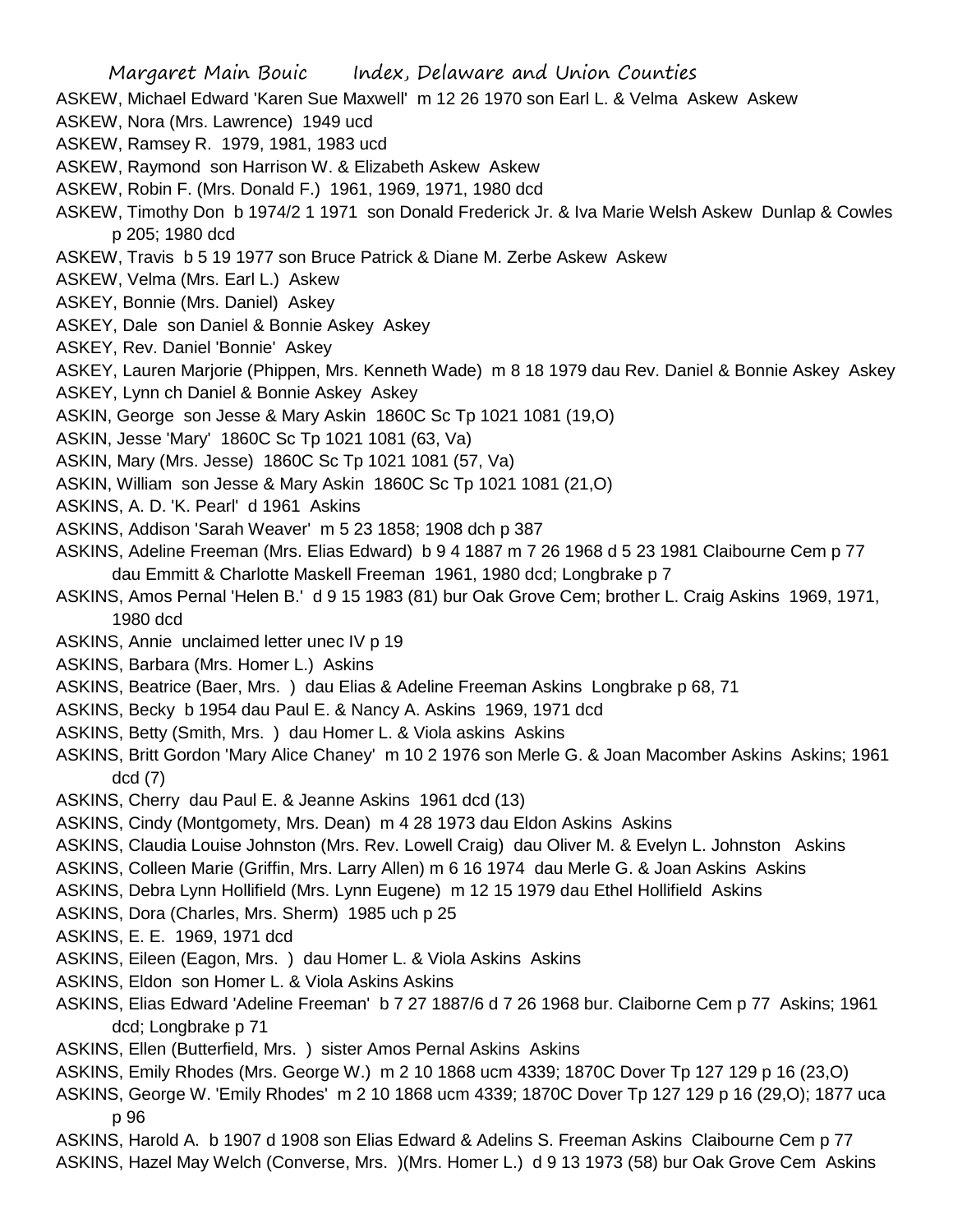ASKINS, Helena B. (Mrs. Amos Pernal) d 10 27 1984 bur Oak Grove Cem 1969, 1971, 1980 dcd ASKINS, Henry Pabst O

- ASKINS, Homer L.'Viola' 'Hazel May Welch''Barbara' d 1 20 1975 (74) bur Oak Grove Cem Askins
- ASKINS, J. d 9 7 1872 (73y) Hopewe;; Cem djlm p 84 R13
- ASKINS, Jack son Homer L. & Viola Askins Askins
- ASKINS, Janice (Cook, Mrs. ) dau Homer L. & Viola Askins Askins
- ASKINS, Jeanne (Mrs. Paul E.) 1961 dcd
- ASKINS, Jeffrey Keith 'Lauretta Louise Baker' m 9 24 1988 son Merle G. & Joan Macomber Askins Askins engaged to Lauretta Louise Baker
- ASKINS, Jerry son Homer L. & Viola Askins Askins
- ASKINS, Joan Macomber (Mrs. Merle G.) m 4 28 1951 Askins; 1961 dcd
- ASKINS, Karen Lynita (Finley, Mrs. Joe Baird) m 10 18 1962 dau Craig Askins Askins 1961 dcd
- ASKINS, Kim dau Merle G. & Joan Macomber Askins Askins; 1961 dcd (6)
- ASKINS, Laura L. (Longbrake, Mrs. Harold Eugene) b 10 10 1909 m 10 22 1932 dau Elias & Adeline Freeman Askins 1985 uch p 93; Longbrake p 68, 71
- ASKINS, Deona Denney (Mrs. Lowell Craig)- m 2-26-1992- Askins
- ASKINS, Louise (Evans, Mrs. ) dau Elias & Adeline Freeman Askins Longbrake p 68 71
- ASKINS, Louretta Lauretta L. Baker (Mrs. Jeffery Keith) m 9 24 1988 dau Stanley & Virginia Baker Askins
- ASKINS, Rev. Lowell Craig 'Claudia Louise Johnston''Leona Denney' m92) 2-26-1992- son L. Craig & Marguerite Askins 1961 dcd (16); Askins
- ASKINS, Lynn Eugene 'Terry Lee Holt''Debra Lynn Hollifield' m(1) 12 18 1971 (2) 12 15 1979 son L. Craig & Marguerite Plunkett Askins Askins
- ASKINS, L. Craig 'Marguerite Plunkett' Askins; 1961, 1969, 1971, 1980 dcd
- ASKINS, Margaret (Rhyme, Mrs. ) dau Amos Pernal Askins Askins
- ASKINS, Marguerite M. Plunkett (Mrs. L. Craig) d 12 4 1984 (72) bur Oak Grove Cem sister Ralph Plunkett Askins; 1961, 1969, 1971, 1980 dcd
- ASKINS, Mary Alice chaney (Mrs. Britt Gordon) m 10 2 1976 dau Robert Chaney Askins
- ASKINS, Mary Pabst O
- ASKINS, Mary (Grigsby, Mrs. ) sister Amos Pernal Askins Askins
- ASKINS, Merle G. 'Joan Macomber' m 4 28 1951 son Homer L. Askins Askins
- ASKINS, Nancy A. (Mrs. Paul E.) 1969, 1971, 1980 dcd
- ASKINS, Neal son Merle G. & Joan Macomber Askins Askins; 1961 dcd (5)
- ASKINS, Nola Lea (Hopper, Mrs. William Dean)(Gende, Mrs ) m(1) 6 28 dau Louis Craig Askins Askins
- ASKINS, Norine (Jordan, Mrs. ) sister Amos Pernal Askins Askins
- ASKINS, Ollie (Huff, Mrs. ) sister Homer L. Askins Askins
- ASKINS, Paul E.'Jeanne' 'Nancy A.' son Amos Pernal Askins; 1961, 1969, 1971, 1980 dcd
- ASKINS, K. Pearl (Mrs. A. D.) d 2 5 1970(84) bur. Bloomfield near Sparta Askins
- ASKINS, Reta (Davenport, Mrs. ) dau Homer L. & Viola Askins Askins
- ASKINS, Sarah Weaver (Mrs. Addison) m 5 23 1858 dcm
- ASKINS, Shirley (Gabbert, Mrs. ) dau Homer L. & Viola Askins Askins
- ASKINS, Teresa Marie (Westmoreland, Mrs. William Marshall) m 5 24 1987 dau Rev. Lowell & Claudia Askins Askins
- ASKINS, Terry Lee Holt (Mrs. Lynn Eugene) m 12 18 1971 dau Paul Holt;
- ASKINS, Terry 1961 (15), 1969 dcd
- ASKINS, Trevor Kyle- b 7-20-1992 son Lynn Eugene & Debra Lynn Hollifiled Askins- Askins
- ASKINS, Viola (Mrs. Homer L.) Askins
- ASKINS, Webster son George & Emily Rhodes Askins 1870C Dover Tp 127 129 p 16 (1,O)
- ASMAN & TURNER 1877 uca p 65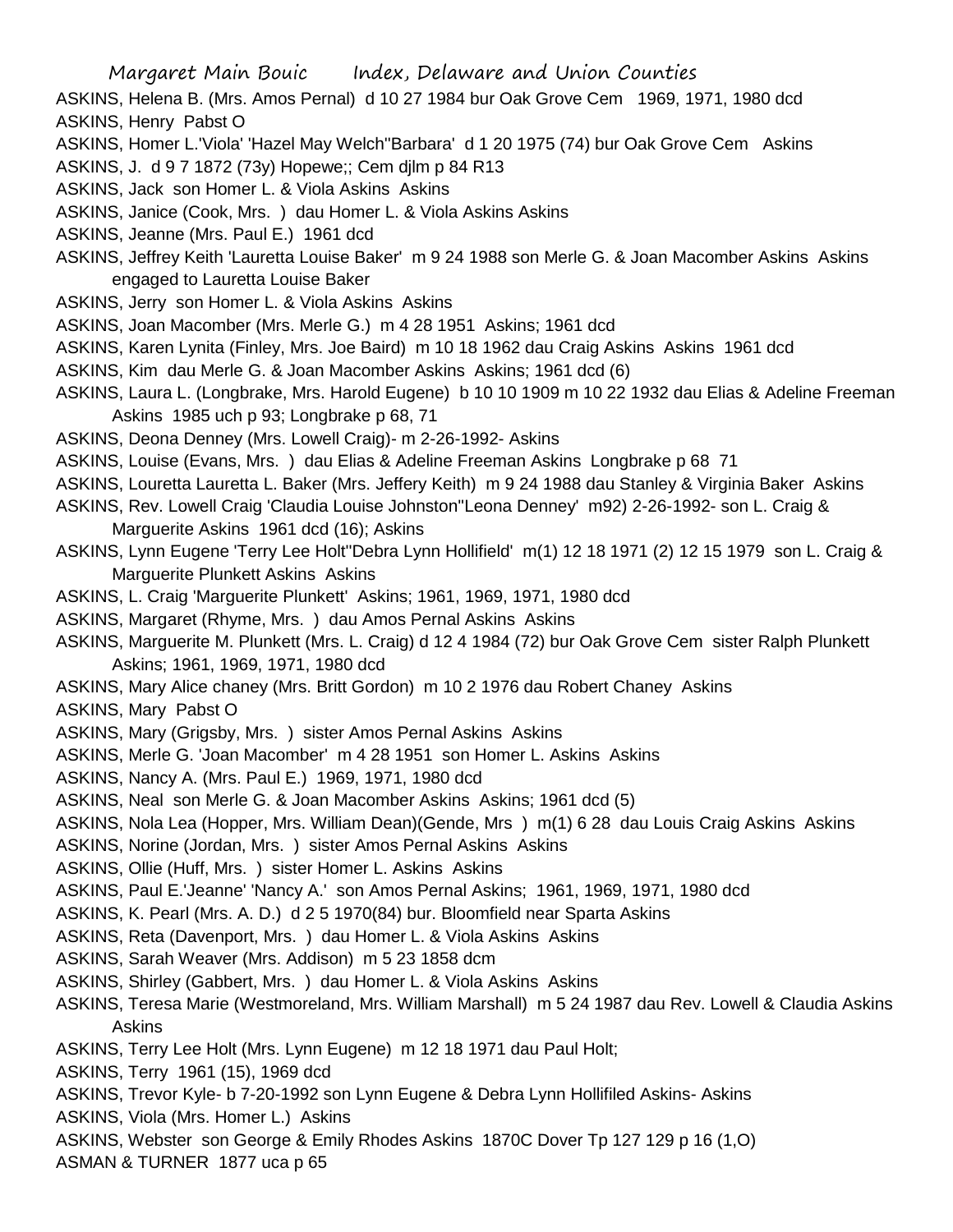ASMAN & WEAVER 1877 uca p 65, 71

ASMAN, Mrs. Sbc p 7

- ASMAN, Alfred C. 'Hilda Nicol' b 7 9 1899 m 5 22 1926 d 7 28 1973 bur. Oakdale Cem II p 133 son George & Anna Margaret Beach Asman Asman; Rausch (13(13)1) IV p 757
- ASMAN, Ann b 10 8 1915 d 11 3 1973 bur Oakdale Cem II p 72 (H R7 6) dau Henry William & Anna Schalip Asman Asman
- ASMAN, Anna Barbara Emmert (Mrs. John C.) b 1840 m 3 1865 d 12 9 1936 Oakdale Cem II p 33 (G R3 12) dau Michael Emmert dumch p 127; 1915 uch p 629, 683, 695; 1880C Marysville 474 521 p 37 (40, O, Ger, Ger)
- ASMAN, Anna Barbara (Mrs. Henry) b 10 11 1889 d 3 12 1958 Oakdale II p 72 (R7 6)
- ASMAN, Anna E. (Nuetzel, Mrs. William Martin) 1985 uch p 106
- ASMAN, Anna Margaret Beach (Mrs. George) b 1867 d 1950 Oakdale II p 31 (G R3 4) Asman
- ASMAN, Ann Zimmer (Mrs. donald Harold) b 8 6 1937 m 9 10 1961 Rausch (13(13)12), III p 279
- ASMAN, Anna Schalip (Mrs. Henry William) Asman
- ASMAN, Barbara 1880C Paris Tp p 103A
- ASMAN, Barbara Lou (Brandt, Mrs. Arthur C.) b 7 5 1930 d 6 10 1988 dau William Frank & Martha Jane Southard Asman Asman; Southard Bible unec VII p 48
- ASMAN, Barbara Emmert (Mrs. John) m 3 28 1865 ucm 3706
- ASMAN, Barbara Geer (Mrs. Leonard) lic 12 29 1856 ucm 2501
- ASMAN, Beatrice M. Gordon (Parthemer, Mrs. ) (Mrs. Henry M.) b 5 1 1892 m 9 18 1954 d 3 26 1984 bur Oakdale Cem II p 21 (B R10 8) dau Theodore & Caroline Dewey Gordon Asman
- ASMAN, Carol (Lee, Mrs. Harry) dau Dr. Harold G. & Ruth Longbrake Asman Asman
- ASMAN, Catherine Scheiderer(Kate) (Mrs. Conrad J.) b 2 29 1884 m 12 28(9) 1905 d 1969 Oakdale I p 116 (F R4 17) Asman; 1959, 1967 ucd
- ASMAN, Catherine Burger (Mrs. John C.) b 11 4 1861 m 9 18 1881 ucm 7016 d 10 27 1882 (23 11 23) mt 11 8 1882 Asman
- ASMAN, Charla Kaye Guy (Mrs. Richard Dale) m 9 7 1985 dau Gene & Kaye Guy Asman; 1991 ucd ASMAN, Charles son John C. & Margaret Koerner Asman Asman
- ASMAN, Charles 'Marie Linzinmiere' b 1875 m 1903 d 1952 Oakdale I p 176 (C 13) son John C. & Anna Barbara Emmert Asman 1915 uch p 629, 630, 683, 695; Marysville p 49; 1880C Marysville 474 521 p 37 (5,O, Ger,O)
- ASMAN, Charlotte (Berthold (Partalt?), Mrs. Leonard) dau Samuel & Margaret Perlsner Asman dumch p 126; 1915 uch p 683, 695
- ASMAN, Charlotte (Stillhorn, Mrs. Rev. William) dau John C. & Anna B. emmert Asman dumch p 127; 1915 uch p 683, 695; 1880C Marysville 474 521 p 37 (12, O, Ger,O)
- ASMAN, Chris b 6 19 1969 son Donald Harold & Ann Z(S)immer Asman Rausch IV p 757
- ASMAN Cindy b 11 16 1937 dau Donald Harold & Ann Z(S)immer Asman Rausch IV p 757
- ASMAN, Clara (Bower, Mrs. Cecil) m 5 10 1941 dau Henry & Anna Schalip Asman Asman; Bower
- ASMAN, Clara Margaret (Bill, Mrs. Harley S.) b 1 12 1897 m 2 14 1920 d 2 13 1960 Oakdale II p 94 (H R25 5) dau George & Anna Margaret Beech Asman Asman
- ASMAN, Clarence 'Eva Butler''Norma Kreis' b 6 9 1907 m(2) 9 24 1967 d 1988 (81) Oakdale I p 132 son Conrad J. & Katherine Scheiderer Asman Asman
- ASMAN, Clarence W. b 3 16 1937 d 1 3 1960 US Marine Oakdale II p 72; uninf p 23
- ASMAN, Conrad J. 'Catherine Scheiderer' b 8 27 1882 m 12 28 1905 d 1967 Oakdale I (F R4 17) ; 1949, 1959, 1967 ucd
- ASMAN, Dale Asman
- ASMAN, Dessie (Mrs. John P.) Asman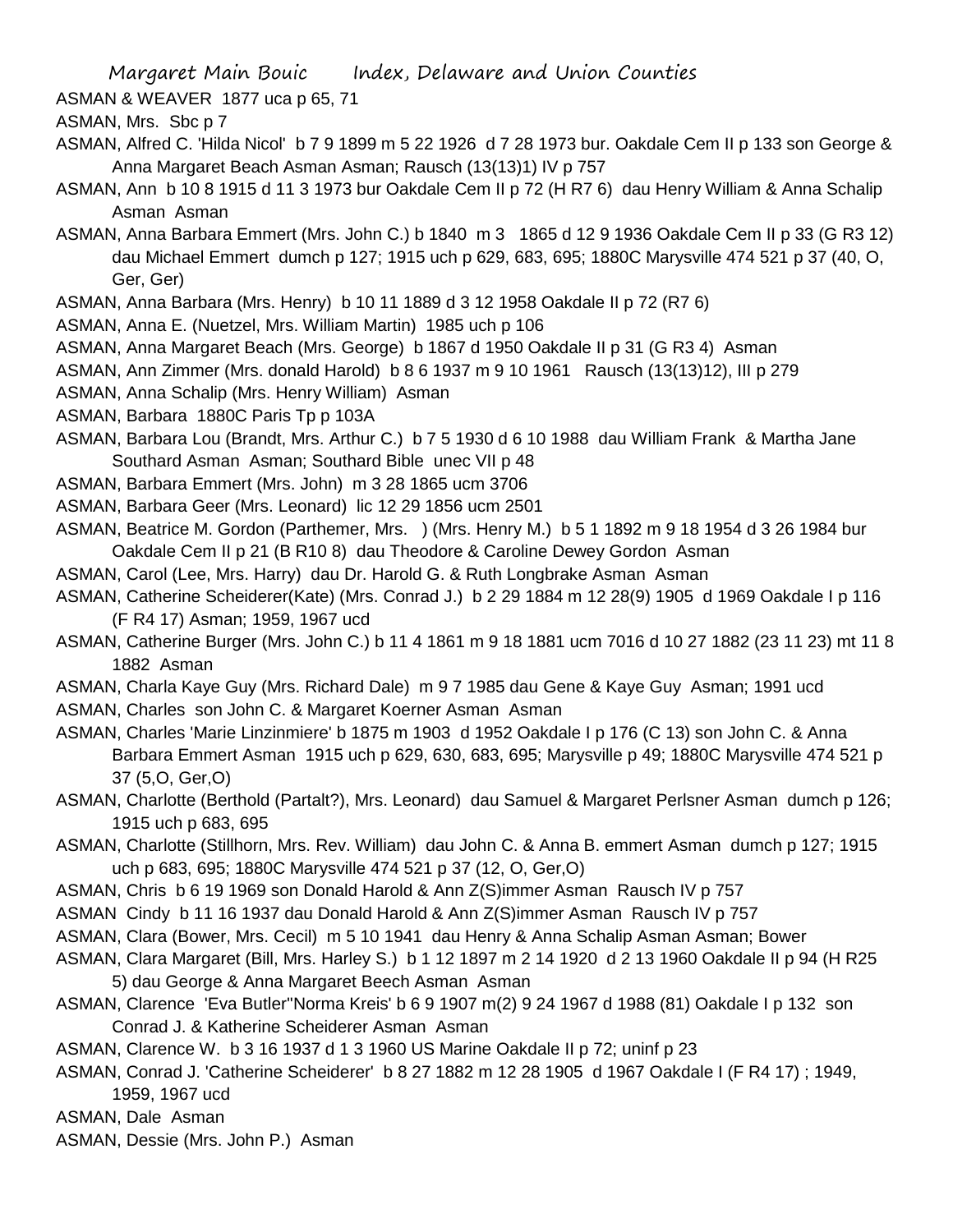- ASMAN, Donald Harold 'Ann Zimmer' b 8 12 1931 m 9 10 1961 son Alfred C. & Hilda Nicol Asman; Rausch 12(13)12 IV p 757
- ASMAN, Doris Jane b 1910 d 1947 Oakdale II p 31 (G R3 4)
- ASMAN, Doris Potter (Mrs. George) Asman
- ASMAN, Edwin C. son Charles & Marie Linzinmiere Asman 1915 uch p 629, 695 Asman
- ASMAN, Eileen Coder dau George Coder Coder
- ASMAN, Elizabeth (Lizzie) dau John C. & Anna B. Emmert Asman dumch p 127; 1915 uch p 663, 695; 1880C Marysville 474 521 p 37 (8,O,Ger,O)
- ASMAN, Erma Alberta Cosgray (Mrs. Robert) b 1918 d 4 7 1938 Oakdale Cem II p 72 (H R7 6) Asman; uninf p 23
- ASMAN, Ernest son Henry & Anna Barbara Schalip Asman Asman
- ASMAN, Eugene b 1909 Un Co d 1 13 1935 (F R4 17)
- ASMAN, Eva L. b 1907 d 1954 Oakdale Cem I p 132 (F R9 12)
- ASMAN, Fred son John C. & Margaret Koerner Asman Asman
- ASMAN, Fred J. 'Matilda M. Trapp' b 5 26 1877 m 1902 d 7 7 1967 bur Oakdale Cem II p 33 (G R3 12) son John C. & Anna Barbara Emmert Asman dumch p 127; 1915 uch p 152, 682, 683, 695; 1880C Marysville 474 521 p 37 (3,O,Ger,O)
- ASMAN, George W,'Anna Margaret Beach' b 1867 d 1950 Oakdale I p 31 (G R3 4) son John C. & Anna Barbara Emmert Asman 1915 uch p 127; 1880C Marysville 474 521 p 37 (10,O,Ger,O)
- ASMAN, George 'Doris Potter' son George & Anna Margaret Beach Asman Asman
- ASMAN, George 'Louise' 1973, 1975 ucd
- ASMAN, inf of G. P. d 7 19 1933 Oakdale II p 31 (G R3 4)
- ASMAN, Greg b 12 8 1965 son Donald Harold & Ann S(Z)immer Asman Asman; Rausch IV p 757
- ASMAN, Dr. Harold G. 'Ruth Longbrake' b 4 19 1903 m 3 12Asman 1915 uch p 683; 1985 uch p 139; Asman; Longbrake p 78, 80
- ASMAN, Henry 'Anna Barbara Schalip''Beatrice Gorton' b 2 1 1887 d 1 1 1975 bur Oakdale Cem II p 21 (B RD 8) son John C. & Margaret Koerner Asman Asman; Marysville p 22 49
- ASMAN, Hilda Nicol (Mrs. Alfred C.) b 7 10 1904 m 1926 d 12 22 1988 (84) Oakdale Cem II p 133 dau Leonard & Caroline Rausch Nicol Rausch 13(13)1, II p 266, III p 279
- ASMAN, Jacob 1915 uch p 695; J. 1883 uch V p 42
- ASMAN, Janithan D. b 8 23 1942 d 6 14 1967 Oakdale II p 31 (G R3 4)
- ASMAN, Jeanne (Hennigh, Mrs. John) b 5 23 1927 m 9 11 1948 dau Alfred C. & Hilda Nicol Asman III p 279; Asman; Rausch 13(13)11
- ASMAN, Jeremy- b 1886 son Rick D. & Charla K. Asman- 1991 ucd
- ASMAN, Joan Marie (Crothers, Mrs. William Richard) b 12 20 1925 m 9 14 1947 d 7 9 1984 dau Walter Christopher Conrad & Nellie Marie Cowgill Asman Asman; Cowgill p 29
- ASMAN, John 1877 uca p 24, 65
- ASMAN, John C. nephew John C. Asman 1880C Marysville 474 521 p 37 (20,O,Ger,O)
- ASMAN, John C. Sr. 1915 uch p 151, 152; 1877 uca p 65, 70; 1880C Paris Tp p 103A
- ASMAN, John C. 'Catherine Burger' m 9 18 1881 ucd; Asman; 1880C Paris Tp p 103A
- ASMAN, John G. 'Anna Barbara Emmert' b Ger. 9 30 1837 m 3 28 1865 ucm 3706 d 4 9 1923 (86) Oakdale Cem 3554 (G47) II (G R3 12); son Samuel & Margaretta Pelsner (Beldener) Asman dumch p 126; 1915 uch p 629, 683, 694, 695
- ASMAN, John L. b 1935 d 1946 Oakdale II p 82 (H R17 4) son Harold G. & Ruth Longbrake Asman
- ASMAN, John P 'Dessie' b 6 16 1921 d 4 22 1965 Oakdale II p 72 (G R6 6) son Henry & Anna Schalip Asman Asman
- ASMAN, John C 'Margaret Koerner'b 1859 s 5 12 1916 (56y7m) Oakdale II p 29 (G R2 7) 1915 uch p 847 ASMAN, Jonathan David d 6 14 1968 Vietnam son George & Doris Potter Asman Asman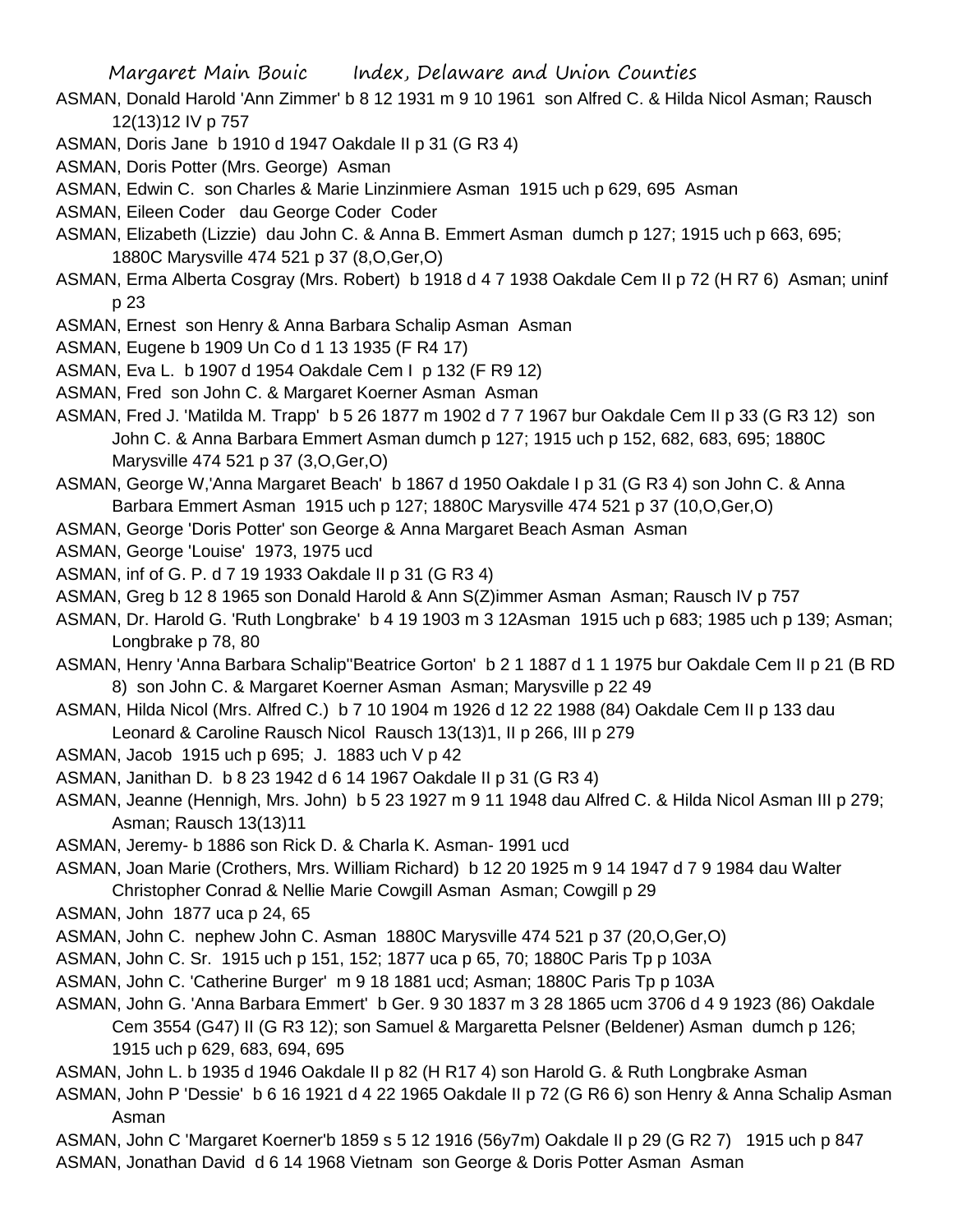- Margaret Main Bouic Index, Delaware and Union Counties
- ASMAN, Josephine (Long, Mrs. )(Mrs. William) 1915 uch p 695
- ASMAN, Katherine (Girton, Mrs. John) dau Henry & Anna Schalip Asman Asman
- ASMAN, Laura (Schadrach, Mrs. ) dau George & Anna Margaret Beach Asman Asman
- ASMAN, Leonard'Barbara Geer' lic 12 29 1856 ucm 2501 son Samuel & Margaretta Pelsner Asman dumch p 126; 1915 uch p 683, 695
- ASMAN, Lewis, inf d 1 31 1955 Oakdale I (F R4 17)
- ASMAN, Linda J. Easton (Mrs. william C.) m 6 14 1969 dau C. E. Easton Asman
- ASMAN, Louis d 1 31 1915 (infant) Oakdale Cem 2717(F69) I p 117
- ASMAN, Louise (Mrs. George) 1973, 1975 ucd
- ASMAN, Luther W. son Fred J. & Matilda M. Trapp Asman Asman; 1915 uch p 683; 1985 uch p 139
- ASMAN, Margaret dau John C. & Anna Barbara Emmert Asman b 1885 d 1950 Oakdale II p 33 (G R3 12) dumch p 127; 1915 uch p 683, 695
- ASMAN, Anna Margaret Koerner (Mrs. John C.) b 1863 d 1941 Oakdale II p 29 (G R2 7) dau John Henry & Elizabeth Koininger Koerner 1915 uch p 847; Cowgill p 29
- ASMAN, Martaret Matilda Trapp (Mrs. Frederick) b 2 28 1876 m 1902 dau Johann George & Anna Christina Nicol Trapp 1985 uch p 139
- ASMAN, Margaretta Pelsner (Belsner)(Mrs. Samuel) dumch p 126; 1915 uch p 694
- ASMAN, Nellie Marie Cowgill (Mrs. Walter Christopher Conrad) b 2 4 1898 m 5 17 1925 d 7 10 1981 Oakdale Cem II p 159 (M R25 6/8) dau George & Inez Lillian Harriman Cowgill Asman; 1985 uch p 34; Cowgill p 29
- ASMAN, Marie (Griffith, Mrs. Edward Leon) d 1932 1985 uch p 63
- ASMAN, Marie Linzinmiere (Mrs. Charles) b 9 7 1881 m 1903 d 11 22 1964 Oakdale I p 176 (C 13) dau Louis & Barbara Gunderman Linzinmiere 1915 uch p 629
- ASMAN, Martha Jane Southard (Mrs. William Frank) b 1907 m 9 7 1929 Oakdale II p 141 (M R6 12) Asman; Southard Bible unec VII p 49
- ASMAN, Mary Ann (Nichols, Mrs. Gene)(Garcia, Mrs. ) dau William F. & Martha Southard Asman Asman
- ASMAN, Matilda M. Trapp (Mrs. Fred J.) b 2 28 1876 m 1902 d 1943 Oakdale II p 33 (G R3 12) dau George & Anna Nicol Trapp 1915 uch p 683
- ASMAN, Melvin Dale 'Sharon Lee Baker' b 7 3 1936 m 10 15 1961 son Alfred C. & Hilda Nicol Asman Rausch 13(13)13 III p 279
- ASMAN, Michael Anthony b 2 3 1972 son William C. & Linda J. Easton Asman Asman
- ASMAN, Nancy Lisa (Eichert, Mrs. William)(Purdell, Mrs. Thomas) m 9 17 1983 dau William F. & Martha Southard Asman Asman
- ASMAN, Norman son Fred J. & Matilda M. Trapp Asman d 1 28 1918 (10y) Oakdale II p 33 (G R3 12) 1915 uch p 683; 1985 uch p 139
- ASMAN PURDELL, Lucas Andrew b 10 31 1990 dau Thomas & Mary Asman Purdell Asman; Purdell
- ASMAN, Richard Dale 'Charla Kay Guy' m 9 7 1985 son Dale & Shawn Baker Asman Asman; Rausch IV p 757; 1991 ucd
- ASMAN, Robert M.'Erma Alberta Cosgray' b 6 8 1912 d 7 22 1969 Oakdale II p 72 (HR7 6) WWII son Henry & Anna Schalip Asman Asman
- ASMAN, Roberta Katherine (Means, Mrs. Franklin) b 9 29 1928 m 9 12 1948dau Walter C. & Marie Cowgill Asman Asman; Cowgill p 29
- ASMAN, Ronald George b 7 19 1962 son Donald Harold & Anna Zimmer Asman Rausch 13(13)121 III p 279, IV p 757
- ASMAN, Rosetta (Marine, Mrs. James) dau Conrad J. Asman Asman
- ASMAN, Ruth Longbrake (Mrs.Dr. Harold C.) b 12 31 1903 m 3 12 1932 Oakdale II p 82 (H R17 4) dau Dr.
	- Pearl C. & Caroline Turner Longbrake Longbrake p 78, 80; Asman